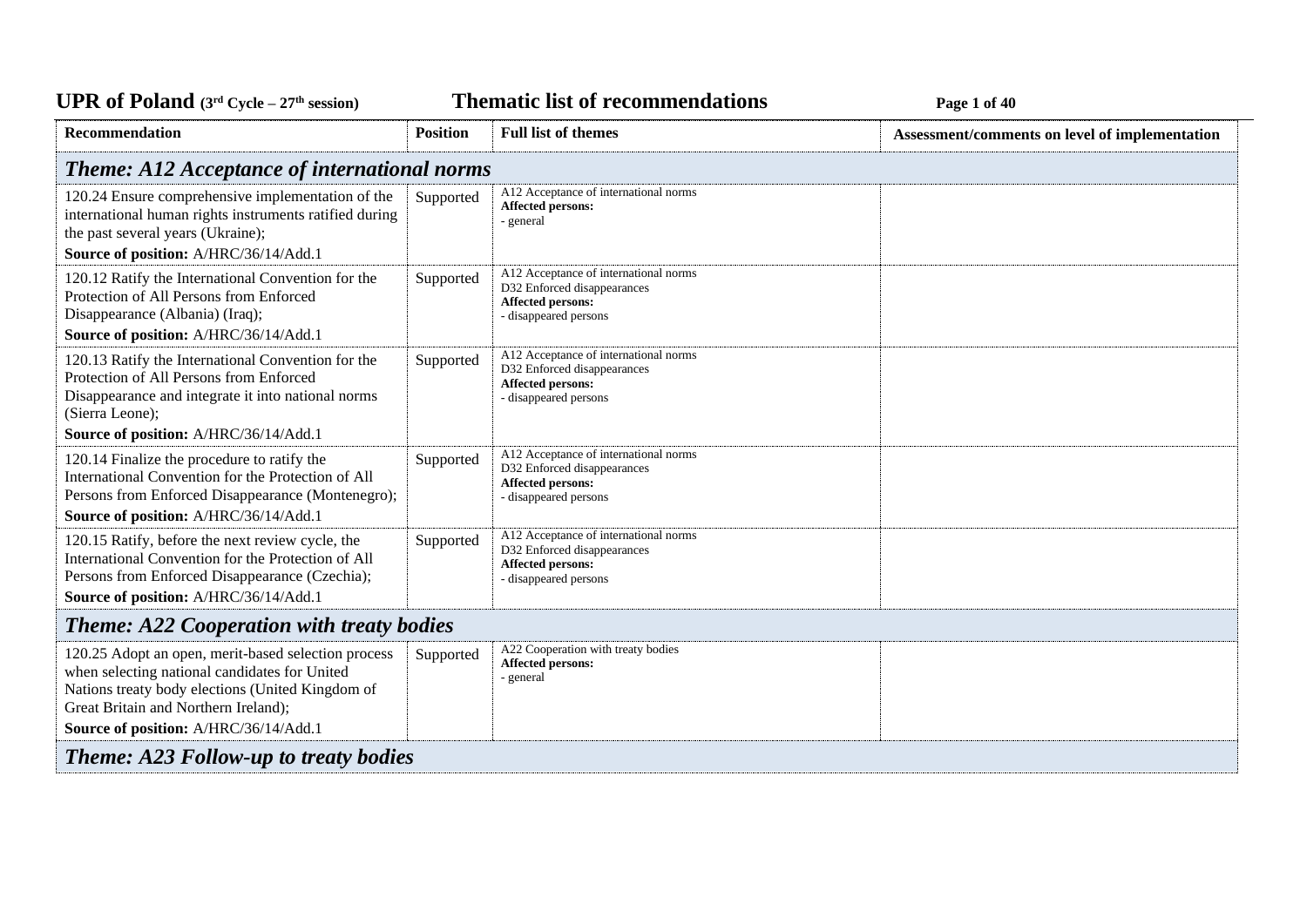**Thematic list of recommendations Page 2** of 40

| Recommendation                                                                                                                                                                                                                        | <b>Position</b> | <b>Full list of themes</b>                                                                                                                                   | Assessment/comments on level of implementation |
|---------------------------------------------------------------------------------------------------------------------------------------------------------------------------------------------------------------------------------------|-----------------|--------------------------------------------------------------------------------------------------------------------------------------------------------------|------------------------------------------------|
| 120.26 Adopt the measures necessary to give full<br>effect in the domestic legal order to the<br>recommendations made by the Committee on<br>Economic, Social and Cultural Rights (Uruguay);<br>Source of position: A/HRC/36/14/Add.1 | Supported       | A23 Follow-up to treaty bodies<br>E1 Economic, social $&$ cultural rights - general measures of<br>implementation<br><b>Affected persons:</b><br>- general   |                                                |
| <b>Theme: A3 Inter-State cooperation &amp; development assistance</b>                                                                                                                                                                 |                 |                                                                                                                                                              |                                                |
| 120.78 Consider to increase the level of official<br>development assistance (Sierra Leone);<br>Source of position: A/HRC/36/14/Add.1                                                                                                  | Supported       | A3 Inter-State cooperation & development assistance<br>S17 SDG 17 - partnerships<br>Affected persons:<br>- general                                           |                                                |
| <b>Theme: A44 Structure of the national human rights machinery</b>                                                                                                                                                                    |                 |                                                                                                                                                              |                                                |
| 120.33 Establish an independent body that is<br>authorized to receive complaints on violence and<br>abuses by the police (Russian Federation);<br>Source of position: A/HRC/36/14/Add.1                                               | Supported       | A44 Structure of the national human rights machinery<br>S16 SDG 16 - peace, justice and strong institutions<br><b>Affected persons:</b><br>- general         |                                                |
| <b>Theme: A45 National Human Rights Institution (NHRI)</b>                                                                                                                                                                            |                 |                                                                                                                                                              |                                                |
| 120.27 Allocate the resources necessary to the Office<br>of the Human Rights Commissioner (Timor-Leste);<br>Source of position: A/HRC/36/14/Add.1                                                                                     | Supported       | A45 National Human Rights Institution (NHRI)<br>S16 SDG 16 - peace, justice and strong institutions<br>Affected persons:<br>- general                        |                                                |
| 120.28 Provide the Office of the Human Rights<br>Commissioner with sufficient financing to fulfil its<br>obligations (Norway);                                                                                                        | Supported       | A45 National Human Rights Institution (NHRI)<br>S <sub>16</sub> SDG <sub>16</sub> - peace, justice and strong institutions<br>Affected persons:<br>- general |                                                |
| Source of position: A/HRC/36/14/Add.1                                                                                                                                                                                                 |                 |                                                                                                                                                              |                                                |
| 120.29 Provide the Office of the Human Rights<br>Commissioner with all the support necessary for it to<br>exercise effectively its mandate (Serbia);                                                                                  | Supported       | A45 National Human Rights Institution (NHRI)<br>S16 SDG 16 - peace, justice and strong institutions<br>Affected persons:<br>- general                        |                                                |
| Source of position: A/HRC/36/14/Add.1                                                                                                                                                                                                 |                 |                                                                                                                                                              |                                                |
| 120.30 Provide the Office of the Human Rights<br>Commissioner with the means necessary to enable it<br>to carry out its mandate in a full, efficient and<br>independent manner (Guatemala);                                           | Supported       | A45 National Human Rights Institution (NHRI)<br>S16 SDG 16 - peace, justice and strong institutions<br><b>Affected persons:</b><br>- general                 |                                                |
| Source of position: A/HRC/36/14/Add.1                                                                                                                                                                                                 |                 |                                                                                                                                                              |                                                |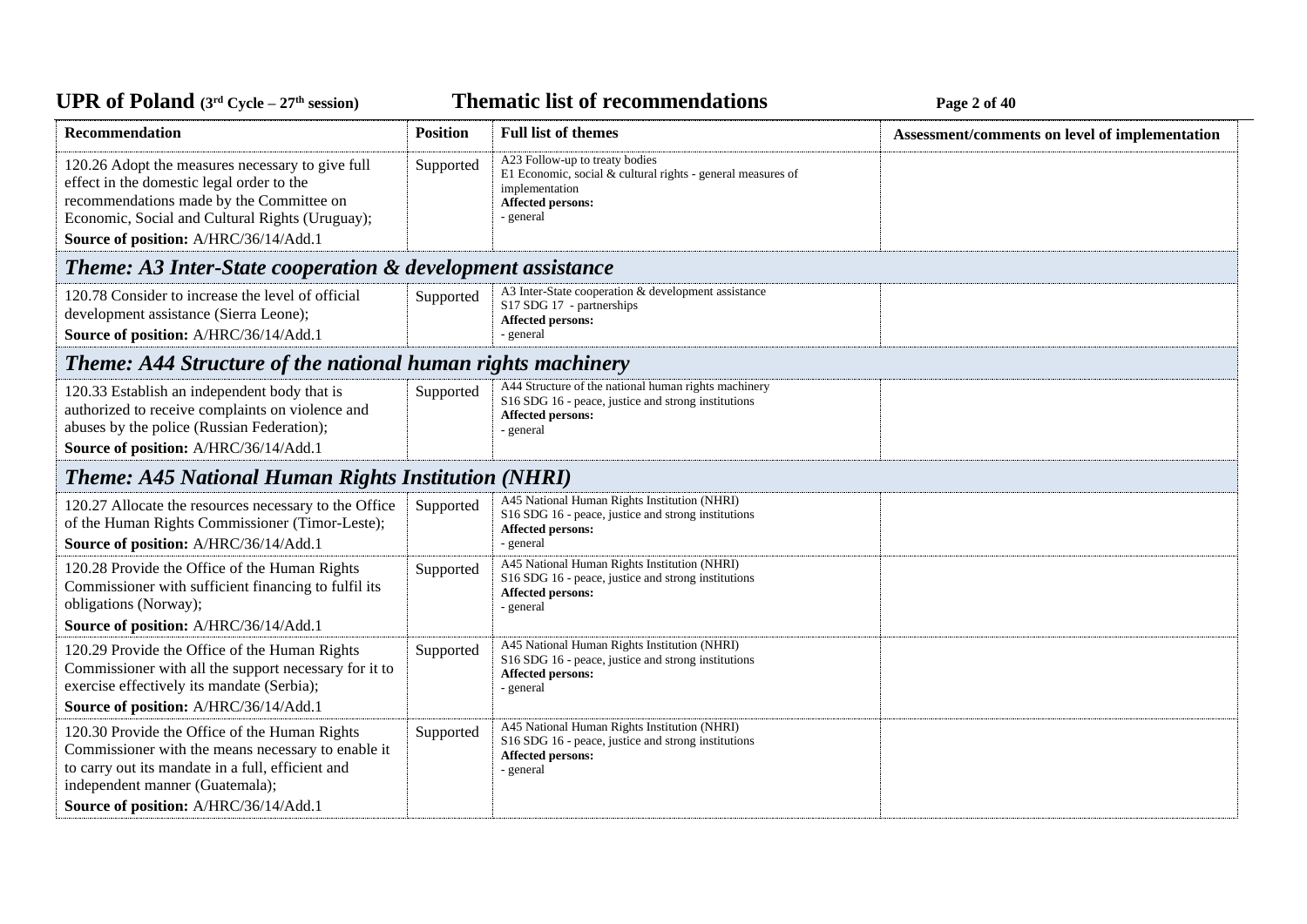**Thematic list of recommendations Page 3** of 40

| <b>Recommendation</b>                                                                                                                                                                                                                                                                      | <b>Position</b> | <b>Full list of themes</b>                                                                                                                                                                                                                                  | Assessment/comments on level of implementation |
|--------------------------------------------------------------------------------------------------------------------------------------------------------------------------------------------------------------------------------------------------------------------------------------------|-----------------|-------------------------------------------------------------------------------------------------------------------------------------------------------------------------------------------------------------------------------------------------------------|------------------------------------------------|
| 120.31 Enable the Office of the Human Rights<br>Commissioner to receive and deal with complaints of<br>victims of discrimination (Honduras);<br>Source of position: A/HRC/36/14/Add.1                                                                                                      | Supported       | A45 National Human Rights Institution (NHRI)<br>S16 SDG 16 - peace, justice and strong institutions<br>Affected persons:<br>- general                                                                                                                       |                                                |
| 120.32 Implement the recommendations made by the<br>International Ombudsman Institute on its fact-finding<br>mission to Poland with regard to the Human Rights<br>Commissioner (Austria);<br>Source of position: A/HRC/36/14/Add.1                                                         | Supported       | A45 National Human Rights Institution (NHRI)<br>S16 SDG 16 - peace, justice and strong institutions<br>Affected persons:<br>- general                                                                                                                       |                                                |
| <b>Theme: A54 Awareness raising and dissemination</b>                                                                                                                                                                                                                                      |                 |                                                                                                                                                                                                                                                             |                                                |
| 120.184 Continue its efforts to ensure due<br>commemoration of the Holocaust (Israel);<br>Source of position: A/HRC/36/14/Add.1                                                                                                                                                            | Supported       | A54 Awareness raising and dissemination<br>A51 Human rights education - general<br><b>Affected persons:</b><br>- general                                                                                                                                    |                                                |
| <b>Theme: B31 Equality &amp; non-discrimination</b>                                                                                                                                                                                                                                        |                 |                                                                                                                                                                                                                                                             |                                                |
| 120.72 Amend the Criminal Code to provide that<br>crimes motivated by discrimination on the grounds of<br>sexual orientation or gender identity are investigated<br>and prosecuted as hate crimes (Belgium);<br>Source of position: A/HRC/36/14/Add.1                                      | Supported       | B31 Equality & non-discrimination<br>A41 Constitutional and legislative framework<br>B51 Right to an effective remedy<br>B52 Impunity<br>S10 SDG 10 - inequality<br>Affected persons:<br>- lesbian, gay, bisexual, transgender and intersex persons (LGBTI) |                                                |
| 120.73 Amend the Penal Code to provide that crimes<br>motivated by discrimination on any grounds, gender<br>identity and expression and sexual orientation, are<br>investigated and prosecuted as hate crimes (Iceland);<br>Source of position: A/HRC/36/14/Add.1                          | Supported       | B31 Equality & non-discrimination<br>A41 Constitutional and legislative framework<br>B51 Right to an effective remedy<br>B52 Impunity<br>S10 SDG 10 - inequality<br>Affected persons:<br>- lesbian, gay, bisexual, transgender and intersex persons (LGBTI) |                                                |
| 120.74 Amend the Penal Code to ensure that lesbian,<br>gay, bisexual, transgender and intersex persons are<br>fully protected against discrimination, hate speech<br>and hate crimes based on sexual orientation and<br>gender identity (Canada);<br>Source of position: A/HRC/36/14/Add.1 | Supported       | B31 Equality & non-discrimination<br>A41 Constitutional and legislative framework<br>B51 Right to an effective remedy<br>B52 Impunity<br>S10 SDG 10 - inequality<br>Affected persons:<br>- lesbian, gay, bisexual, transgender and intersex persons (LGBTI) |                                                |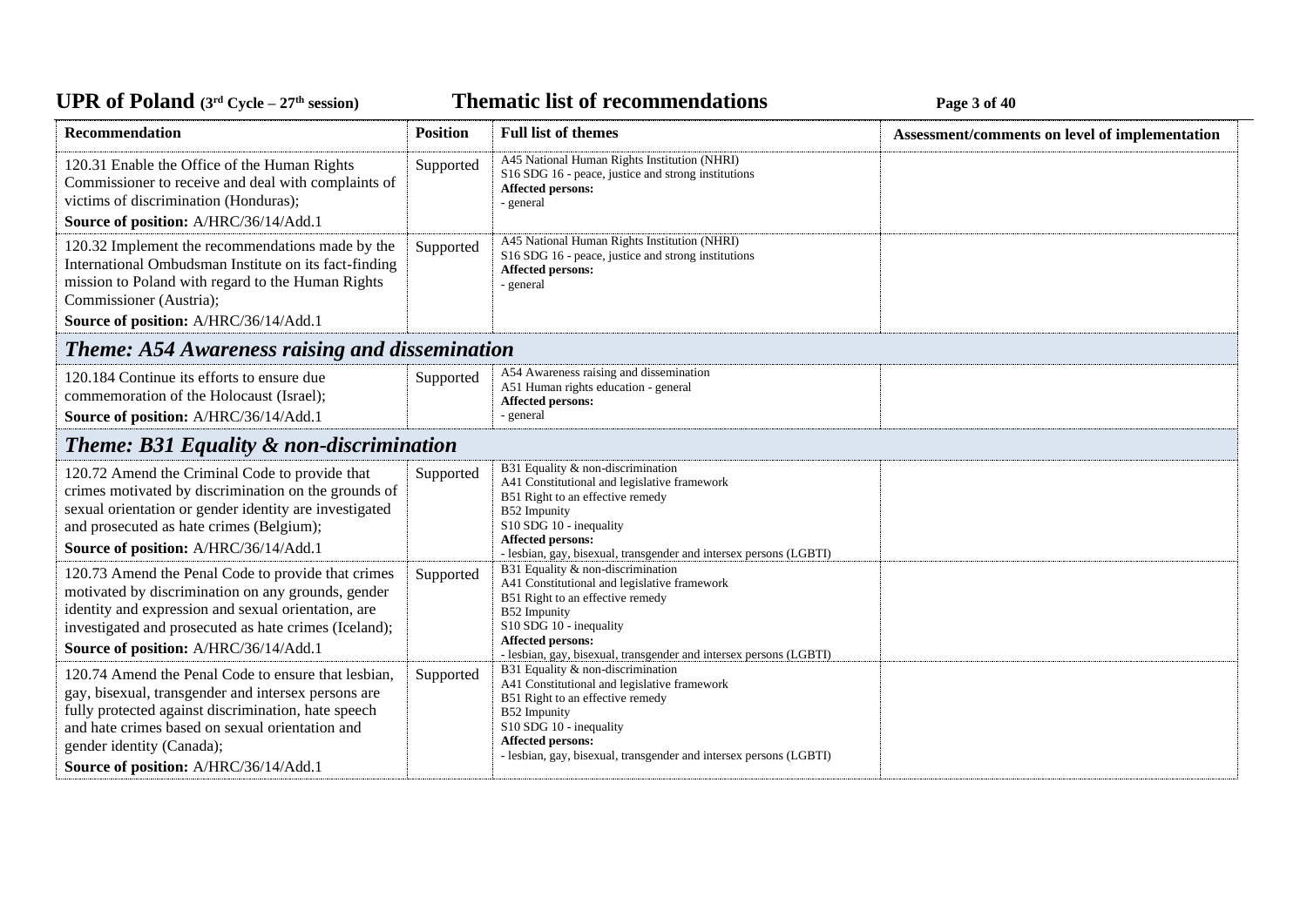### **Thematic list of recommendations Page 4** of 40

| Recommendation                                                                                                                                                                                                               | <b>Position</b> | <b>Full list of themes</b>                                                                                                                                                                                                                                                                                                                                                                                                                                                                                                                                                                                                                                                                                                                                                                     | Assessment/comments on level of implementation |
|------------------------------------------------------------------------------------------------------------------------------------------------------------------------------------------------------------------------------|-----------------|------------------------------------------------------------------------------------------------------------------------------------------------------------------------------------------------------------------------------------------------------------------------------------------------------------------------------------------------------------------------------------------------------------------------------------------------------------------------------------------------------------------------------------------------------------------------------------------------------------------------------------------------------------------------------------------------------------------------------------------------------------------------------------------------|------------------------------------------------|
| 120.48 Harmonize the Act on Equal Treatment with<br>the international human rights instruments ratified by<br>Poland (Honduras);<br>Source of position: A/HRC/36/14/Add.1                                                    | Supported       | B31 Equality & non-discrimination<br>B32 Racial discrimination<br>F12 Discrimination against women<br>F31 Children: definition; general principles; protection<br>F41 Persons with disabilities: definition, general principles<br>G1 Members of minorities<br>G4 Migrants<br>G5 Refugees & asylum seekers<br>G8 Non-citizens<br>A12 Acceptance of international norms<br>S05 SDG 5 - gender equality and women's empowerment<br>S10 SDG 10 - inequality<br>Affected persons:<br>- women<br>- children<br>- migrants<br>- minorities/ racial, ethnic, linguistic, religious or descent-based groups<br>- lesbian, gay, bisexual, transgender and intersex persons (LGBTI)<br>- persons with disabilities<br>- refugees & asylum seekers<br>- non-citizens<br>- older persons                   |                                                |
| 120.43 Strengthen efforts to prevent and combat all<br>forms of discrimination, including by amending<br>relevant legislation and launching awareness-raising<br>campaigns (Italy);<br>Source of position: A/HRC/36/14/Add.1 | Supported       | B31 Equality & non-discrimination<br>B32 Racial discrimination<br>F12 Discrimination against women<br>F31 Children: definition; general principles; protection<br>F41 Persons with disabilities: definition, general principles<br>G1 Members of minorities<br>G4 Migrants<br>G5 Refugees & asylum seekers<br>G8 Non-citizens<br>A41 Constitutional and legislative framework<br>A54 Awareness raising and dissemination<br>S05 SDG 5 - gender equality and women's empowerment<br>S10 SDG 10 - inequality<br>Affected persons:<br>- women<br>- children<br>- migrants<br>- minorities/racial, ethnic, linguistic, religious or descent-based groups<br>- lesbian, gay, bisexual, transgender and intersex persons (LGBTI)<br>- refugees & asylum seekers<br>- non-citizens<br>- older persons |                                                |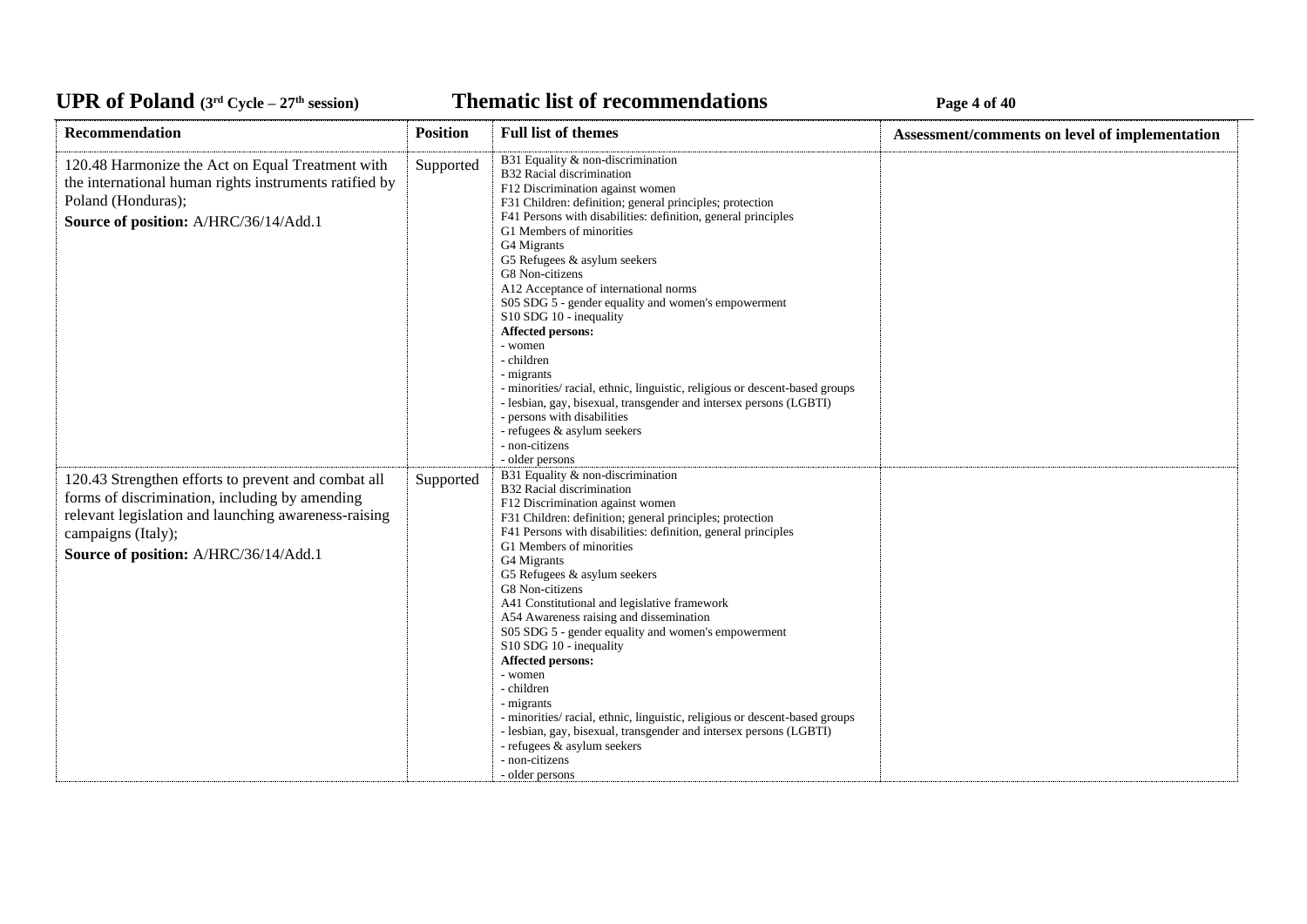### **Thematic list of recommendations Page 5** of 40

| <b>Recommendation</b>                                                                                                                                                                                                            | <b>Position</b> | <b>Full list of themes</b>                                                                                                                                                                                                                                                                                                                                                                                                                                                                                                                                                                                                                                                                                                                                                                                                    | Assessment/comments on level of implementation |
|----------------------------------------------------------------------------------------------------------------------------------------------------------------------------------------------------------------------------------|-----------------|-------------------------------------------------------------------------------------------------------------------------------------------------------------------------------------------------------------------------------------------------------------------------------------------------------------------------------------------------------------------------------------------------------------------------------------------------------------------------------------------------------------------------------------------------------------------------------------------------------------------------------------------------------------------------------------------------------------------------------------------------------------------------------------------------------------------------------|------------------------------------------------|
| 120.45 Take steps to ensure the acceptance and the<br>general public knowledge of the existing law on anti-<br>discrimination and to increase the practical use of the<br>law (Sweden);<br>Source of position: A/HRC/36/14/Add.1 | Supported       | B31 Equality & non-discrimination<br>B32 Racial discrimination<br>F12 Discrimination against women<br>F31 Children: definition; general principles; protection<br>F41 Persons with disabilities: definition, general principles<br>G1 Members of minorities<br>G4 Migrants<br>G5 Refugees & asylum seekers<br>G8 Non-citizens<br>A41 Constitutional and legislative framework<br>A54 Awareness raising and dissemination<br>S05 SDG 5 - gender equality and women's empowerment<br>S10 SDG 10 - inequality<br>Affected persons:<br>- women<br>- children<br>- migrants<br>- minorities/racial, ethnic, linguistic, religious or descent-based groups<br>- lesbian, gay, bisexual, transgender and intersex persons (LGBTI)<br>- persons with disabilities<br>- refugees & asylum seekers<br>- non-citizens<br>- older persons |                                                |
| 120.44 Amend its anti-discrimination law in order to<br>ensure that discrimination on any grounds is<br>prohibited in all areas of life (Finland);<br>Source of position: A/HRC/36/14/Add.1                                      | Supported       | B31 Equality & non-discrimination<br>B32 Racial discrimination<br>F12 Discrimination against women<br>F31 Children: definition; general principles; protection<br>F41 Persons with disabilities: definition, general principles<br>G1 Members of minorities<br>G4 Migrants<br>G5 Refugees & asylum seekers<br>G8 Non-citizens<br>A41 Constitutional and legislative framework<br>S05 SDG 5 - gender equality and women's empowerment<br>S10 SDG 10 - inequality<br>Affected persons:<br>- women<br>- children<br>- migrants<br>- minorities/ racial, ethnic, linguistic, religious or descent-based groups<br>- lesbian, gay, bisexual, transgender and intersex persons (LGBTI)<br>- refugees & asylum seekers<br>- non-citizens<br>- older persons                                                                          |                                                |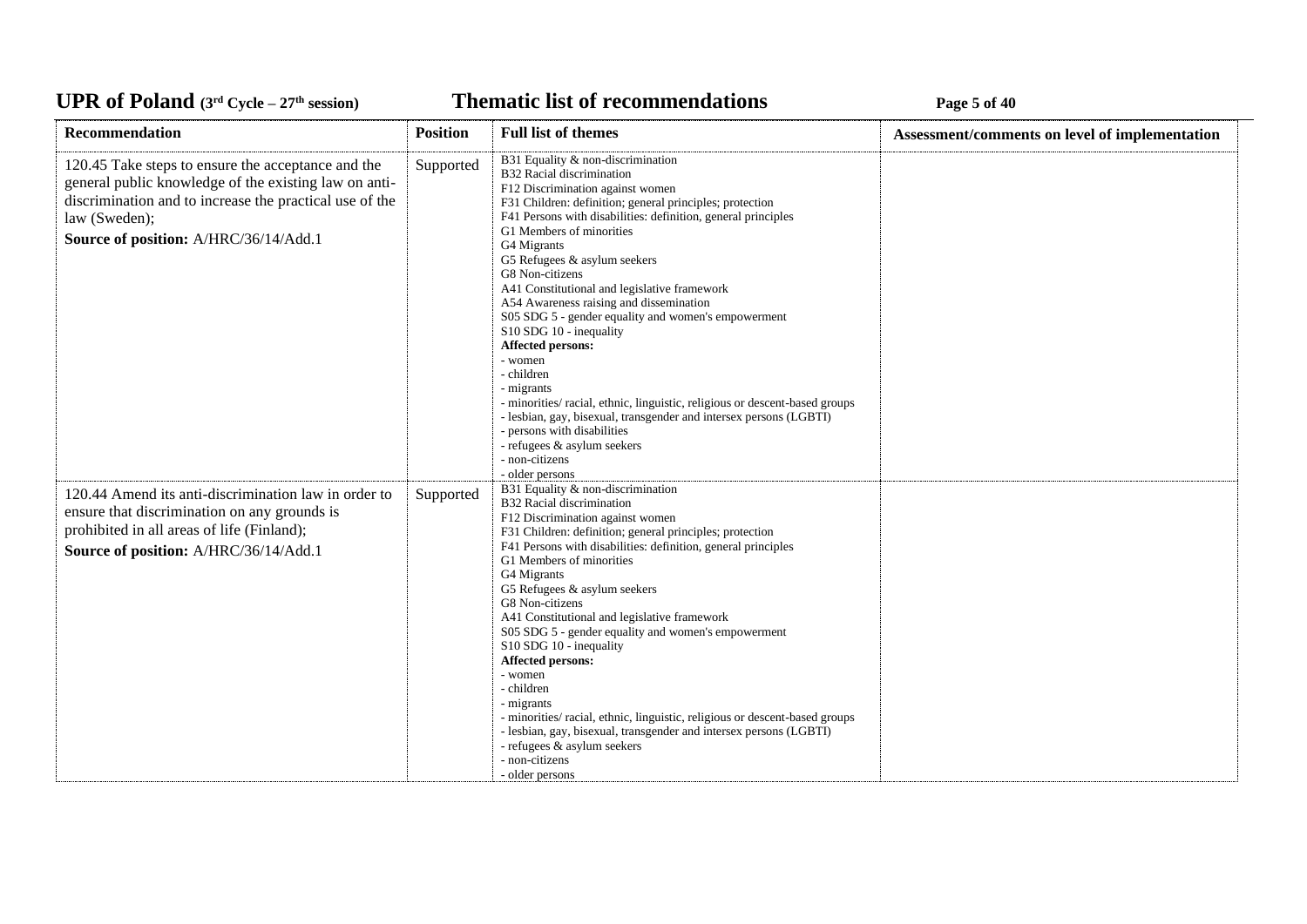### **Thematic list of recommendations Page 6** of 40

| Recommendation                                                                                                                                                                                                                                                                                                                                                                | <b>Position</b> | <b>Full list of themes</b>                                                                                                                                                                                                                                                                                                                                                                                                                                                                                                                                                                                                                                                                                                                                                                                                                                                                | Assessment/comments on level of implementation |
|-------------------------------------------------------------------------------------------------------------------------------------------------------------------------------------------------------------------------------------------------------------------------------------------------------------------------------------------------------------------------------|-----------------|-------------------------------------------------------------------------------------------------------------------------------------------------------------------------------------------------------------------------------------------------------------------------------------------------------------------------------------------------------------------------------------------------------------------------------------------------------------------------------------------------------------------------------------------------------------------------------------------------------------------------------------------------------------------------------------------------------------------------------------------------------------------------------------------------------------------------------------------------------------------------------------------|------------------------------------------------|
| 120.47 Amend the Penal Code to provide that crimes<br>motivated by discrimination on any grounds,<br>including disability, gender identity and expression<br>and sexual orientation, are included in the Code and<br>therefore can be investigated and prosecuted as hate<br>crimes (Norway);<br>Source of position: A/HRC/36/14/Add.1                                        | Supported       | B31 Equality & non-discrimination<br>B32 Racial discrimination<br>F12 Discrimination against women<br>F31 Children: definition; general principles; protection<br>F41 Persons with disabilities: definition, general principles<br>G1 Members of minorities<br>G4 Migrants<br>G5 Refugees & asylum seekers<br>G8 Non-citizens<br>A41 Constitutional and legislative framework<br>S05 SDG 5 - gender equality and women's empowerment<br>S10 SDG 10 - inequality<br>Affected persons:<br>- women<br>- children<br>- migrants<br>- minorities/racial, ethnic, linguistic, religious or descent-based groups<br>- lesbian, gay, bisexual, transgender and intersex persons (LGBTI)<br>- persons with disabilities<br>- refugees & asylum seekers<br>- non-citizens<br>- older persons                                                                                                        |                                                |
| 120.46 Improve further its non-discrimination<br>legislation by criminalizing hate crimes on the<br>grounds of age, disability, sexual orientation and<br>gender identity, while taking the measures necessary<br>to combat discrimination based on race, sex,<br>nationality, ethnicity, religion or any other grounds<br>(Brazil);<br>Source of position: A/HRC/36/14/Add.1 | Supported       | B31 Equality & non-discrimination<br>B32 Racial discrimination<br>F12 Discrimination against women<br>F31 Children: definition; general principles; protection<br>F41 Persons with disabilities: definition, general principles<br>G1 Members of minorities<br>G4 Migrants<br>G5 Refugees & asylum seekers<br>G8 Non-citizens<br>D42 Freedom of thought, conscience and religion<br>A41 Constitutional and legislative framework<br>D6 Rights related to name, identity, nationality<br>S05 SDG 5 - gender equality and women's empowerment<br>S10 SDG 10 - inequality<br>Affected persons:<br>- women<br>- children<br>- migrants<br>- minorities/racial, ethnic, linguistic, religious or descent-based groups<br>- lesbian, gay, bisexual, transgender and intersex persons (LGBTI)<br>- persons with disabilities<br>- refugees & asylum seekers<br>- non-citizens<br>- older persons |                                                |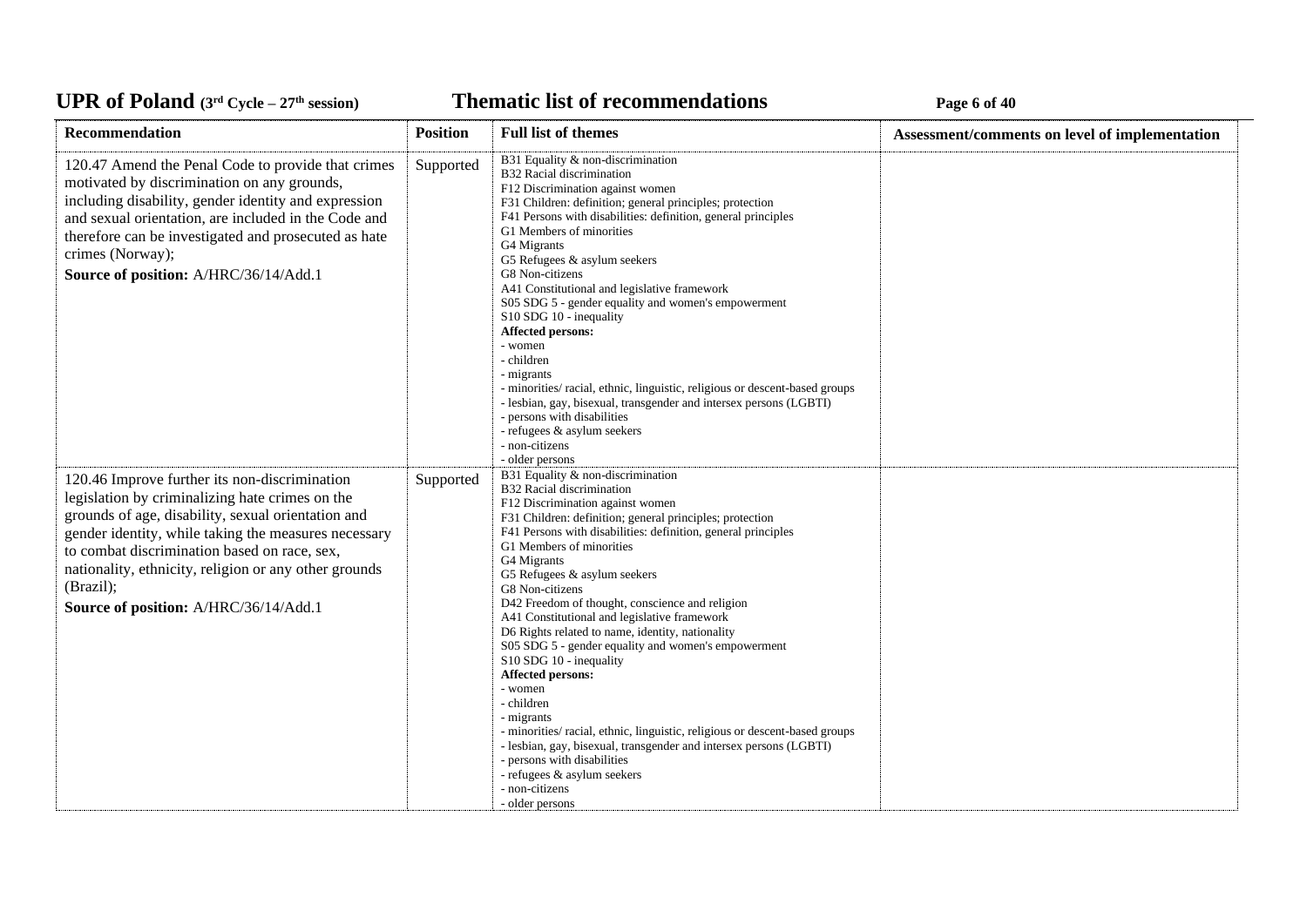### **Thematic list of recommendations Page 7** of 40

| <b>Recommendation</b>                                                                                                                         | <b>Position</b> | <b>Full list of themes</b>                                                                                                                                                                                                                                                                                                                                                                                                                                                                                                                                                                                                                                                                                                                                         | Assessment/comments on level of implementation |  |
|-----------------------------------------------------------------------------------------------------------------------------------------------|-----------------|--------------------------------------------------------------------------------------------------------------------------------------------------------------------------------------------------------------------------------------------------------------------------------------------------------------------------------------------------------------------------------------------------------------------------------------------------------------------------------------------------------------------------------------------------------------------------------------------------------------------------------------------------------------------------------------------------------------------------------------------------------------------|------------------------------------------------|--|
| 120.41 Prevent and combat all forms of<br>discrimination (Philippines);<br>Source of position: A/HRC/36/14/Add.1                              | Supported       | B31 Equality & non-discrimination<br>B32 Racial discrimination<br>F12 Discrimination against women<br>F31 Children: definition; general principles; protection<br>F41 Persons with disabilities: definition, general principles<br>G1 Members of minorities<br>G4 Migrants<br>G5 Refugees & asylum seekers<br>G8 Non-citizens<br>S05 SDG 5 - gender equality and women's empowerment<br>S10 SDG 10 - inequality<br>Affected persons:<br>- women<br>- children<br>- migrants<br>- minorities/ racial, ethnic, linguistic, religious or descent-based groups<br>- lesbian, gay, bisexual, transgender and intersex persons (LGBTI)<br>- persons with disabilities<br>- refugees & asylum seekers<br>- vulnerable persons/groups<br>- non-citizens<br>- older persons |                                                |  |
| 120.42 Strengthen its fight against cases of violence,<br>hate speech and discrimination (Bulgaria);<br>Source of position: A/HRC/36/14/Add.1 | Supported       | B31 Equality & non-discrimination<br>B32 Racial discrimination<br>F12 Discrimination against women<br>G1 Members of minorities<br>G4 Migrants<br>G5 Refugees & asylum seekers<br>G8 Non-citizens<br>S05 SDG 5 - gender equality and women's empowerment<br>S10 SDG 10 - inequality<br>Affected persons:<br>- women<br>- children<br>- migrants<br>- minorities/ racial, ethnic, linguistic, religious or descent-based groups<br>- lesbian, gay, bisexual, transgender and intersex persons (LGBTI)<br>- persons with disabilities<br>- refugees & asylum seekers<br>- non-citizens<br>- older persons                                                                                                                                                             |                                                |  |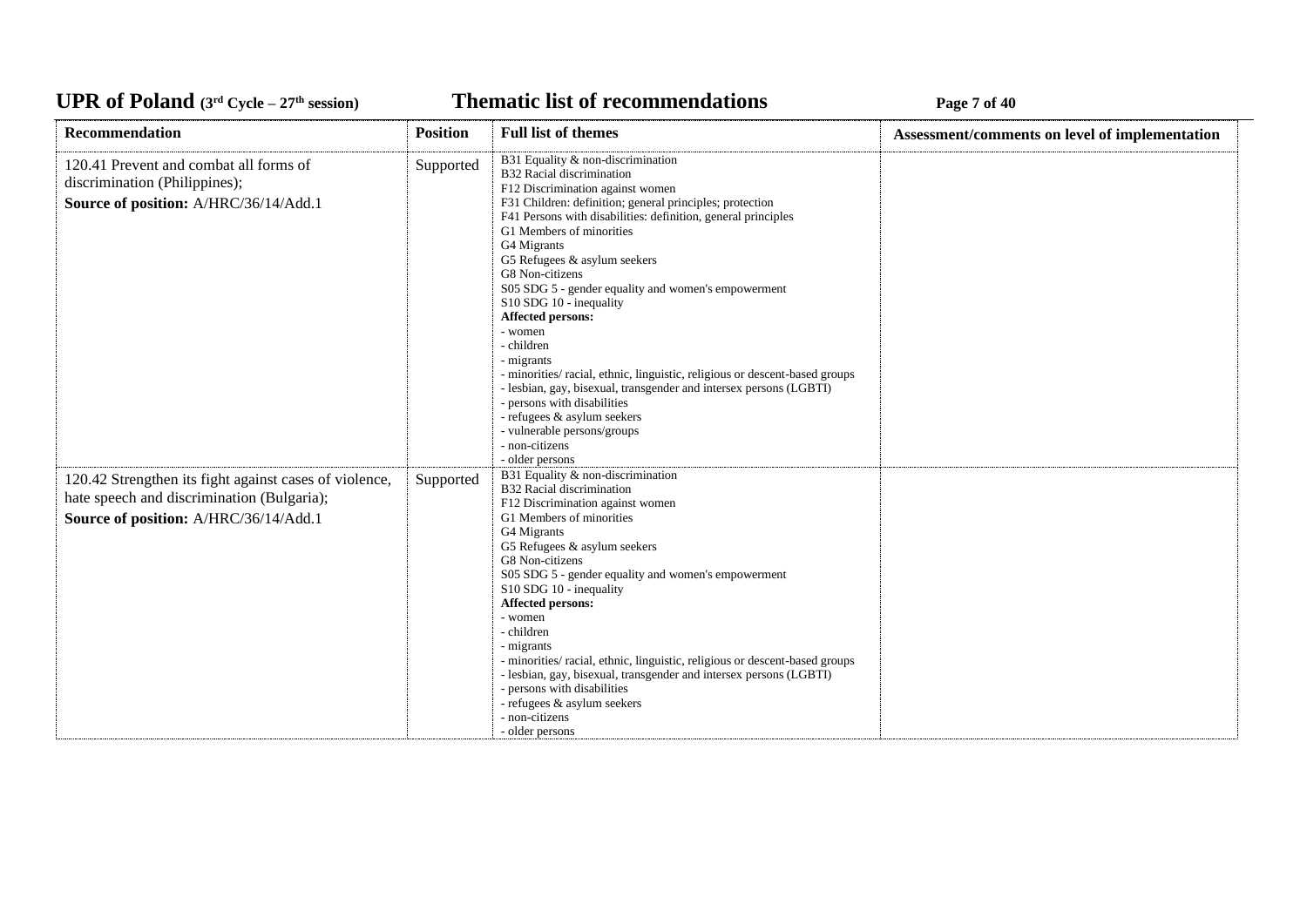*C***ELE <b>EXECUTE: Page 8** of 40

| <b>Recommendation</b>                                                                                                                                                                                                                                            | <b>Position</b> | <b>Full list of themes</b>                                                                                                                                                                                                                                                                                                                                                                                                                                                                                                                         | Assessment/comments on level of implementation |
|------------------------------------------------------------------------------------------------------------------------------------------------------------------------------------------------------------------------------------------------------------------|-----------------|----------------------------------------------------------------------------------------------------------------------------------------------------------------------------------------------------------------------------------------------------------------------------------------------------------------------------------------------------------------------------------------------------------------------------------------------------------------------------------------------------------------------------------------------------|------------------------------------------------|
| 120.63 Give the appropriate training to the Polish<br>police and other public bodies responsible for victim<br>support services to assist the victims of hate crimes<br>(Ireland);<br>Source of position: A/HRC/36/14/Add.1                                      | Supported       | B31 Equality & non-discrimination<br>B32 Racial discrimination<br>G1 Members of minorities<br>G4 Migrants<br>G5 Refugees & asylum seekers<br>G8 Non-citizens<br>A53 Professional training in human rights<br>S10 SDG 10 - inequality<br><b>Affected persons:</b><br>- migrants<br>- minorities/ racial, ethnic, linguistic, religious or descent-based groups<br>- lesbian, gay, bisexual, transgender and intersex persons (LGBTI)<br>- refugees & asylum seekers<br>- non-citizens<br>- law enforcement / police officials<br>- public officials |                                                |
| 120.65 Develop effective law enforcement tools to<br>monitor and prevent online hate crimes (Israel);<br>Source of position: A/HRC/36/14/Add.1                                                                                                                   | Supported       | B31 Equality & non-discrimination<br>B32 Racial discrimination<br>G1 Members of minorities<br>G4 Migrants<br>G5 Refugees & asylum seekers<br>G8 Non-citizens<br>D42 Freedom of thought, conscience and religion<br>A53 Professional training in human rights<br>S10 SDG 10 - inequality<br><b>Affected persons:</b><br>- migrants<br>- minorities/racial, ethnic, linguistic, religious or descent-based groups<br>- refugees & asylum seekers<br>- non-citizens<br>- law enforcement / police officials                                           |                                                |
| 120.185Investigate thoroughly all acts of vandalism<br>against graves and monuments of Soviet soldiers<br>who perished in the fight against Nazi Germany and<br>bring the perpetrators to justice (Russian Federation).<br>Source of position: A/HRC/36/14/Add.1 | Supported       | B31 Equality & non-discrimination<br>G8 Non-citizens<br>B51 Right to an effective remedy<br>B52 Impunity<br>S10 SDG 10 - inequality<br><b>Affected persons:</b><br>- general<br>- non-citizens                                                                                                                                                                                                                                                                                                                                                     |                                                |
| 120.71 Combat violence and discrimination against<br>lesbian, gay, bisexual, transgender and intersex<br>persons (United States of America);<br>Source of position: A/HRC/36/14/Add.1                                                                            | Supported       | B31 Equality & non-discrimination<br>S10 SDG 10 - inequality<br><b>Affected persons:</b><br>- lesbian, gay, bisexual, transgender and intersex persons (LGBTI)                                                                                                                                                                                                                                                                                                                                                                                     |                                                |
| <b>Theme: B32 Racial discrimination</b>                                                                                                                                                                                                                          |                 |                                                                                                                                                                                                                                                                                                                                                                                                                                                                                                                                                    |                                                |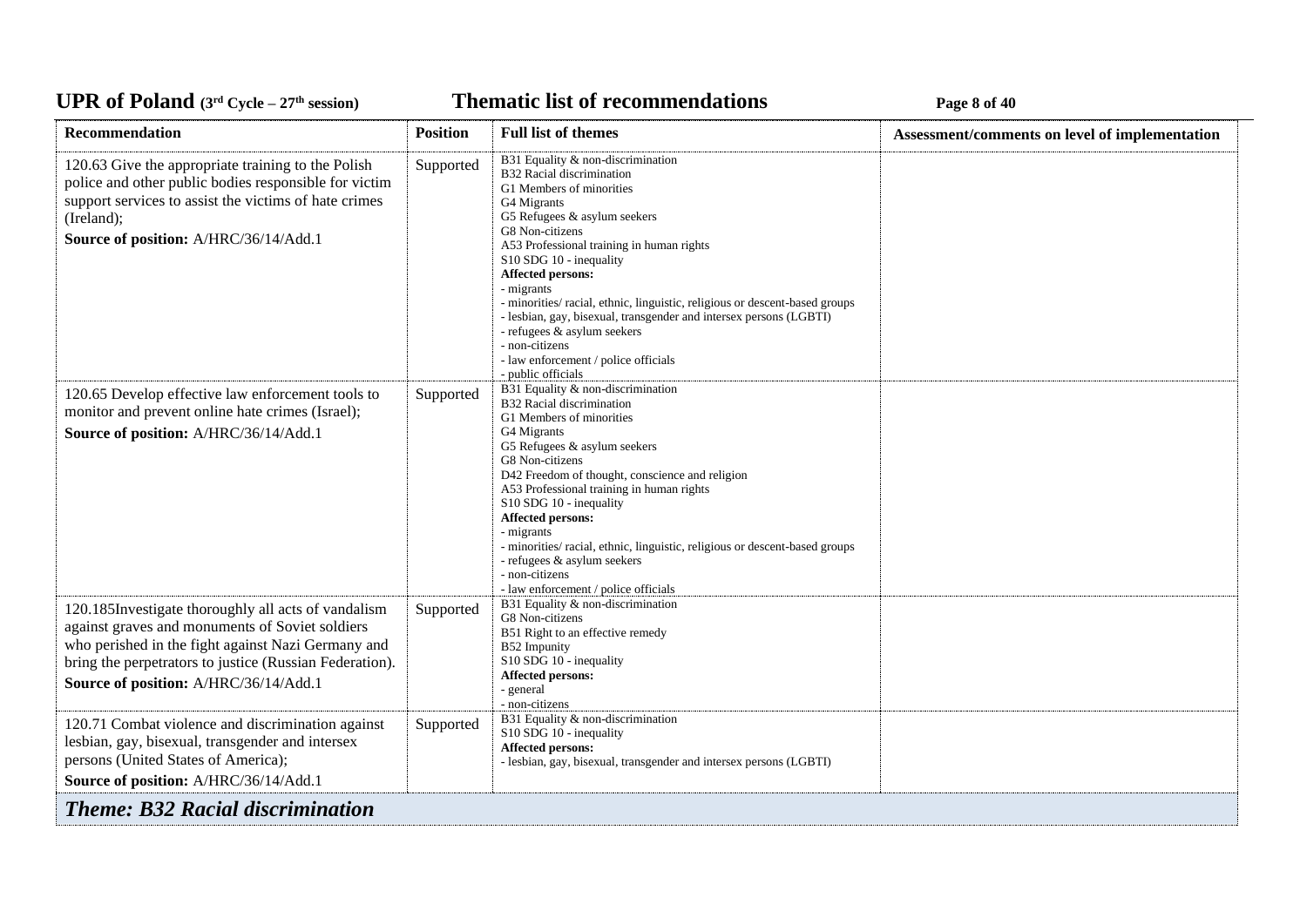*C***ELE <b>EXECUTE: CYCLE 27E** *C***ELE <b>EXECUTE: Page 9** of 40

| Recommendation                                                                                                                                                                                                                                        | <b>Position</b> | <b>Full list of themes</b>                                                                                                                                                                                                                                                                                                                                                                                                                                     | Assessment/comments on level of implementation |
|-------------------------------------------------------------------------------------------------------------------------------------------------------------------------------------------------------------------------------------------------------|-----------------|----------------------------------------------------------------------------------------------------------------------------------------------------------------------------------------------------------------------------------------------------------------------------------------------------------------------------------------------------------------------------------------------------------------------------------------------------------------|------------------------------------------------|
| 120.61 Adopt a comprehensive national action plan<br>against racism and adopt clear measures to combat<br>effectively racially motivated violence (Botswana);<br>Source of position: A/HRC/36/14/Add.1                                                | Supported       | B32 Racial discrimination<br>A46 National Plans of Action on Human Rights (or specific areas)<br>B31 Equality & non-discrimination<br>G1 Members of minorities<br>G4 Migrants<br>G5 Refugees & asylum seekers<br>G8 Non-citizens<br>S10 SDG 10 - inequality<br>Affected persons:<br>- migrants<br>- minorities/racial, ethnic, linguistic, religious or descent-based groups<br>- refugees & asylum seekers<br>- non-citizens                                  |                                                |
| 120.67 Establish awareness campaigns on<br>discrimination against members of the Roma<br>community (Timor-Leste);<br>Source of position: A/HRC/36/14/Add.1                                                                                            | Supported       | B32 Racial discrimination<br>B31 Equality & non-discrimination<br>G1 Members of minorities<br>A54 Awareness raising and dissemination<br>S10 SDG 10 - inequality<br>Affected persons:<br>- minorities/ racial, ethnic, linguistic, religious or descent-based groups                                                                                                                                                                                           |                                                |
| 120.68 Strengthen the legal framework and<br>implement measures to combat racism and<br>xenophobia and sanction hate crimes, in particular<br>those against migrants in irregular situations (Chile);<br>Source of position: A/HRC/36/14/Add.1        | Supported       | B32 Racial discrimination<br>B31 Equality & non-discrimination<br>G1 Members of minorities<br>G4 Migrants<br>G5 Refugees & asylum seekers<br>G8 Non-citizens<br>A41 Constitutional and legislative framework<br>B51 Right to an effective remedy<br>B52 Impunity<br>S10 SDG 10 - inequality<br>Affected persons:<br>- migrants<br>- minorities/ racial, ethnic, linguistic, religious or descent-based groups<br>- refugees & asylum seekers<br>- non-citizens |                                                |
| 120.58 Take an active stance in combating and<br>raising awareness against racism and intolerant<br>political rhetoric and strengthen legal and other<br>measures to address bias-motivated crimes (Turkey);<br>Source of position: A/HRC/36/14/Add.1 | Supported       | B32 Racial discrimination<br>B31 Equality & non-discrimination<br>G1 Members of minorities<br>G4 Migrants<br>G5 Refugees & asylum seekers<br>G8 Non-citizens<br>A41 Constitutional and legislative framework<br>S10 SDG 10 - inequality<br>Affected persons:<br>- migrants<br>- minorities/ racial, ethnic, linguistic, religious or descent-based groups<br>- refugees & asylum seekers<br>- non-citizens                                                     |                                                |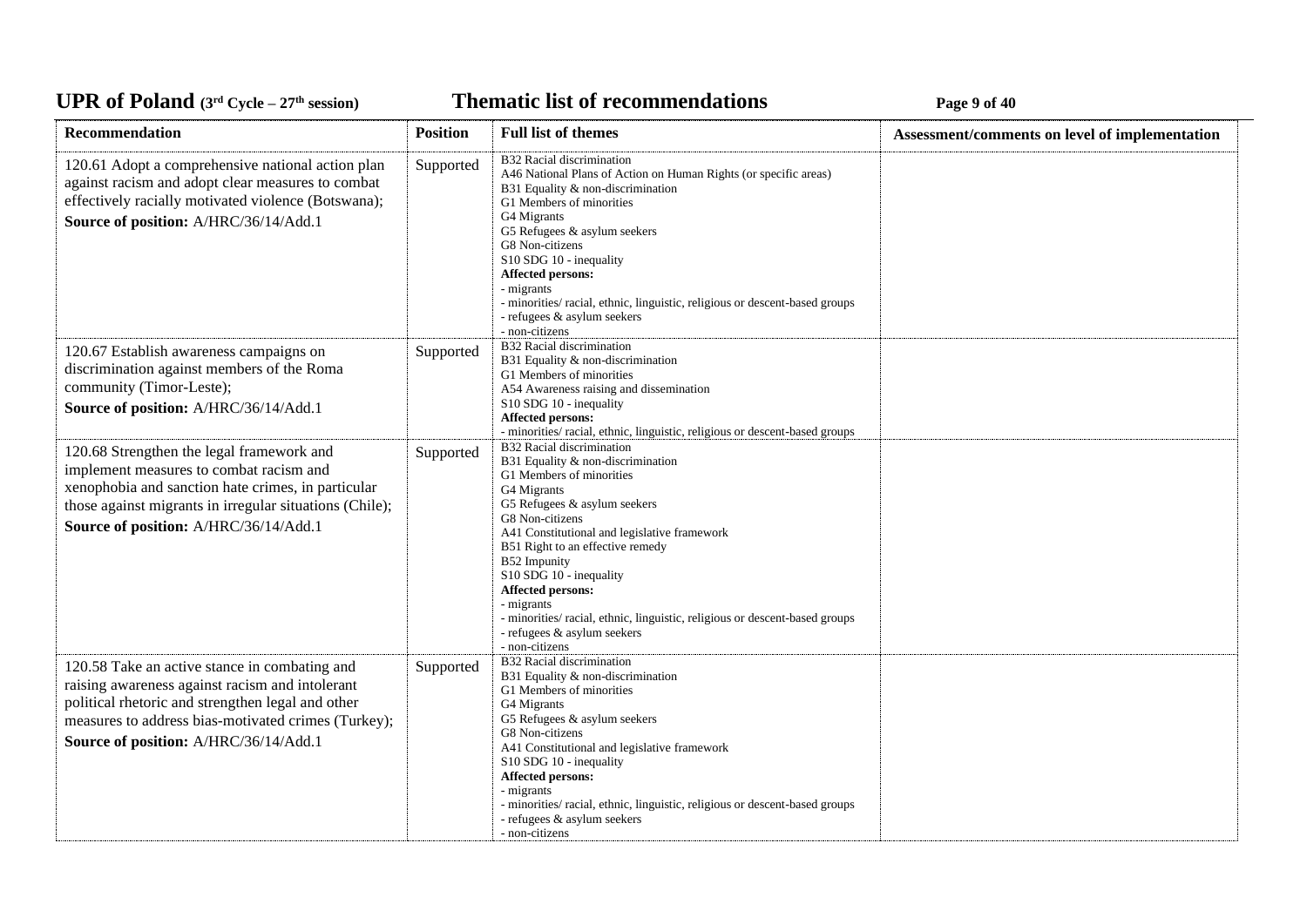**Thematic list of recommendations Page 10** of 40

| <b>Recommendation</b>                                                                                                                                                                                                                                                         | <b>Position</b> | <b>Full list of themes</b>                                                                                                                                                                                                                                                                                                                                                                                                                                                                                | Assessment/comments on level of implementation |  |
|-------------------------------------------------------------------------------------------------------------------------------------------------------------------------------------------------------------------------------------------------------------------------------|-----------------|-----------------------------------------------------------------------------------------------------------------------------------------------------------------------------------------------------------------------------------------------------------------------------------------------------------------------------------------------------------------------------------------------------------------------------------------------------------------------------------------------------------|------------------------------------------------|--|
| 120.59 Ensure the effective enforcement of laws by<br>which any party or organization that encourages or<br>incites racial discrimination is declared illegal<br>(Russian Federation);<br>Source of position: A/HRC/36/14/Add.1                                               | Supported       | B32 Racial discrimination<br>B31 Equality & non-discrimination<br>G1 Members of minorities<br>G4 Migrants<br>G5 Refugees & asylum seekers<br>G8 Non-citizens<br>A41 Constitutional and legislative framework<br>S10 SDG 10 - inequality<br><b>Affected persons:</b><br>- migrants<br>- minorities/ racial, ethnic, linguistic, religious or descent-based groups<br>- refugees & asylum seekers<br>- non-citizens                                                                                         |                                                |  |
| 120.57 Denounce publicly at the highest levels of<br>Government anti-Semitic and other hate speech and<br>acts, and support tolerance awareness-raising and<br>training efforts (United States of America);<br>Source of position: A/HRC/36/14/Add.1                          | Supported       | B32 Racial discrimination<br>B31 Equality & non-discrimination<br>G1 Members of minorities<br>G4 Migrants<br>G5 Refugees & asylum seekers<br>G8 Non-citizens<br>A54 Awareness raising and dissemination<br>A53 Professional training in human rights<br>A41 Constitutional and legislative framework<br>S10 SDG 10 - inequality<br><b>Affected persons:</b><br>- migrants<br>- minorities/ racial, ethnic, linguistic, religious or descent-based groups<br>- refugees & asylum seekers<br>- non-citizens |                                                |  |
| 120.69 Continue to strengthen measures to prevent<br>discrimination and hate crimes, especially against<br>migrants, through training and dissemination<br>programmes on obligations and commitments on<br>human rights (Indonesia);<br>Source of position: A/HRC/36/14/Add.1 | Supported       | B32 Racial discrimination<br>B31 Equality & non-discrimination<br>G1 Members of minorities<br>G4 Migrants<br>G5 Refugees & asylum seekers<br>G8 Non-citizens<br>A54 Awareness raising and dissemination<br>S10 SDG 10 - inequality<br>Affected persons:<br>- migrants<br>- minorities/ racial, ethnic, linguistic, religious or descent-based groups<br>- refugees & asylum seekers<br>- non-citizens                                                                                                     |                                                |  |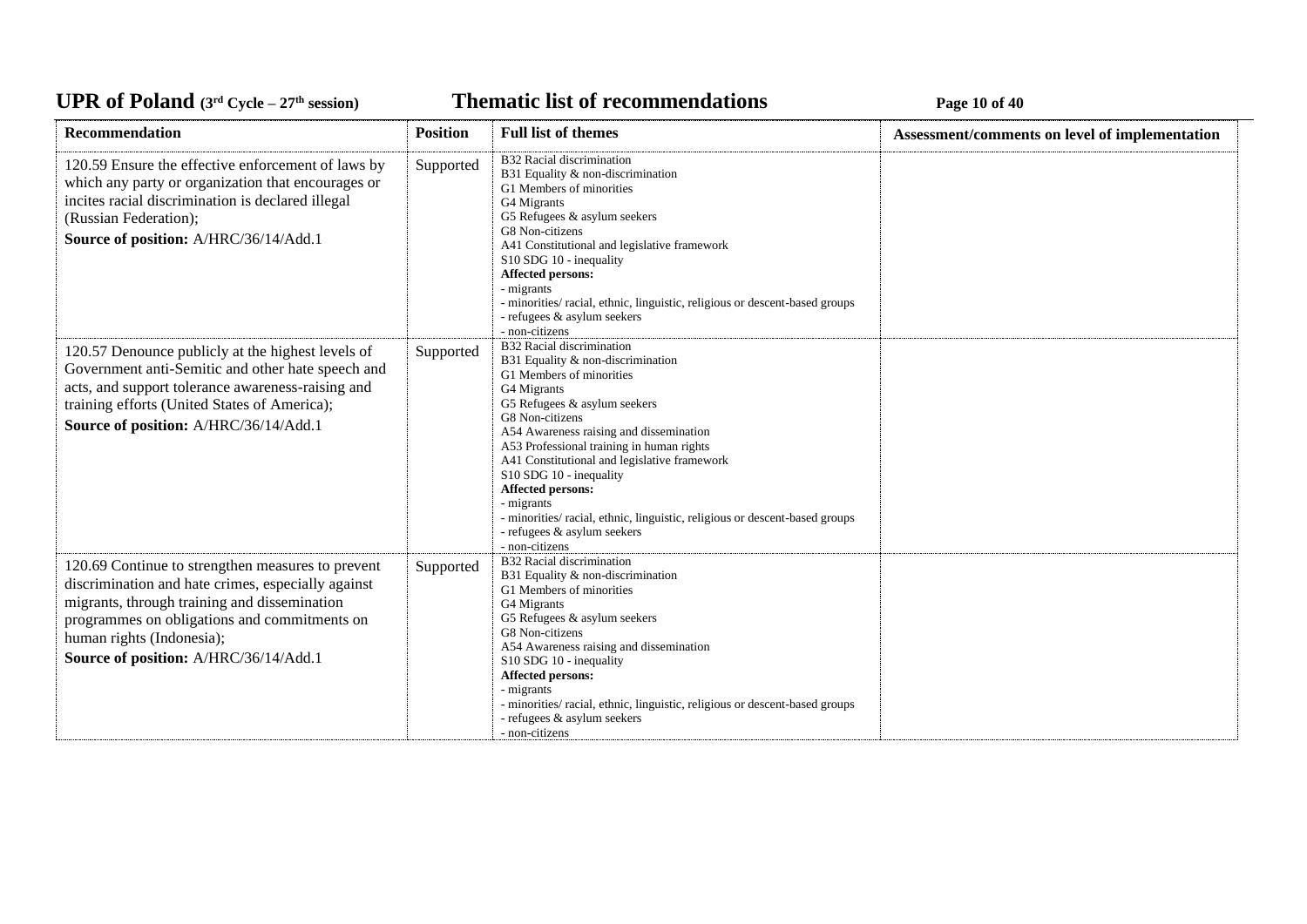**Thematic list of recommendations Page 11 of 40** 

| Recommendation                                                                                                                                                                                                                                 | <b>Position</b> | <b>Full list of themes</b>                                                                                                                                                                                                                                                                                                                                                                                                                                            | Assessment/comments on level of implementation |
|------------------------------------------------------------------------------------------------------------------------------------------------------------------------------------------------------------------------------------------------|-----------------|-----------------------------------------------------------------------------------------------------------------------------------------------------------------------------------------------------------------------------------------------------------------------------------------------------------------------------------------------------------------------------------------------------------------------------------------------------------------------|------------------------------------------------|
| 120.66 Continue to collaborate with sporting<br>associations with a view to promoting tolerance and<br>diversity (Algeria);<br>Source of position: A/HRC/36/14/Add.1                                                                           | Supported       | <b>B32 Racial discrimination</b><br>B31 Equality & non-discrimination<br>G1 Members of minorities<br>G4 Migrants<br>G5 Refugees & asylum seekers<br>G8 Non-citizens<br>A61 Cooperation with civil society<br>S10 SDG 10 - inequality<br>Affected persons:<br>- migrants<br>- minorities/ racial, ethnic, linguistic, religious or descent-based groups<br>- refugees & asylum seekers<br>- non-citizens                                                               |                                                |
| 120.62 Strengthen legal and other measures to<br>address bias-motivated crimes and ensure the prompt<br>and effective prosecution of racist and xenophobic<br>hate crimes (Islamic Republic of Iran);<br>Source of position: A/HRC/36/14/Add.1 | Supported       | <b>B32 Racial discrimination</b><br>B31 Equality & non-discrimination<br>G1 Members of minorities<br>G4 Migrants<br>G5 Refugees & asylum seekers<br>G8 Non-citizens<br>B51 Right to an effective remedy<br>B52 Impunity<br>S10 SDG 10 - inequality<br>Affected persons:<br>- migrants<br>- minorities/ racial, ethnic, linguistic, religious or descent-based groups<br>- refugees & asylum seekers<br>- non-citizens                                                 |                                                |
| 120.55 Review its Criminal Code to enhance<br>punishment to combat racially motivated crimes<br>(Republic of Korea);<br>Source of position: A/HRC/36/14/Add.1                                                                                  | Supported       | <b>B32 Racial discrimination</b><br>B31 Equality & non-discrimination<br>G1 Members of minorities<br>G4 Migrants<br>G5 Refugees & asylum seekers<br>G8 Non-citizens<br>B52 Impunity<br>B51 Right to an effective remedy<br>A41 Constitutional and legislative framework<br>S10 SDG 10 - inequality<br>Affected persons:<br>- migrants<br>- minorities/ racial, ethnic, linguistic, religious or descent-based groups<br>- refugees & asylum seekers<br>- non-citizens |                                                |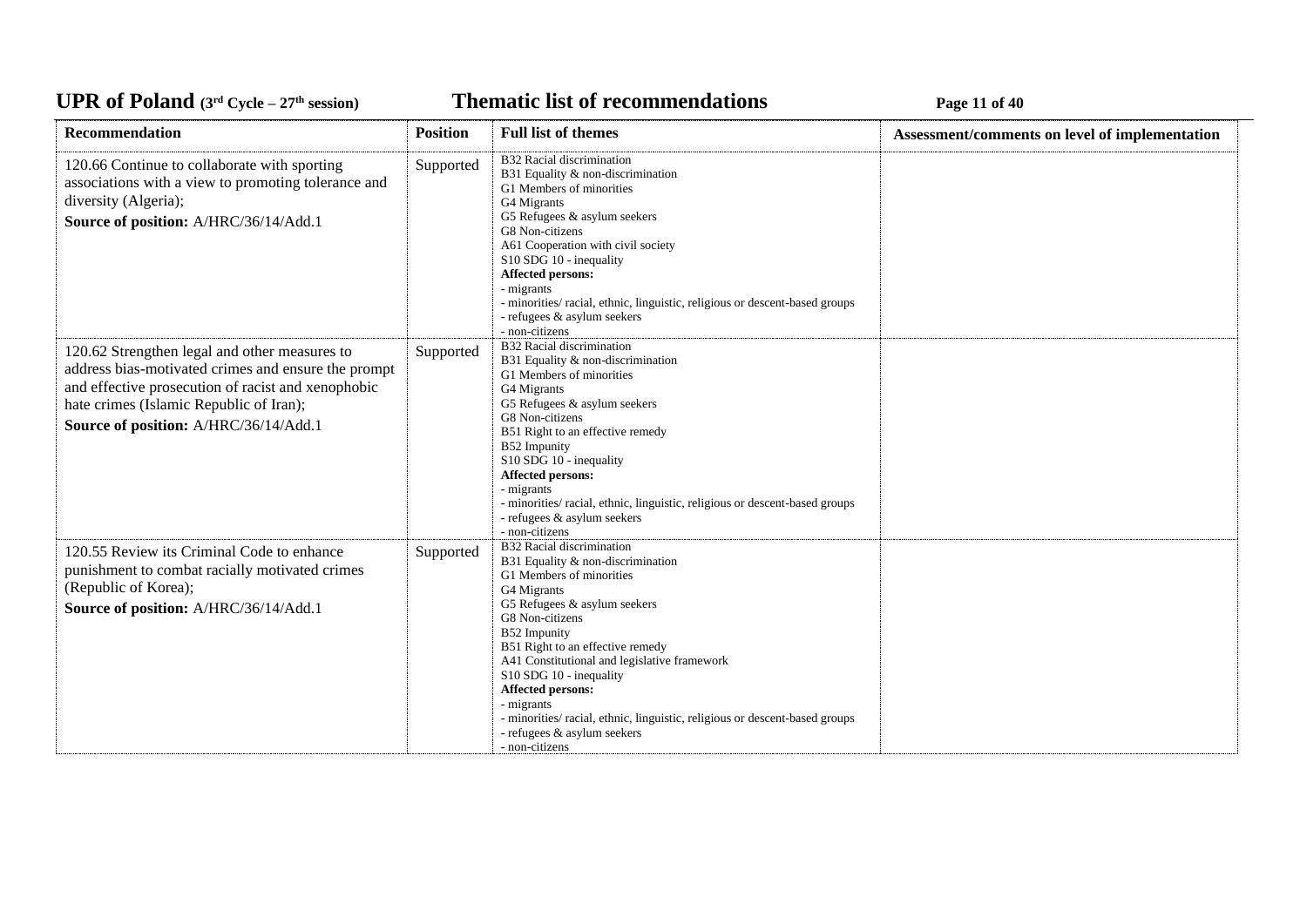**Thematic list of recommendations Page 12** of 40

| Recommendation                                                                                                                                                                                                                                                 | <b>Position</b> | <b>Full list of themes</b>                                                                                                                                                                                                                                                                                                                                                                                                                                     | Assessment/comments on level of implementation |
|----------------------------------------------------------------------------------------------------------------------------------------------------------------------------------------------------------------------------------------------------------------|-----------------|----------------------------------------------------------------------------------------------------------------------------------------------------------------------------------------------------------------------------------------------------------------------------------------------------------------------------------------------------------------------------------------------------------------------------------------------------------------|------------------------------------------------|
| 120.56 Amend its Criminal Code, specifically to<br>make the racial motivation of a crime an aggravating<br>circumstance and to allow for enhanced punishment<br>to combat the occurrence of such acts (South Africa);<br>Source of position: A/HRC/36/14/Add.1 | Supported       | B32 Racial discrimination<br>B31 Equality & non-discrimination<br>G1 Members of minorities<br>G4 Migrants<br>G5 Refugees & asylum seekers<br>G8 Non-citizens<br>B52 Impunity<br>B51 Right to an effective remedy<br>A41 Constitutional and legislative framework<br>S10 SDG 10 - inequality<br>Affected persons:<br>- migrants<br>- minorities/ racial, ethnic, linguistic, religious or descent-based groups<br>- refugees & asylum seekers<br>- non-citizens |                                                |
| 120.53 Highlight in its next report the measures<br>against perpetrators in combating racist crimes<br>(Bangladesh);<br>Source of position: A/HRC/36/14/Add.1                                                                                                  | Supported       | B32 Racial discrimination<br>B31 Equality & non-discrimination<br>G1 Members of minorities<br>G4 Migrants<br>G5 Refugees & asylum seekers<br>G8 Non-citizens<br>B52 Impunity<br>B51 Right to an effective remedy<br>S10 SDG 10 - inequality<br><b>Affected persons:</b><br>- migrants<br>- minorities/ racial, ethnic, linguistic, religious or descent-based groups<br>- refugees & asylum seekers<br>- non-citizens                                          |                                                |
| 120.54 Take measures to reduce the number of<br>crimes committed based on xenophobia and racial<br>intolerance (Russian Federation);<br>Source of position: A/HRC/36/14/Add.1                                                                                  | Supported       | B32 Racial discrimination<br>B31 Equality & non-discrimination<br>G1 Members of minorities<br>G4 Migrants<br>G5 Refugees & asylum seekers<br>G8 Non-citizens<br>B52 Impunity<br>B51 Right to an effective remedy<br>S10 SDG 10 - inequality<br>Affected persons:<br>- migrants<br>- minorities/ racial, ethnic, linguistic, religious or descent-based groups<br>- refugees & asylum seekers<br>- non-citizens                                                 |                                                |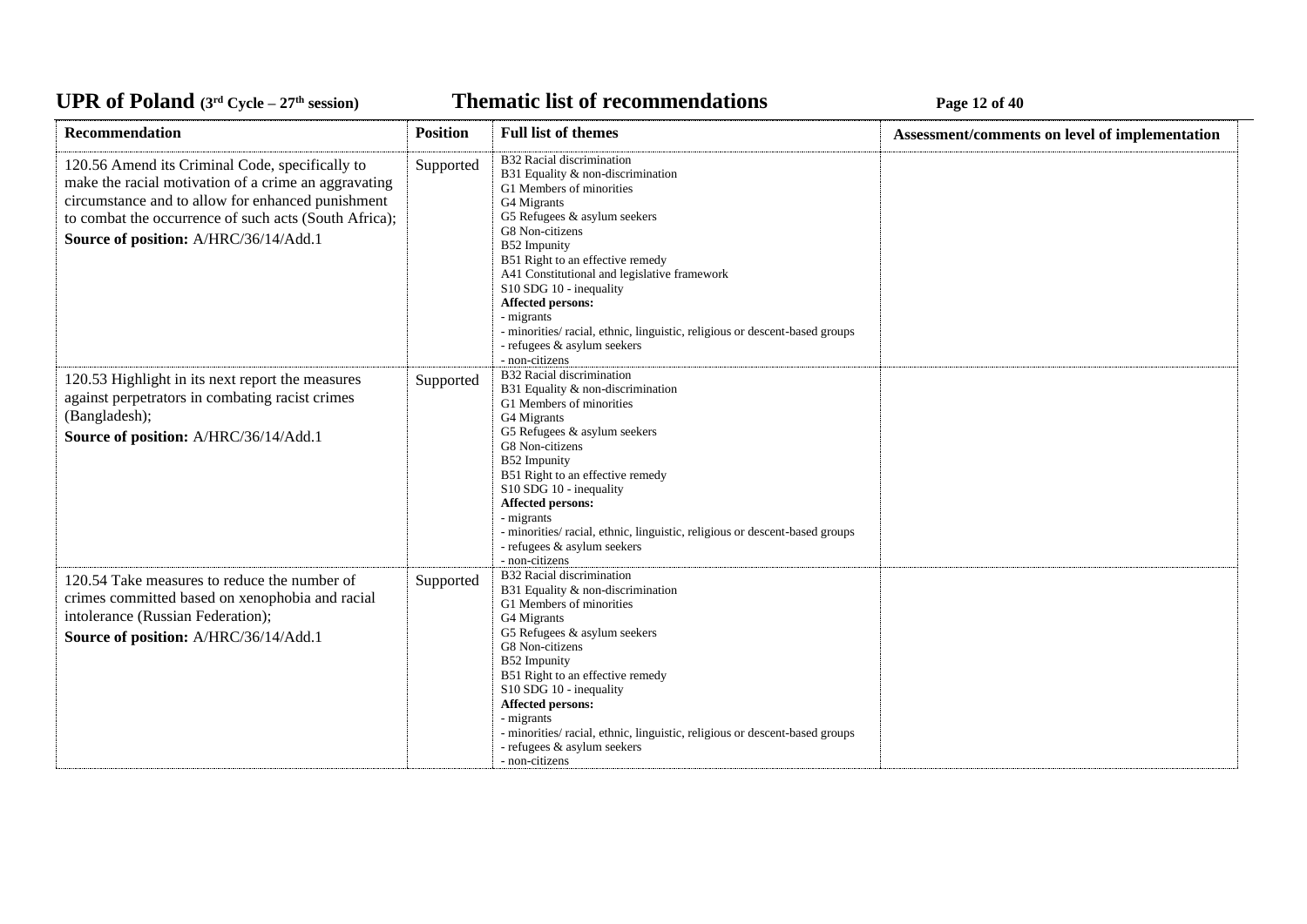*C***ELE <b>EXECUTE: CYCLE 27 EXECUTE: Page 13** of 40

| <b>Recommendation</b>                                                                                                                                                                                        | <b>Position</b> | <b>Full list of themes</b>                                                                                                                                                                                                                                                                                                                                                                                           | Assessment/comments on level of implementation |
|--------------------------------------------------------------------------------------------------------------------------------------------------------------------------------------------------------------|-----------------|----------------------------------------------------------------------------------------------------------------------------------------------------------------------------------------------------------------------------------------------------------------------------------------------------------------------------------------------------------------------------------------------------------------------|------------------------------------------------|
| 120.64 Take additional serious measures to combat<br>xenophobia, hate speech and discrimination based on<br>race, nationality, ethnicity and religion (Kyrgyzstan);<br>Source of position: A/HRC/36/14/Add.1 | Supported       | B32 Racial discrimination<br>B31 Equality & non-discrimination<br>G1 Members of minorities<br>G4 Migrants<br>G5 Refugees & asylum seekers<br>G8 Non-citizens<br>D42 Freedom of thought, conscience and religion<br>S10 SDG 10 - inequality<br><b>Affected persons:</b><br>- migrants<br>- minorities/ racial, ethnic, linguistic, religious or descent-based groups<br>- refugees & asylum seekers<br>- non-citizens |                                                |
| 120.51 Redouble efforts to combat racial<br>discrimination, xenophobia and related intolerance<br>(Angola);<br>Source of position: A/HRC/36/14/Add.1                                                         | Supported       | B32 Racial discrimination<br>B31 Equality & non-discrimination<br>G1 Members of minorities<br>G4 Migrants<br>G5 Refugees & asylum seekers<br>G8 Non-citizens<br>S10 SDG 10 - inequality<br>Affected persons:<br>- migrants<br>- minorities/ racial, ethnic, linguistic, religious or descent-based groups<br>- refugees & asylum seekers<br>- non-citizens                                                           |                                                |
| 120.52 Adopt further measures to address racism and<br>support community tolerance (Australia);<br>Source of position: A/HRC/36/14/Add.1                                                                     | Supported       | B32 Racial discrimination<br>B31 Equality & non-discrimination<br>G1 Members of minorities<br>G4 Migrants<br>G5 Refugees & asylum seekers<br>G8 Non-citizens<br>S10 SDG 10 - inequality<br>Affected persons:<br>- migrants<br>- minorities/ racial, ethnic, linguistic, religious or descent-based groups<br>- refugees & asylum seekers<br>- non-citizens                                                           |                                                |
| 120.60 Strengthen and continue the national<br>measures to combat racism, xenophobia and hate<br>crimes (Egypt);<br>Source of position: A/HRC/36/14/Add.1                                                    | Supported       | B32 Racial discrimination<br>B31 Equality & non-discrimination<br>G1 Members of minorities<br>G4 Migrants<br>G5 Refugees & asylum seekers<br>G8 Non-citizens<br>S10 SDG 10 - inequality<br>Affected persons:<br>- migrants<br>- minorities/ racial, ethnic, linguistic, religious or descent-based groups<br>- refugees & asylum seekers<br>- non-citizens                                                           |                                                |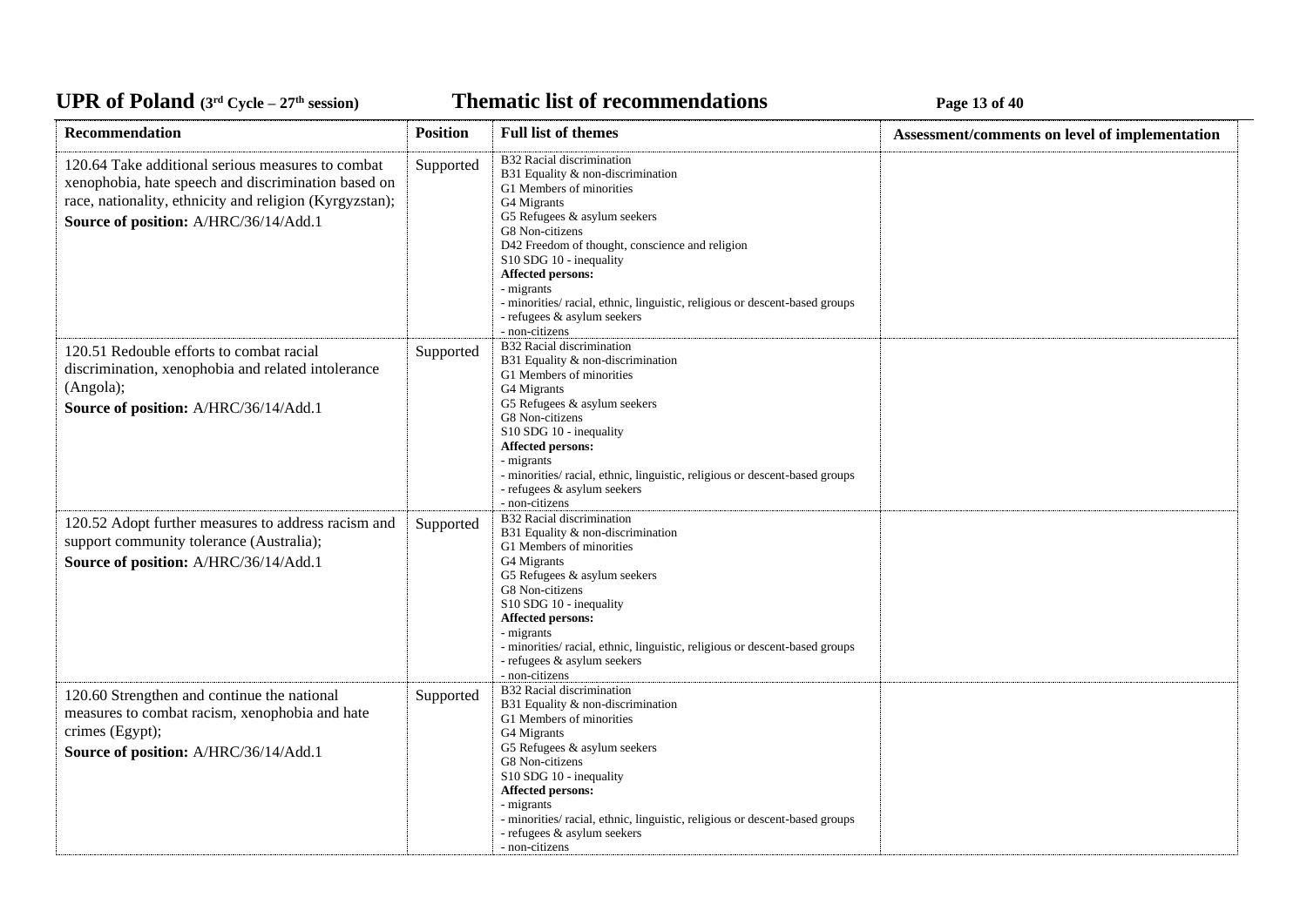**Thematic list of recommendations Page 14** of 40

| <b>Recommendation</b>                                                                                                                                                                                                                                                                                                                                                                      | <b>Position</b> | <b>Full list of themes</b>                                                                                                                                                                                                                                                                                                                                       | Assessment/comments on level of implementation |
|--------------------------------------------------------------------------------------------------------------------------------------------------------------------------------------------------------------------------------------------------------------------------------------------------------------------------------------------------------------------------------------------|-----------------|------------------------------------------------------------------------------------------------------------------------------------------------------------------------------------------------------------------------------------------------------------------------------------------------------------------------------------------------------------------|------------------------------------------------|
| 120.70 Strengthen measures aiming at combating<br>discrimination, racism and xenophobia in the<br>country, notably against migrants, asylum seekers<br>and the Roma community (Côte d'Ivoire);<br>Source of position: A/HRC/36/14/Add.1                                                                                                                                                    | Supported       | B32 Racial discrimination<br>B31 Equality & non-discrimination<br>G1 Members of minorities<br>G4 Migrants<br>G5 Refugees & asylum seekers<br>G8 Non-citizens<br>S10 SDG 10 - inequality<br><b>Affected persons:</b><br>- migrants<br>- minorities/racial, ethnic, linguistic, religious or descent-based groups<br>- refugees & asylum seekers<br>- non-citizens |                                                |
| <b>Theme: B6 Business &amp; Human Rights</b>                                                                                                                                                                                                                                                                                                                                               |                 |                                                                                                                                                                                                                                                                                                                                                                  |                                                |
| 120.79 Strengthen the oversight of Polish companies<br>operating abroad with regard to any negative impact<br>their activities might have on the enjoyment of<br>human rights, particularly in conflict areas, including<br>situations of foreign occupation, where there are<br>heightened risks of human rights abuses (State of<br>Palestine);<br>Source of position: A/HRC/36/14/Add.1 | Supported       | B6 Business & Human Rights<br>S17 SDG 17 - partnerships<br><b>Affected persons:</b><br>- general                                                                                                                                                                                                                                                                 |                                                |
| Theme: D25 Prohibition of torture and cruel, inhuman or degrading treatment                                                                                                                                                                                                                                                                                                                |                 |                                                                                                                                                                                                                                                                                                                                                                  |                                                |
| 120.81 Consider incorporating in its legal order the<br>definition of torture according to international<br>standards (Peru);<br>Source of position: A/HRC/36/14/Add.1                                                                                                                                                                                                                     | Supported       | D25 Prohibition of torture and cruel, inhuman or degrading treatment<br>A41 Constitutional and legislative framework<br>S16 SDG 16 - peace, justice and strong institutions<br><b>Affected persons:</b><br>- general                                                                                                                                             |                                                |
| <b>Theme: D26 Conditions of detention</b>                                                                                                                                                                                                                                                                                                                                                  |                 |                                                                                                                                                                                                                                                                                                                                                                  |                                                |
| 120.82 Adopt measures to improve detention<br>conditions in Polish prisons (Russian Federation);<br>Source of position: A/HRC/36/14/Add.1                                                                                                                                                                                                                                                  | Supported       | D <sub>26</sub> Conditions of detention<br>S <sub>16</sub> SDG <sub>16</sub> - peace, justice and strong institutions<br><b>Affected persons:</b><br>- persons deprived of their liberty                                                                                                                                                                         |                                                |
| 120.83 Make further efforts towards improving the<br>conditions in prisons and complying with relevant<br>international standards (Romania);<br>Source of position: A/HRC/36/14/Add.1                                                                                                                                                                                                      | Supported       | D26 Conditions of detention<br>S16 SDG 16 - peace, justice and strong institutions<br><b>Affected persons:</b><br>- persons deprived of their liberty                                                                                                                                                                                                            |                                                |
| <b>Theme: D27 Prohibition of slavery, trafficking</b>                                                                                                                                                                                                                                                                                                                                      |                 |                                                                                                                                                                                                                                                                                                                                                                  |                                                |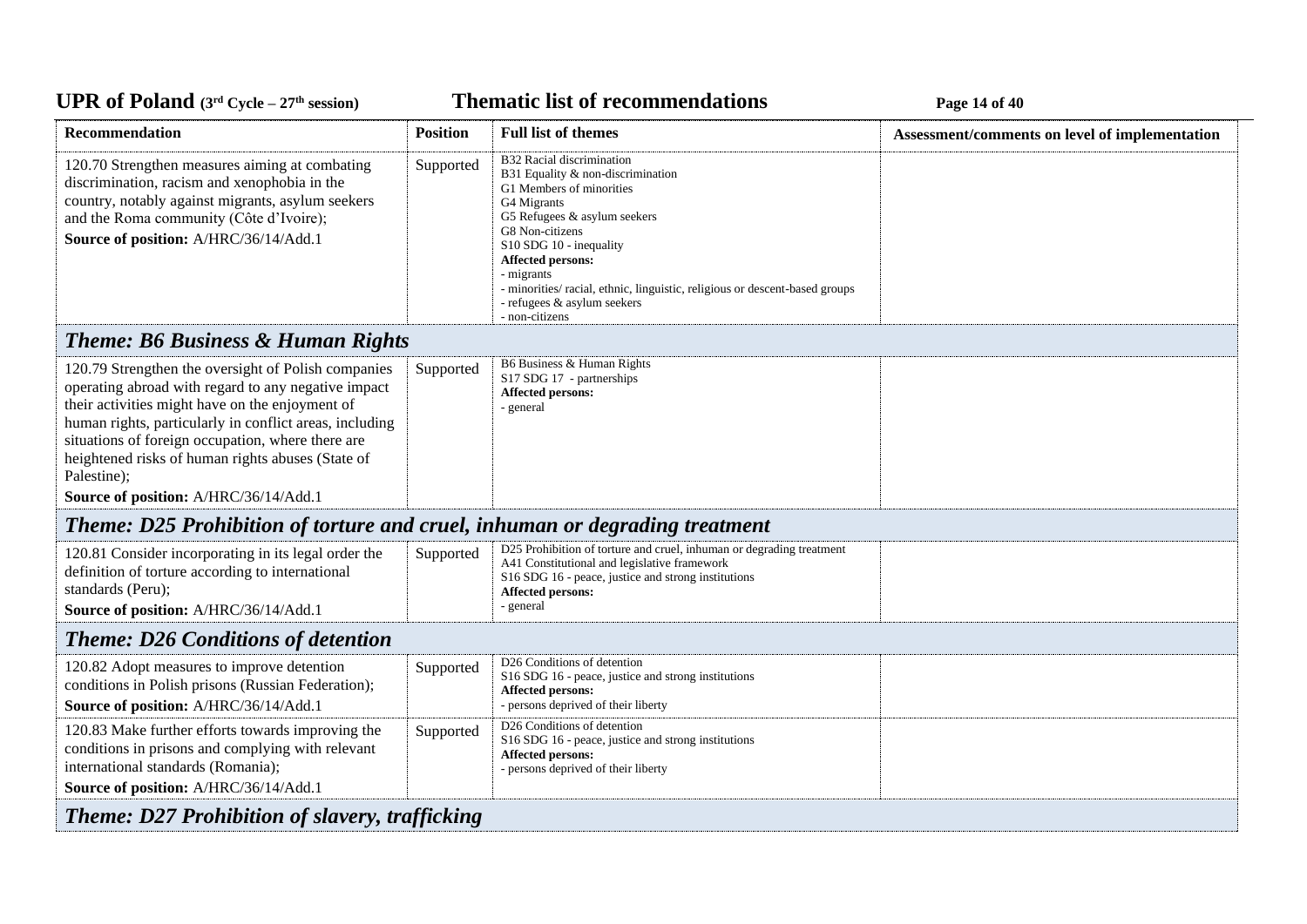**Thematic list of recommendations Page 15** of 40

| Recommendation                                                                                                                                                                                                                                                                                                                                       | <b>Position</b> | <b>Full list of themes</b>                                                                                                                                                                                                                                                                                                                                             | Assessment/comments on level of implementation |
|------------------------------------------------------------------------------------------------------------------------------------------------------------------------------------------------------------------------------------------------------------------------------------------------------------------------------------------------------|-----------------|------------------------------------------------------------------------------------------------------------------------------------------------------------------------------------------------------------------------------------------------------------------------------------------------------------------------------------------------------------------------|------------------------------------------------|
| 120.116 Continue the national efforts in the<br>framework of the new National Action Plan against<br>Human Trafficking to prevent and combat human<br>trafficking and ensure the rehabilitation of victims<br>(Egypt);<br>Source of position: A/HRC/36/14/Add.1                                                                                      | Supported       | D27 Prohibition of slavery, trafficking<br>A46 National Plans of Action on Human Rights (or specific areas)<br>B53 Support to victims and witnesses<br>S16 SDG 16 - peace, justice and strong institutions<br>Affected persons:<br>- general                                                                                                                           |                                                |
| 120.115 Ensure the effective implementation of the<br>National Action Plan against Human Trafficking for<br>the period 2016-2018 (Cyprus);<br>Source of position: A/HRC/36/14/Add.1                                                                                                                                                                  | Supported       | D27 Prohibition of slavery, trafficking<br>A46 National Plans of Action on Human Rights (or specific areas)<br>S <sub>16</sub> SDG <sub>16</sub> - peace, justice and strong institutions<br>Affected persons:<br>- general                                                                                                                                            |                                                |
| 120.118 Reinforce the work already under way to<br>tackle modern forms of slavery, by strengthening<br>efforts to obstruct criminal networks and identifying<br>victims of human trafficking (United Kingdom of<br>Great Britain and Northern Ireland);                                                                                              | Supported       | D27 Prohibition of slavery, trafficking<br>B52 Impunity<br>S16 SDG 16 - peace, justice and strong institutions<br>Affected persons:<br>- general                                                                                                                                                                                                                       |                                                |
| Source of position: A/HRC/36/14/Add.1                                                                                                                                                                                                                                                                                                                |                 |                                                                                                                                                                                                                                                                                                                                                                        |                                                |
| 120.117 Consider introducing procedures for the<br>identification of persons vulnerable to trafficking,<br>strengthen the prosecution of perpetrators of human<br>trafficking and further support the rehabilitation of<br>victims (Serbia);                                                                                                         | Supported       | D27 Prohibition of slavery, trafficking<br>B53 Support to victims and witnesses<br>B51 Right to an effective remedy<br>B52 Impunity<br>S16 SDG 16 - peace, justice and strong institutions<br><b>Affected persons:</b><br>- general                                                                                                                                    |                                                |
| Source of position: A/HRC/36/14/Add.1                                                                                                                                                                                                                                                                                                                |                 |                                                                                                                                                                                                                                                                                                                                                                        |                                                |
| 120.119 Continue to develop national mechanisms to<br>combat trafficking in human beings, including by<br>conducting a thorough investigation into reports of<br>cases of human trafficking and by establishing a legal<br>framework for the protection of child victims of<br>human trafficking (Belarus);<br>Source of position: A/HRC/36/14/Add.1 | Supported       | D27 Prohibition of slavery, trafficking<br>F31 Children: definition; general principles; protection<br>F33 Children: protection against exploitation<br>B51 Right to an effective remedy<br>B52 Impunity<br>A41 Constitutional and legislative framework<br>S16 SDG 16 - peace, justice and strong institutions<br><b>Affected persons:</b><br>- general<br>- children |                                                |
| 120.120 Pay attention to prevention and protection<br>measures that address the particular vulnerability of<br>children to trafficking (Islamic Republic of Iran);<br>Source of position: A/HRC/36/14/Add.1                                                                                                                                          | Supported       | D27 Prohibition of slavery, trafficking<br>F31 Children: definition; general principles; protection<br>F33 Children: protection against exploitation<br>S16 SDG 16 - peace, justice and strong institutions<br>Affected persons:<br>- children                                                                                                                         |                                                |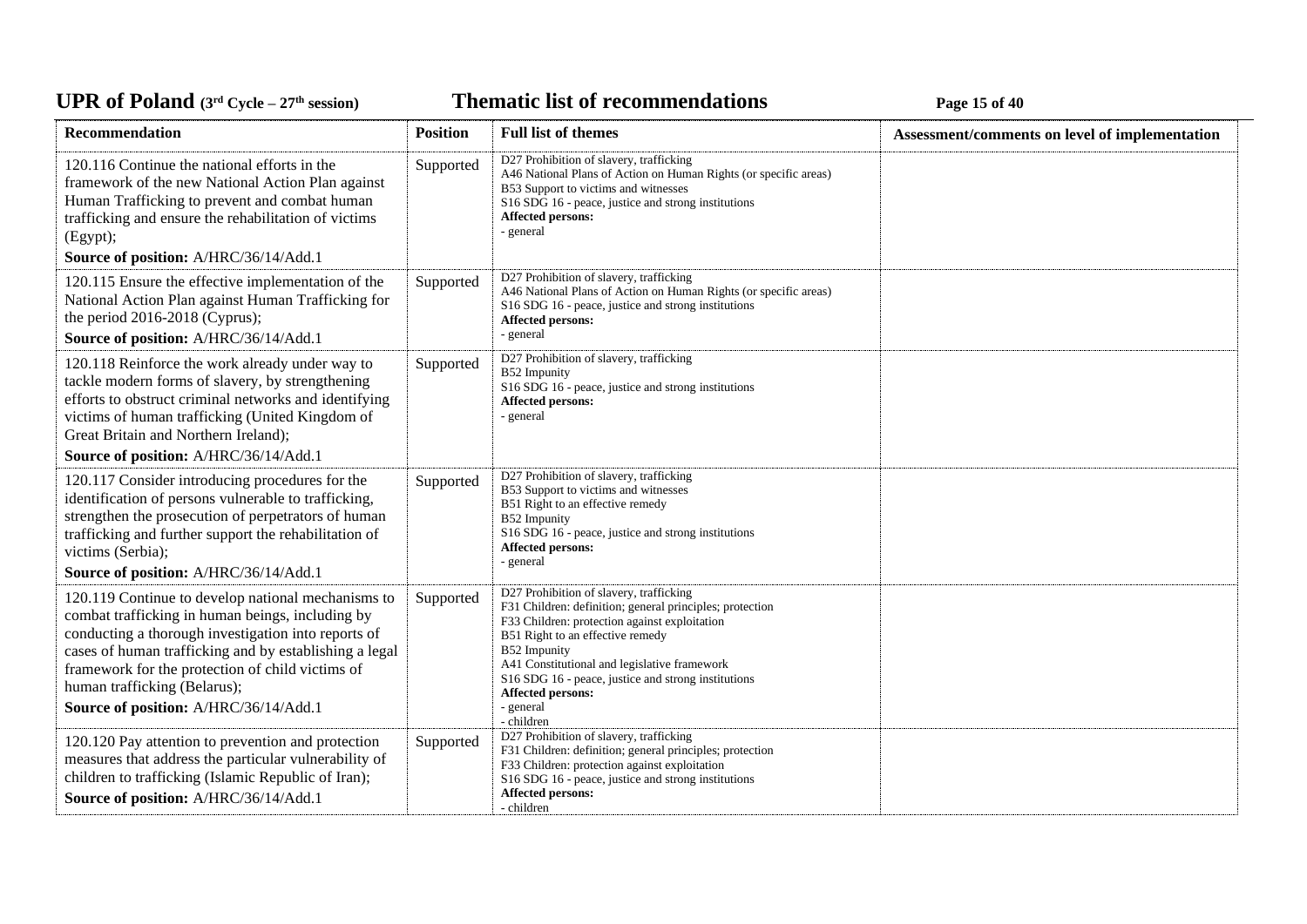**Thematic list of recommendations Page 16** of 40

| Recommendation                                                                                                                                                                                                                                   | <b>Position</b> | <b>Full list of themes</b>                                                                                                                                                                                                                                                                                                | Assessment/comments on level of implementation |
|--------------------------------------------------------------------------------------------------------------------------------------------------------------------------------------------------------------------------------------------------|-----------------|---------------------------------------------------------------------------------------------------------------------------------------------------------------------------------------------------------------------------------------------------------------------------------------------------------------------------|------------------------------------------------|
| 120.121 Strengthen actions to combat human<br>trafficking, with an emphasis on prevention and<br>protection measures that address the particular<br>vulnerability of children to trafficking (Georgia);<br>Source of position: A/HRC/36/14/Add.1 | Supported       | D27 Prohibition of slavery, trafficking<br>F31 Children: definition; general principles; protection<br>F33 Children: protection against exploitation<br>S16 SDG 16 - peace, justice and strong institutions<br>Affected persons:<br>- children                                                                            |                                                |
| 120.114 Take further steps to combat human<br>trafficking (Armenia);<br>Source of position: A/HRC/36/14/Add.1                                                                                                                                    | Supported       | D27 Prohibition of slavery, trafficking<br>S16 SDG 16 - peace, justice and strong institutions<br>Affected persons:<br>- general                                                                                                                                                                                          |                                                |
| <b>Theme: D29 Domestic violence</b>                                                                                                                                                                                                              |                 |                                                                                                                                                                                                                                                                                                                           |                                                |
| 120.153 Provide adequate and stable funding for<br>legal, psychological and medical assistance and<br>shelter for victims of domestic violence (Denmark);<br>Source of position: A/HRC/36/14/Add.1                                               | Supported       | D29 Domestic violence<br>D21 Right to life<br>A63 Budget and resources (for human rights implementation)<br>B53 Support to victims and witnesses<br>S05 SDG 5 - gender equality and women's empowerment<br>S16 SDG 16 - peace, justice and strong institutions<br><b>Affected persons:</b><br>- women                     |                                                |
| 120.156 Proceed with the implementation of the<br>programme entitled "Prevention of Domestic<br>Violence and Violence on the Grounds of Gender"<br>(Israel);<br>Source of position: A/HRC/36/14/Add.1                                            | Supported       | D29 Domestic violence<br>D21 Right to life<br>D28 Gender-based violence<br>F12 Discrimination against women<br>A42 Institutions & policies - General<br>S05 SDG 5 - gender equality and women's empowerment<br>S <sub>16</sub> SDG <sub>16</sub> - peace, justice and strong institutions<br>Affected persons:<br>- women |                                                |
| 120.154 Continue its good efforts to address violence<br>against women and domestic violence, including by<br>increasing support for victims of domestic violence<br>(Latvia);<br>Source of position: A/HRC/36/14/Add.1                          | Supported       | D29 Domestic violence<br>D21 Right to life<br>F13 Violence against women<br>B53 Support to victims and witnesses<br><b>Affected persons:</b><br>- women                                                                                                                                                                   |                                                |
| 120.151 Work to address the issue of domestic<br>violence in Poland and ensure support for victims<br>(Australia);<br>Source of position: A/HRC/36/14/Add.1                                                                                      | Supported       | D29 Domestic violence<br>F13 Violence against women<br>D21 Right to life<br>B53 Support to victims and witnesses<br>S05 SDG 5 - gender equality and women's empowerment<br>S16 SDG 16 - peace, justice and strong institutions<br><b>Affected persons:</b><br>- women                                                     |                                                |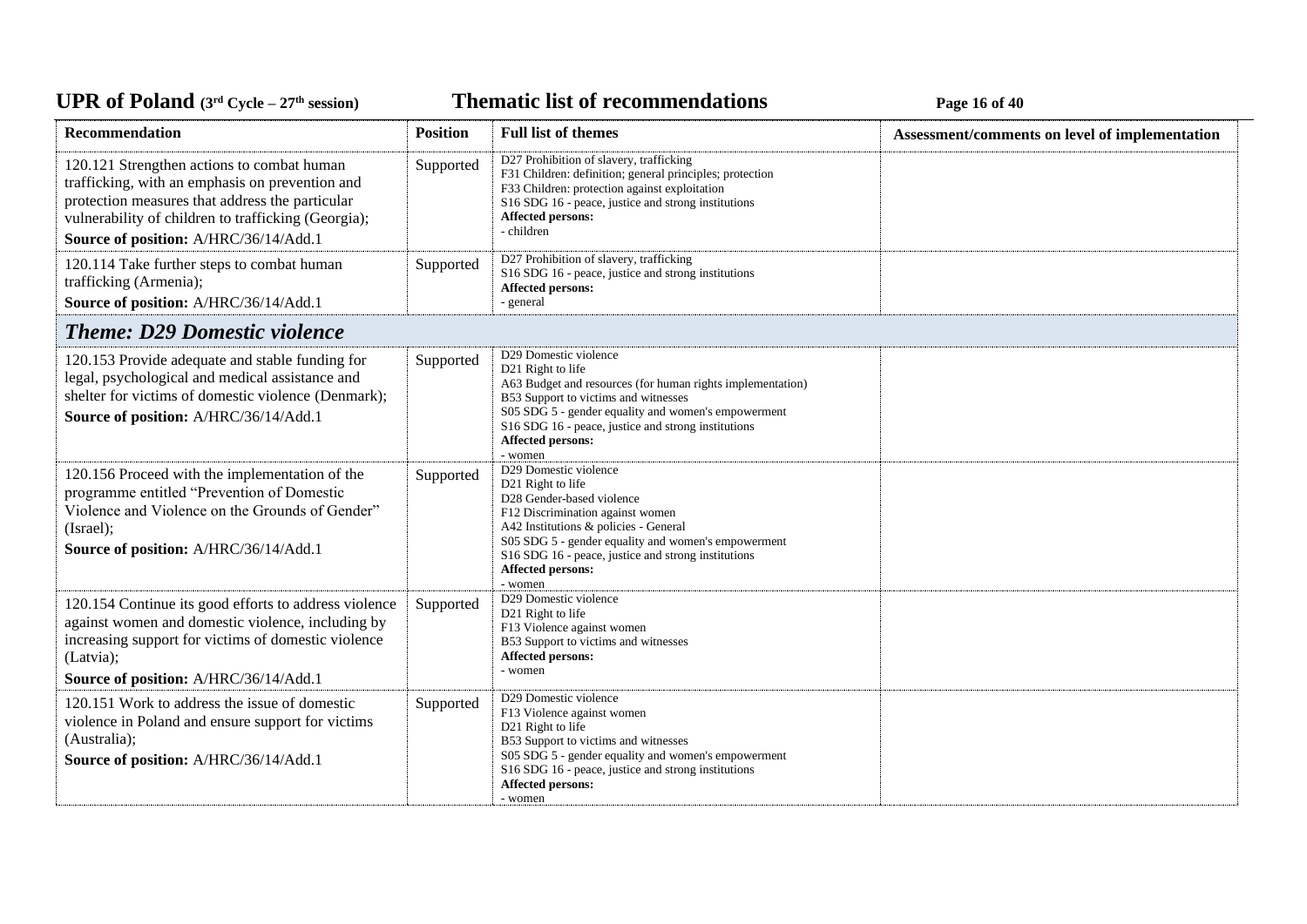**Thematic list of recommendations Page 17** of 40

| Recommendation                                                                                                                                                                                                                                                                                                                                                                         | <b>Position</b> | <b>Full list of themes</b>                                                                                                                                                                                                                                                                                                                         | Assessment/comments on level of implementation |
|----------------------------------------------------------------------------------------------------------------------------------------------------------------------------------------------------------------------------------------------------------------------------------------------------------------------------------------------------------------------------------------|-----------------|----------------------------------------------------------------------------------------------------------------------------------------------------------------------------------------------------------------------------------------------------------------------------------------------------------------------------------------------------|------------------------------------------------|
| 120.152 Organize a national campaign to raise<br>awareness on the specific needs of women victims of<br>domestic violence and gender-based violence<br>(Croatia);<br>Source of position: A/HRC/36/14/Add.1                                                                                                                                                                             | Supported       | D29 Domestic violence<br>F13 Violence against women<br>D <sub>21</sub> Right to life<br>D28 Gender-based violence<br>A54 Awareness raising and dissemination<br>B53 Support to victims and witnesses<br>S05 SDG 5 - gender equality and women's empowerment<br>S16 SDG 16 - peace, justice and strong institutions<br>Affected persons:<br>- women |                                                |
| 120.155 Provide adequate and stable funding for care<br>centres and shelters for women and children victims<br>of domestic violence (Chile);<br>Source of position: A/HRC/36/14/Add.1                                                                                                                                                                                                  | Supported       | D29 Domestic violence<br>F13 Violence against women<br>F31 Children: definition; general principles; protection<br>B53 Support to victims and witnesses<br>A63 Budget and resources (for human rights implementation)<br>S16 SDG 16 - peace, justice and strong institutions<br><b>Affected persons:</b><br>- women<br>- children                  |                                                |
| <b>Theme: D43 Freedom of opinion and expression</b>                                                                                                                                                                                                                                                                                                                                    |                 |                                                                                                                                                                                                                                                                                                                                                    |                                                |
| 120.103 Reconsider, with regard to concerns raised<br>by the International Holocaust Remembrance<br>Alliance, legislation that restricts open and honest<br>scientific research and that can serve to intimidate<br>researchers (Austria);<br>Source of position: A/HRC/36/14/Add.1                                                                                                    | Supported       | D43 Freedom of opinion and expression<br>A41 Constitutional and legislative framework<br>S16 SDG 16 - peace, justice and strong institutions<br><b>Affected persons:</b><br>- general                                                                                                                                                              |                                                |
| 120.105 Guarantee freedom and independence of the<br>media and ensure that rules regarding media<br>ownership comply with European Union law (no<br>discrimination and no retroactive legislation)<br>(Germany);<br>Source of position: A/HRC/36/14/Add.1                                                                                                                              | Supported       | D43 Freedom of opinion and expression<br>A41 Constitutional and legislative framework<br>S16 SDG 16 - peace, justice and strong institutions<br>Affected persons:<br>- media                                                                                                                                                                       |                                                |
| 120.106 Ensure that the implementation of its<br>legislation in the field of media respects the<br>independence and pluralism of the media, by, inter<br>alia, applying the decision of the Constitutional<br>Tribunal of 13 December 2016, which aims at<br>restoring the competences of the National<br>Broadcasting Council (Switzerland);<br>Source of position: A/HRC/36/14/Add.1 | Supported       | D43 Freedom of opinion and expression<br>A41 Constitutional and legislative framework<br>S16 SDG 16 - peace, justice and strong institutions<br>Affected persons:<br>- media                                                                                                                                                                       |                                                |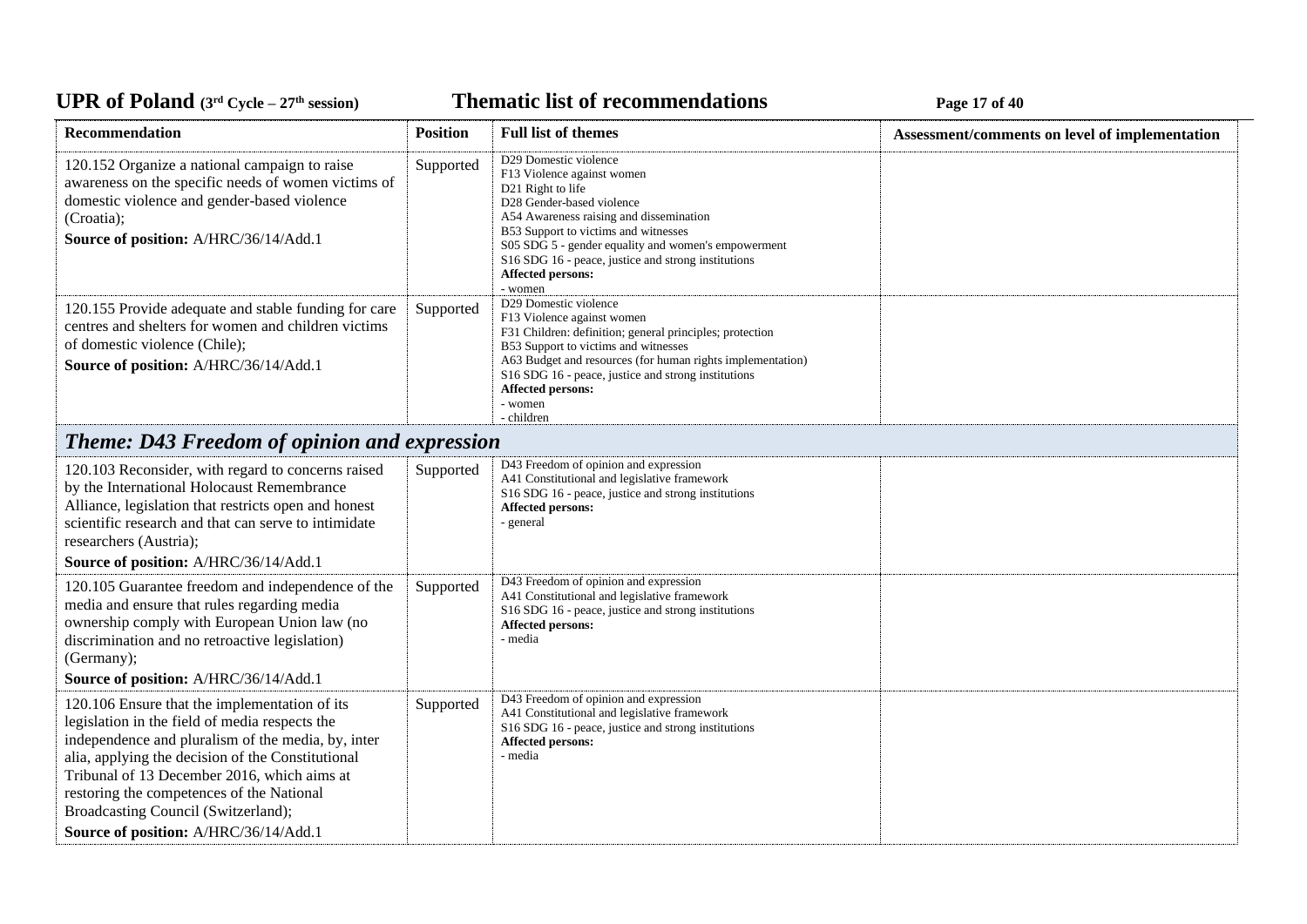**Thematic list of recommendations Page 18** of 40

| Recommendation                                                                                                                                                                                                                                                                                                                                                                                                                                                                                                                                                              | <b>Position</b> | <b>Full list of themes</b>                                                                                                                                                                                                                                                                                                 | Assessment/comments on level of implementation |
|-----------------------------------------------------------------------------------------------------------------------------------------------------------------------------------------------------------------------------------------------------------------------------------------------------------------------------------------------------------------------------------------------------------------------------------------------------------------------------------------------------------------------------------------------------------------------------|-----------------|----------------------------------------------------------------------------------------------------------------------------------------------------------------------------------------------------------------------------------------------------------------------------------------------------------------------------|------------------------------------------------|
| 120.109 Guarantee freedom of expression and<br>assembly, including by civil society organizations,<br>notably in the context of public gatherings (France);<br>Source of position: A/HRC/36/14/Add.1                                                                                                                                                                                                                                                                                                                                                                        | Supported       | D43 Freedom of opinion and expression<br>D44 Right to peaceful assembly<br>S16 SDG 16 - peace, justice and strong institutions<br>Affected persons:<br>- general                                                                                                                                                           |                                                |
| 120.104 Take decisive steps to decrease political<br>control over State-owned media and to ensure<br>independence of private and State-owned media<br>(Sweden);<br>Source of position: A/HRC/36/14/Add.1                                                                                                                                                                                                                                                                                                                                                                    | Supported       | D43 Freedom of opinion and expression<br>S16 SDG 16 - peace, justice and strong institutions<br>Affected persons:<br>- media                                                                                                                                                                                               |                                                |
| 120.107 Promote the right of access to information<br>by protecting the freedom of press and the use of<br>mass communication (Holy See);<br>Source of position: A/HRC/36/14/Add.1                                                                                                                                                                                                                                                                                                                                                                                          | Supported       | D43 Freedom of opinion and expression<br>S16 SDG 16 - peace, justice and strong institutions<br>Affected persons:<br>- media                                                                                                                                                                                               |                                                |
| <b>Theme: D45 Freedom of association</b>                                                                                                                                                                                                                                                                                                                                                                                                                                                                                                                                    |                 |                                                                                                                                                                                                                                                                                                                            |                                                |
| 120.112 Ensure a transparent and enabling<br>environment for non-governmental organisations that<br>allows them to benefit from available support and<br>contribute to the development of a vibrant civil<br>society (Austria);<br>Source of position: A/HRC/36/14/Add.1                                                                                                                                                                                                                                                                                                    | Supported       | D45 Freedom of association<br>A61 Cooperation with civil society<br>S16 SDG 16 - peace, justice and strong institutions<br>Affected persons:<br>- general                                                                                                                                                                  |                                                |
| 120.113 Take concrete steps to enhance the broad<br>and full participation of civil society in all political<br>and societal life, by ensuring transparent distribution<br>of NGO funding and by safeguarding that the<br>freedoms of expression and association can, in line<br>with the International Covenant on Civil and Political<br>Rights, be exercised in practice, including by taking<br>further steps to ensure prompt investigations of<br>physical attacks and/or threats against civil society<br>actors (Finland);<br>Source of position: A/HRC/36/14/Add.1 | Supported       | D45 Freedom of association<br>D43 Freedom of opinion and expression<br>A61 Cooperation with civil society<br>D1 Civil & political rights - general measures of implementation<br>B51 Right to an effective remedy<br>B52 Impunity<br>S16 SDG 16 - peace, justice and strong institutions<br>Affected persons:<br>- general |                                                |
| 120.111 Ensure a legal and financial framework that                                                                                                                                                                                                                                                                                                                                                                                                                                                                                                                         | Supported       | D45 Freedom of association                                                                                                                                                                                                                                                                                                 |                                                |
| allows non-governmental organizations to operate<br>(Norway);<br>Source of position: A/HRC/36/14/Add.1                                                                                                                                                                                                                                                                                                                                                                                                                                                                      |                 | S16 SDG 16 - peace, justice and strong institutions<br><b>Affected persons:</b><br>- general                                                                                                                                                                                                                               |                                                |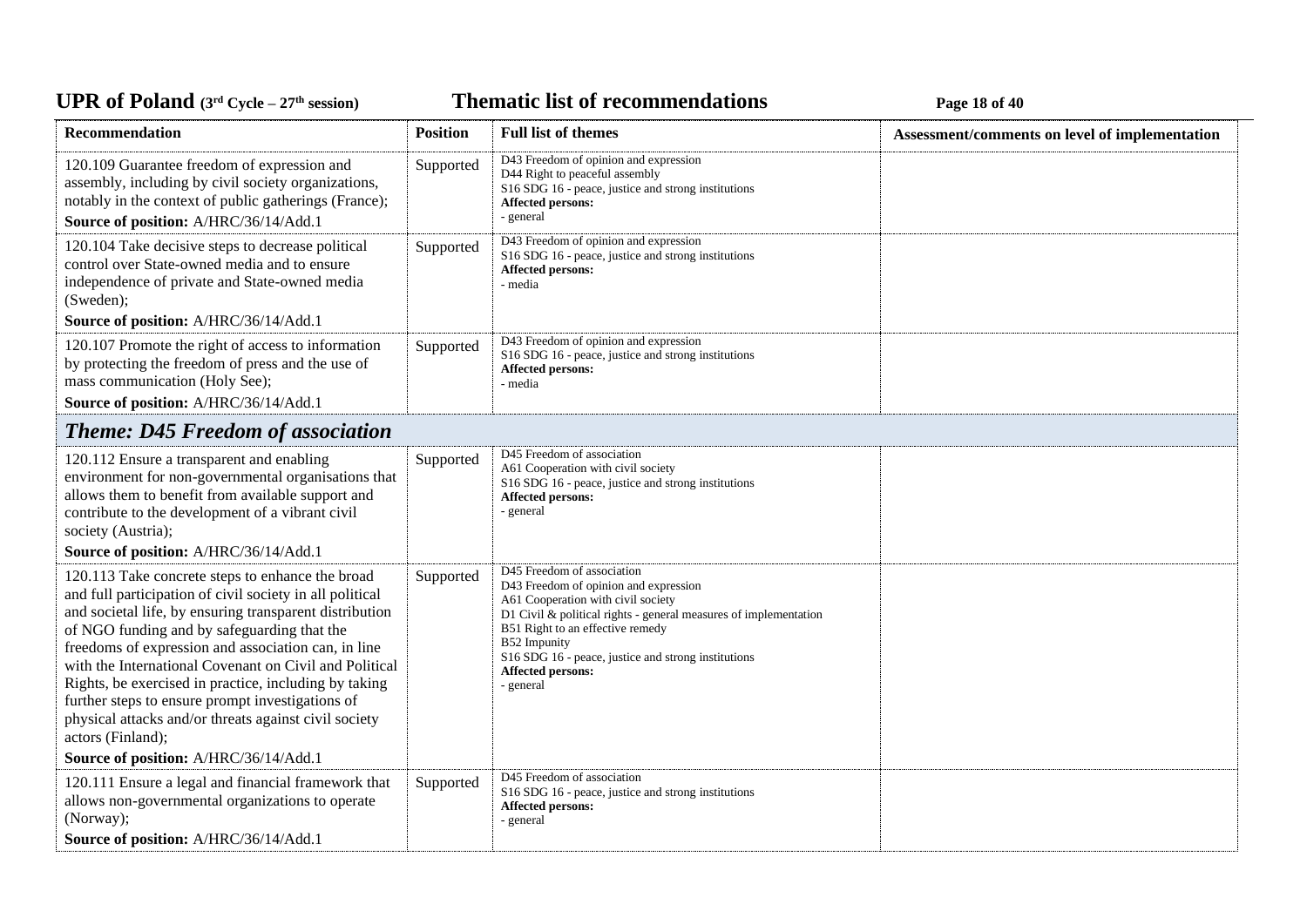**Thematic list of recommendations Page 19** of 40

| Recommendation                                                                                                                                                                                                                                                                                                                                                                                                                                                     | <b>Position</b> | <b>Full list of themes</b>                                                                                                                                                                                                                                                                                 | Assessment/comments on level of implementation |
|--------------------------------------------------------------------------------------------------------------------------------------------------------------------------------------------------------------------------------------------------------------------------------------------------------------------------------------------------------------------------------------------------------------------------------------------------------------------|-----------------|------------------------------------------------------------------------------------------------------------------------------------------------------------------------------------------------------------------------------------------------------------------------------------------------------------|------------------------------------------------|
| Theme: D51 Administration of justice & fair trial                                                                                                                                                                                                                                                                                                                                                                                                                  |                 |                                                                                                                                                                                                                                                                                                            |                                                |
| 120.88 Implement the recommendations of the<br>Human Rights Committee regarding the full<br>independence and impartiality of the judiciary<br>(Belgium);<br>Source of position: A/HRC/36/14/Add.1                                                                                                                                                                                                                                                                  | Supported       | D51 Administration of justice & fair trial<br>A23 Follow-up to treaty bodies<br>S16 SDG 16 - peace, justice and strong institutions<br><b>Affected persons:</b><br>- judges, lawyers and prosecutors                                                                                                       |                                                |
| 120.84 Take into thorough consideration the<br>recommendations of the Venice Commission in the<br>process of elaborating national legislation (Ukraine);<br>Source of position: A/HRC/36/14/Add.1                                                                                                                                                                                                                                                                  | Supported       | D51 Administration of justice & fair trial<br>A41 Constitutional and legislative framework<br>A28 Cooperation with other international mechanisms and institutions<br>S16 SDG 16 - peace, justice and strong institutions<br>Affected persons:<br>- general                                                |                                                |
| 120.85 Implement the recommendations issued by<br>the Venice Commission and the European<br>Commission with regard to the rule of law (Sweden);<br>Source of position: A/HRC/36/14/Add.1                                                                                                                                                                                                                                                                           | Supported       | D51 Administration of justice & fair trial<br>A41 Constitutional and legislative framework<br>A28 Cooperation with other international mechanisms and institutions<br>S <sub>16</sub> SDG <sub>16</sub> - peace, justice and strong institutions<br><b>Affected persons:</b><br>- general                  |                                                |
| 120.97 Take into account the opinion formulated on<br>14 October 2016 by the Venice Commission of the<br>Council of Europe on the Act on the Constitutional<br>Tribunal (Switzerland);<br>Source of position: A/HRC/36/14/Add.1                                                                                                                                                                                                                                    | Supported       | D51 Administration of justice & fair trial<br>A41 Constitutional and legislative framework<br>A28 Cooperation with other international mechanisms and institutions<br>S16 SDG 16 - peace, justice and strong institutions<br><b>Affected persons:</b><br>- judges, lawyers and prosecutors                 |                                                |
| 120.98 Protect the independence of the judiciary;<br>respect the opinions of the Venice Commission, the<br>Organization for Security and Cooperation in Europe<br>Office for Democratic Institutions and Human Rights<br>and the European Commission, especially regarding<br>justice reform; and ensure that the independence of<br>the Constitutional Tribunal and of judicial<br>institutions is maintained (Germany);<br>Source of position: A/HRC/36/14/Add.1 | Supported       | D51 Administration of justice & fair trial<br>A41 Constitutional and legislative framework<br>A28 Cooperation with other international mechanisms and institutions<br>S <sub>16</sub> SDG <sub>16</sub> - peace, justice and strong institutions<br>Affected persons:<br>- judges, lawyers and prosecutors |                                                |
| 120.90 Uphold the independence of the judiciary,<br>including by maintaining the procedures of<br>nominations and promotions of judges by decisions<br>of the judiciary in accordance with the Polish<br>Constitution and international standards (Austria);<br>Source of position: A/HRC/36/14/Add.1                                                                                                                                                              | Supported       | D51 Administration of justice & fair trial<br>A41 Constitutional and legislative framework<br>S16 SDG 16 - peace, justice and strong institutions<br><b>Affected persons:</b><br>- judges, lawyers and prosecutors                                                                                         |                                                |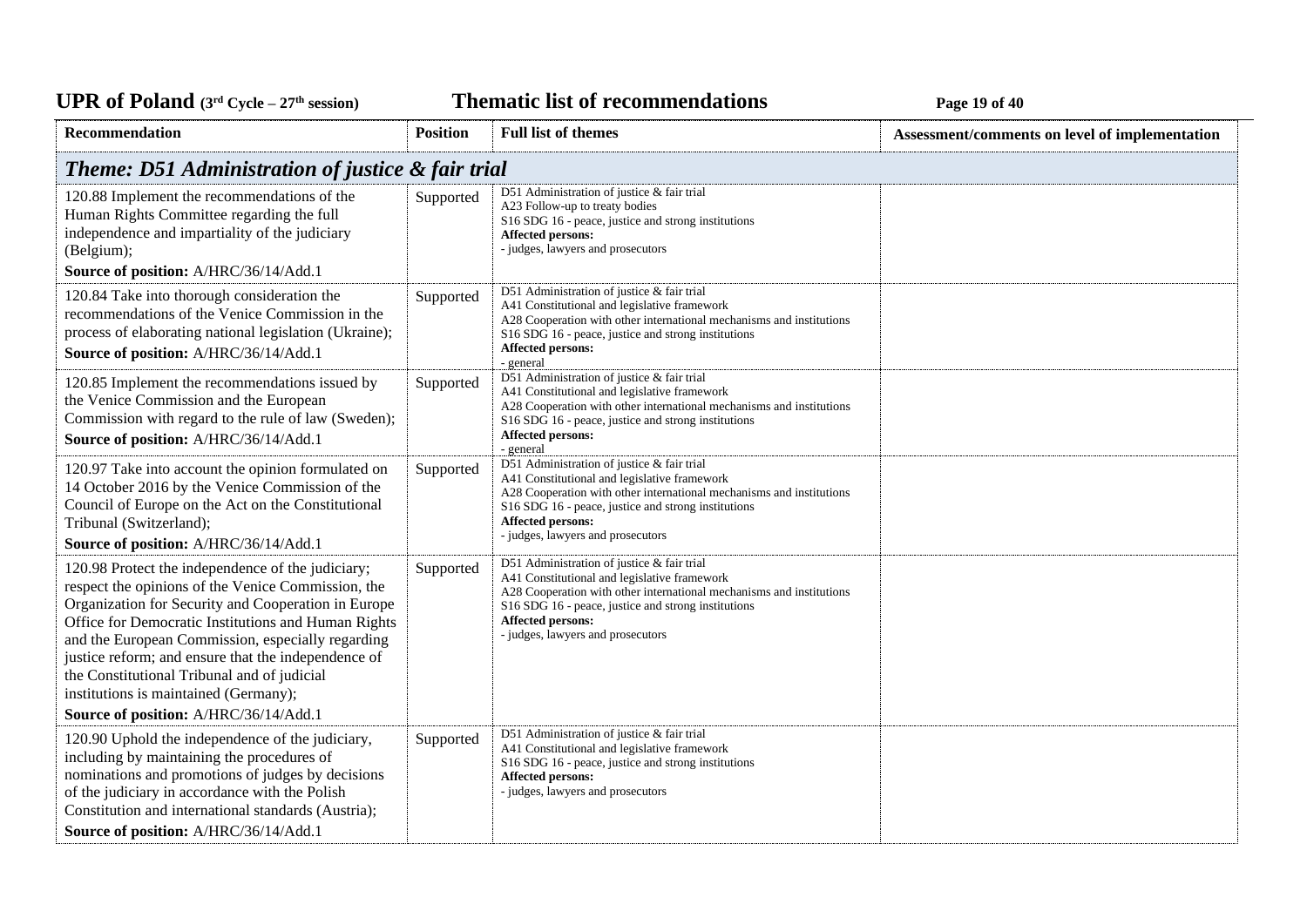### **Thematic list of recommendations Page 20** of 40

| <b>Recommendation</b>                                                                                                                                                                                                                                                                                                        | <b>Position</b> | <b>Full list of themes</b>                                                                                                                                                                                                         | Assessment/comments on level of implementation |
|------------------------------------------------------------------------------------------------------------------------------------------------------------------------------------------------------------------------------------------------------------------------------------------------------------------------------|-----------------|------------------------------------------------------------------------------------------------------------------------------------------------------------------------------------------------------------------------------------|------------------------------------------------|
| 120.91 Respect the integrity and independence of the<br>Constitutional Court (Chile);<br>Source of position: A/HRC/36/14/Add.1                                                                                                                                                                                               | Supported       | D51 Administration of justice & fair trial<br>A41 Constitutional and legislative framework<br>S <sub>16</sub> SDG <sub>16</sub> - peace, justice and strong institutions<br>Affected persons:<br>- judges, lawyers and prosecutors |                                                |
| 120.92 Adopt the measures necessary to protect and<br>preserve the independence of the Constitutional<br>Court and implementation of its judgments (Spain);<br>Source of position: A/HRC/36/14/Add.1                                                                                                                         | Supported       | D51 Administration of justice & fair trial<br>A41 Constitutional and legislative framework<br>S <sub>16</sub> SDG <sub>16</sub> - peace, justice and strong institutions<br>Affected persons:<br>- judges, lawyers and prosecutors |                                                |
| 120.93 Take immediate measures to restore the<br>independence, integrity and effective functioning of<br>the Constitutional Tribunal and its judges, including<br>by amending pertinent legislation (Canada);<br>Source of position: A/HRC/36/14/Add.1                                                                       | Supported       | D51 Administration of justice & fair trial<br>A41 Constitutional and legislative framework<br>S16 SDG 16 - peace, justice and strong institutions<br>Affected persons:<br>- judges, lawyers and prosecutors                        |                                                |
| 120.94 Ensure the independent functioning and<br>decision-making of the Constitutional Court free<br>from any political interference as a fundamental<br>pillar of democracy, rule of law and human rights<br>protection (Czechia);                                                                                          | Supported       | D51 Administration of justice & fair trial<br>A41 Constitutional and legislative framework<br>S16 SDG 16 - peace, justice and strong institutions<br>Affected persons:<br>- judges, lawyers and prosecutors                        |                                                |
| Source of position: A/HRC/36/14/Add.1<br>120.95 Ensure the independence of the judiciary in<br>order to safeguard the rule of law by taking<br>immediate steps to ensure that the Constitutional<br>Tribunal is able to deliver effective constitutional<br>reviews (Denmark);<br>Source of position: A/HRC/36/14/Add.1      | Supported       | D51 Administration of justice & fair trial<br>A41 Constitutional and legislative framework<br>S <sub>16</sub> SDG <sub>16</sub> - peace, justice and strong institutions<br>Affected persons:<br>- judges, lawyers and prosecutors |                                                |
| 120.96 Guarantee, including within the draft<br>constitutional reform announced on 3 May 2017,<br>fundamental freedoms and the independence,<br>integrity and efficiency of the justice system, in<br>particular concerning the execution of the<br>constitutional review (France);<br>Source of position: A/HRC/36/14/Add.1 | Supported       | D51 Administration of justice & fair trial<br>A41 Constitutional and legislative framework<br>S16 SDG 16 - peace, justice and strong institutions<br>Affected persons:<br>- judges, lawyers and prosecutors                        |                                                |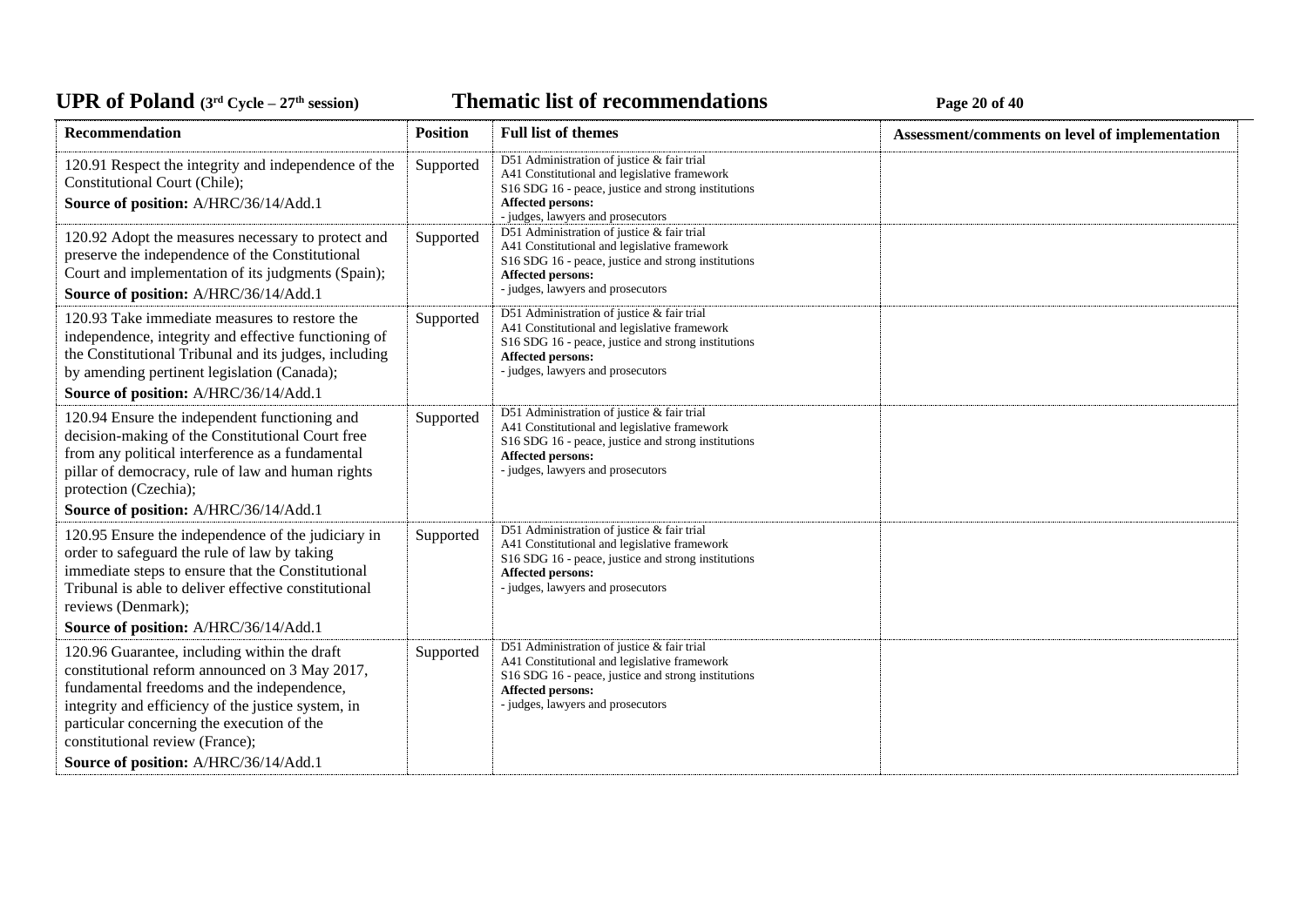### **Thematic list of recommendations Page 21** of 40

| Recommendation                                                                                                                                                                                                                                                                                                                                                                                                                                                                                                                                                                                                    | <b>Position</b>                                                                   | <b>Full list of themes</b>                                                                                                                                                                                                                                                                                        | Assessment/comments on level of implementation |  |  |
|-------------------------------------------------------------------------------------------------------------------------------------------------------------------------------------------------------------------------------------------------------------------------------------------------------------------------------------------------------------------------------------------------------------------------------------------------------------------------------------------------------------------------------------------------------------------------------------------------------------------|-----------------------------------------------------------------------------------|-------------------------------------------------------------------------------------------------------------------------------------------------------------------------------------------------------------------------------------------------------------------------------------------------------------------|------------------------------------------------|--|--|
| 120.101 Ensure that any reform of the justice system<br>takes place only after careful consultation with the<br>representatives of the legal professions, and that it is<br>in line with international standards of judicial<br>independence described by, for example, the<br>International Covenant on Civil and Political Rights,<br>the Basic Principles on the Independence of the<br>Judiciary and the advisory bodies to the Council of<br>Europe, particularly the Venice Commission and the<br><b>Consultative Council of European Judges</b><br>(Netherlands);<br>Source of position: A/HRC/36/14/Add.1 | Supported                                                                         | D51 Administration of justice & fair trial<br>D1 Civil $\&$ political rights - general measures of implementation<br>A28 Cooperation with other international mechanisms and institutions<br>S16 SDG 16 - peace, justice and strong institutions<br><b>Affected persons:</b><br>- judges, lawyers and prosecutors |                                                |  |  |
| 120.86 Take measures to protect the independence<br>and impartiality of the judiciary (Guatemala);<br>Source of position: A/HRC/36/14/Add.1                                                                                                                                                                                                                                                                                                                                                                                                                                                                       | Supported                                                                         | D51 Administration of justice & fair trial<br>S16 SDG 16 - peace, justice and strong institutions<br>Affected persons:<br>- judges, lawyers and prosecutors                                                                                                                                                       |                                                |  |  |
| 120.87 Ensure reform efforts respect and strengthen<br>judicial independence and improve delivery of justice<br>(United States of America);<br>Source of position: A/HRC/36/14/Add.1                                                                                                                                                                                                                                                                                                                                                                                                                              | Supported                                                                         | D51 Administration of justice & fair trial<br>S16 SDG 16 - peace, justice and strong institutions<br><b>Affected persons:</b><br>- judges, lawyers and prosecutors                                                                                                                                                |                                                |  |  |
| 120.89 Take the measures necessary in the context of<br>the judicial reform and the reform of the national<br>judicial council to guarantee the separation of powers<br>and the independence of the judicial system<br>(Switzerland);<br>Source of position: A/HRC/36/14/Add.1                                                                                                                                                                                                                                                                                                                                    | Supported                                                                         | D51 Administration of justice & fair trial<br>S16 SDG 16 - peace, justice and strong institutions<br>Affected persons:<br>- judges, lawyers and prosecutors                                                                                                                                                       |                                                |  |  |
| Theme: D8 Rights related to marriage & family                                                                                                                                                                                                                                                                                                                                                                                                                                                                                                                                                                     |                                                                                   |                                                                                                                                                                                                                                                                                                                   |                                                |  |  |
| 120.124 Continue to protect the natural family and<br>marriage, formed by a husband and a wife, as the<br>fundamental unity of society, as well as the unborn<br>(Holy See);<br>Source of position: A/HRC/36/14/Add.1                                                                                                                                                                                                                                                                                                                                                                                             | Supported                                                                         | D8 Rights related to marriage & family<br><b>Affected persons:</b><br>- general                                                                                                                                                                                                                                   |                                                |  |  |
|                                                                                                                                                                                                                                                                                                                                                                                                                                                                                                                                                                                                                   | Theme: E1 Economic, social & cultural rights - general measures of implementation |                                                                                                                                                                                                                                                                                                                   |                                                |  |  |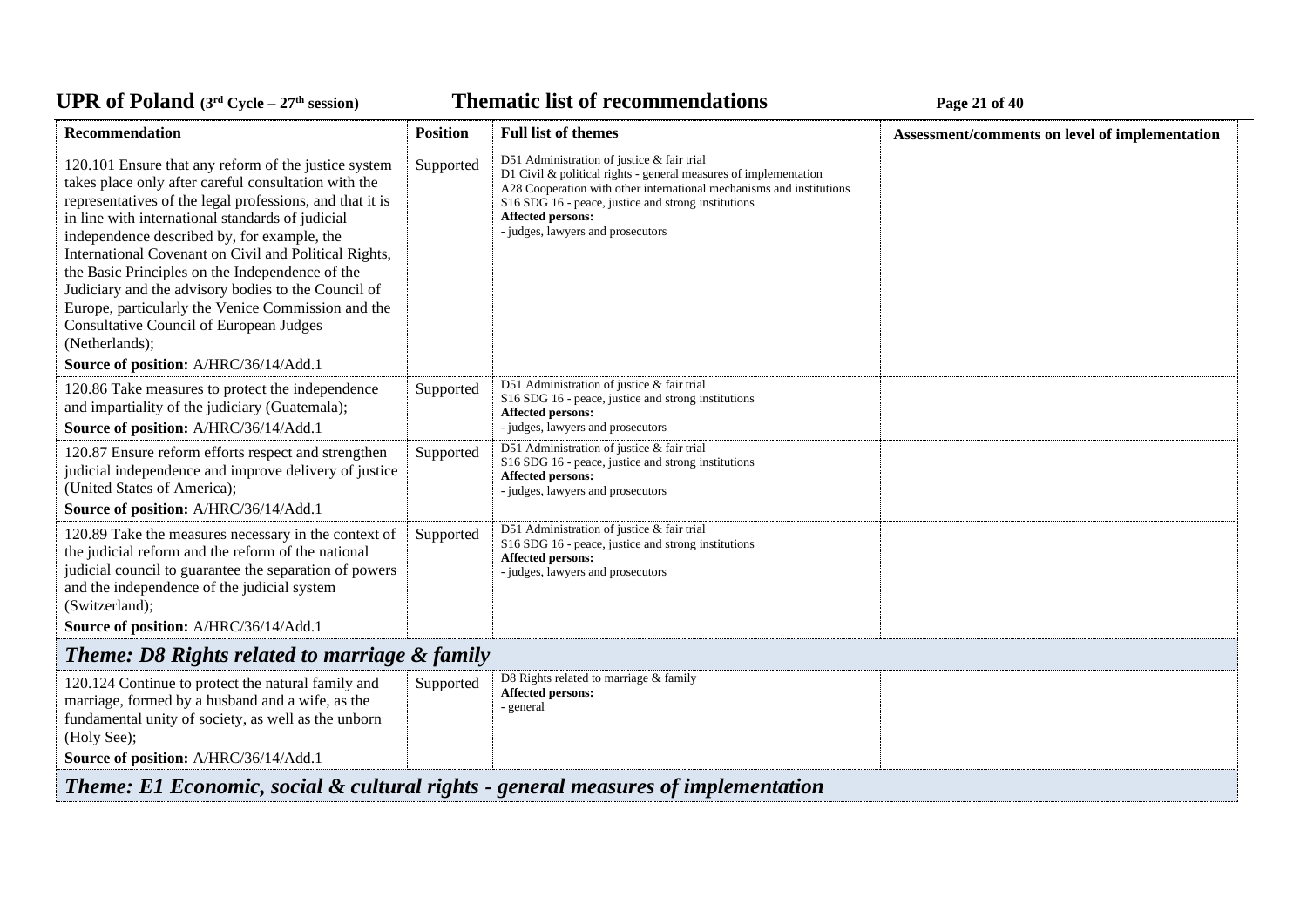**Thematic list of recommendations Page 22** of 40

| Recommendation                                                                                                                                                                                                                                                                                                                                           | <b>Position</b> | <b>Full list of themes</b>                                                                                                                                                                                                                                                                                                                                                      | Assessment/comments on level of implementation |
|----------------------------------------------------------------------------------------------------------------------------------------------------------------------------------------------------------------------------------------------------------------------------------------------------------------------------------------------------------|-----------------|---------------------------------------------------------------------------------------------------------------------------------------------------------------------------------------------------------------------------------------------------------------------------------------------------------------------------------------------------------------------------------|------------------------------------------------|
| 120.125 Ensure the implementation of all the<br>provisions of the International Covenant on<br>Economic, Social and Cultural Rights, within the<br>national legal system (Iraq);<br>Source of position: A/HRC/36/14/Add.1                                                                                                                                | Supported       | E1 Economic, social & cultural rights - general measures of<br>implementation<br>A41 Constitutional and legislative framework<br>S01 SDG 1 - poverty<br>S02 SDG 2 - hunger and food security<br>S03 SDG 3 - health<br>S04 SDG 4 - education<br>S05 SDG 5 - gender equality and women's empowerment<br>S06 SDG 6 - water and sanitation<br><b>Affected persons:</b><br>- general |                                                |
| 120.126 Ensure that all provisions of the<br>International Covenant on Economic, Social and<br>Cultural Rights are given full effect in its domestic<br>legal order, and in that regard ensure the justiciability<br>of those rights (South Africa);<br>Source of position: A/HRC/36/14/Add.1                                                            | Supported       | E1 Economic, social & cultural rights - general measures of<br>implementation<br>A41 Constitutional and legislative framework<br>S01 SDG 1 - poverty<br>S02 SDG 2 - hunger and food security<br>S03 SDG 3 - health<br>S04 SDG 4 - education<br>S05 SDG 5 - gender equality and women's empowerment<br>S06 SDG 6 - water and sanitation<br>Affected persons:<br>- general        |                                                |
| <b>Theme: E43 Access to sexual and reproductive health and services</b>                                                                                                                                                                                                                                                                                  |                 |                                                                                                                                                                                                                                                                                                                                                                                 |                                                |
| 120.133 Ensure that safe legal abortions are available<br>and accessible in practice, in keeping with the 1993<br>Act on Family Planning and consistent with Poland's<br>obligations under articles 12 and 16 of the<br>Convention on the Elimination of All Forms of<br>Discrimination against Women (Canada);<br>Source of position: A/HRC/36/14/Add.1 | Supported       | E43 Access to sexual and reproductive health and services<br>E41 Right to health - General<br>F12 Discrimination against women<br>A12 Acceptance of international norms<br>S03 SDG 3 - health<br>S05 SDG 5 - gender equality and women's empowerment<br>Affected persons:<br>- women                                                                                            |                                                |
| 120.134 Implement fully and effectively the<br>judgments of the European Court of Human Rights<br>on access to abortion (Iceland);<br>Source of position: A/HRC/36/14/Add.1                                                                                                                                                                              | Supported       | E43 Access to sexual and reproductive health and services<br>E41 Right to health - General<br>F12 Discrimination against women<br>A29 Cooperation with regional mechanisms<br>S03 SDG 3 - health<br>S05 SDG 5 - gender equality and women's empowerment<br>Affected persons:<br>- women                                                                                         |                                                |
| 120.135Implement fully and effectively the<br>judgments of the European Court of Human Rights in<br>the case of RR v. Poland and P&S v. Poland on the<br>issue of women and girls' access to sexual and<br>reproductive health-care and services (Netherlands);<br>Source of position: A/HRC/36/14/Add.1                                                 | Supported       | E43 Access to sexual and reproductive health and services<br>E41 Right to health - General<br>F12 Discrimination against women<br>A29 Cooperation with regional mechanisms<br>S03 SDG 3 - health<br>S05 SDG 5 - gender equality and women's empowerment<br>Affected persons:<br>- women                                                                                         |                                                |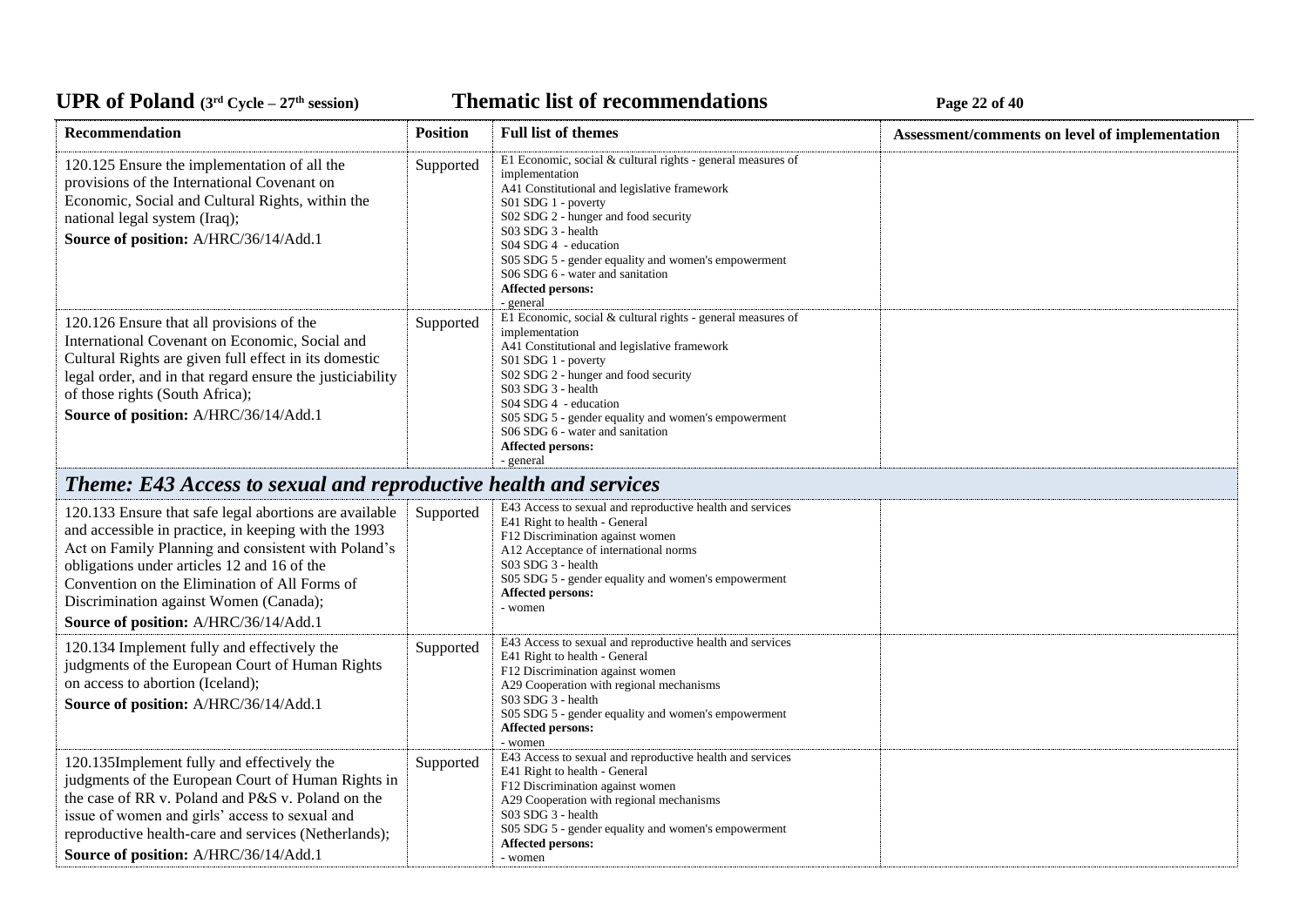**Thematic list of recommendations Page 23** of 40

| Recommendation                                                                                                                                                                                                                                                                                                                  | <b>Position</b> | <b>Full list of themes</b>                                                                                                                                                                                                                                                                                  | Assessment/comments on level of implementation |
|---------------------------------------------------------------------------------------------------------------------------------------------------------------------------------------------------------------------------------------------------------------------------------------------------------------------------------|-----------------|-------------------------------------------------------------------------------------------------------------------------------------------------------------------------------------------------------------------------------------------------------------------------------------------------------------|------------------------------------------------|
| 120.131 Ensure that women can have access to<br>lawful abortions by creating clear, legally binding<br>regulations for the implementation of the 1993<br>Family Planning Act (Norway);<br>Source of position: A/HRC/36/14/Add.1                                                                                                 | Supported       | E43 Access to sexual and reproductive health and services<br>E41 Right to health - General<br>F12 Discrimination against women<br>A41 Constitutional and legislative framework<br>S03 SDG 3 - health<br>S05 SDG 5 - gender equality and women's empowerment<br><b>Affected persons:</b><br>- women          |                                                |
| 120.132 Ensure that safe and legal abortions are<br>accessible in practice by creating clear, legally<br>binding regulations for the implementation of the<br>1993 Act on Family Planning (Iceland);<br>Source of position: A/HRC/36/14/Add.1                                                                                   | Supported       | E43 Access to sexual and reproductive health and services<br>E41 Right to health - General<br>F12 Discrimination against women<br>A41 Constitutional and legislative framework<br>S03 SDG 3 - health<br>S05 SDG 5 - gender equality and women's empowerment<br><b>Affected persons:</b><br>- women          |                                                |
| 120.136 Expand the scope of the compulsory course<br>on family life education to provide a comprehensive<br>and age-appropriate education on sexual and<br>reproductive health and rights and to ensure<br>unimpeded access to sexual and reproductive health<br>services, including to safe and legal abortions<br>(Slovenia); | Supported       | E43 Access to sexual and reproductive health and services<br>E41 Right to health - General<br>F12 Discrimination against women<br>E44 Health awareness raising, access to information<br>S03 SDG 3 - health<br>S05 SDG 5 - gender equality and women's empowerment<br><b>Affected persons:</b><br>- general |                                                |
| Source of position: A/HRC/36/14/Add.1                                                                                                                                                                                                                                                                                           |                 |                                                                                                                                                                                                                                                                                                             |                                                |
| 120.128 Ensure the full implementation of women's<br>rights, in particular in relation to effective access to<br>sexual and reproductive health and rights (France);<br>Source of position: A/HRC/36/14/Add.1                                                                                                                   | Supported       | E43 Access to sexual and reproductive health and services<br>E41 Right to health - General<br>F12 Discrimination against women<br>S03 SDG 3 - health<br>S05 SDG 5 - gender equality and women's empowerment<br><b>Affected persons:</b><br>- women                                                          |                                                |
| 120.129 Ensure the protection of the right of women<br>to have access to abortions and for women (and<br>couples) to decide freely and responsibly the number,<br>spacing and timing of their children (Australia);<br>Source of position: A/HRC/36/14/Add.1                                                                    | Supported       | E43 Access to sexual and reproductive health and services<br>E41 Right to health - General<br>F12 Discrimination against women<br>S03 SDG 3 - health<br>S05 SDG 5 - gender equality and women's empowerment<br>Affected persons:<br>- women                                                                 |                                                |
| 120.130 Ensure that women are given the medical<br>and professional services necessary to exercise their<br>legal right to terminate a pregnancy, and ascertain<br>that women have the right to decide over their own<br>bodies (Sweden);<br>Source of position: A/HRC/36/14/Add.1                                              | Supported       | E43 Access to sexual and reproductive health and services<br>E41 Right to health - General<br>F12 Discrimination against women<br>S03 SDG 3 - health<br>S05 SDG 5 - gender equality and women's empowerment<br><b>Affected persons:</b><br>- women                                                          |                                                |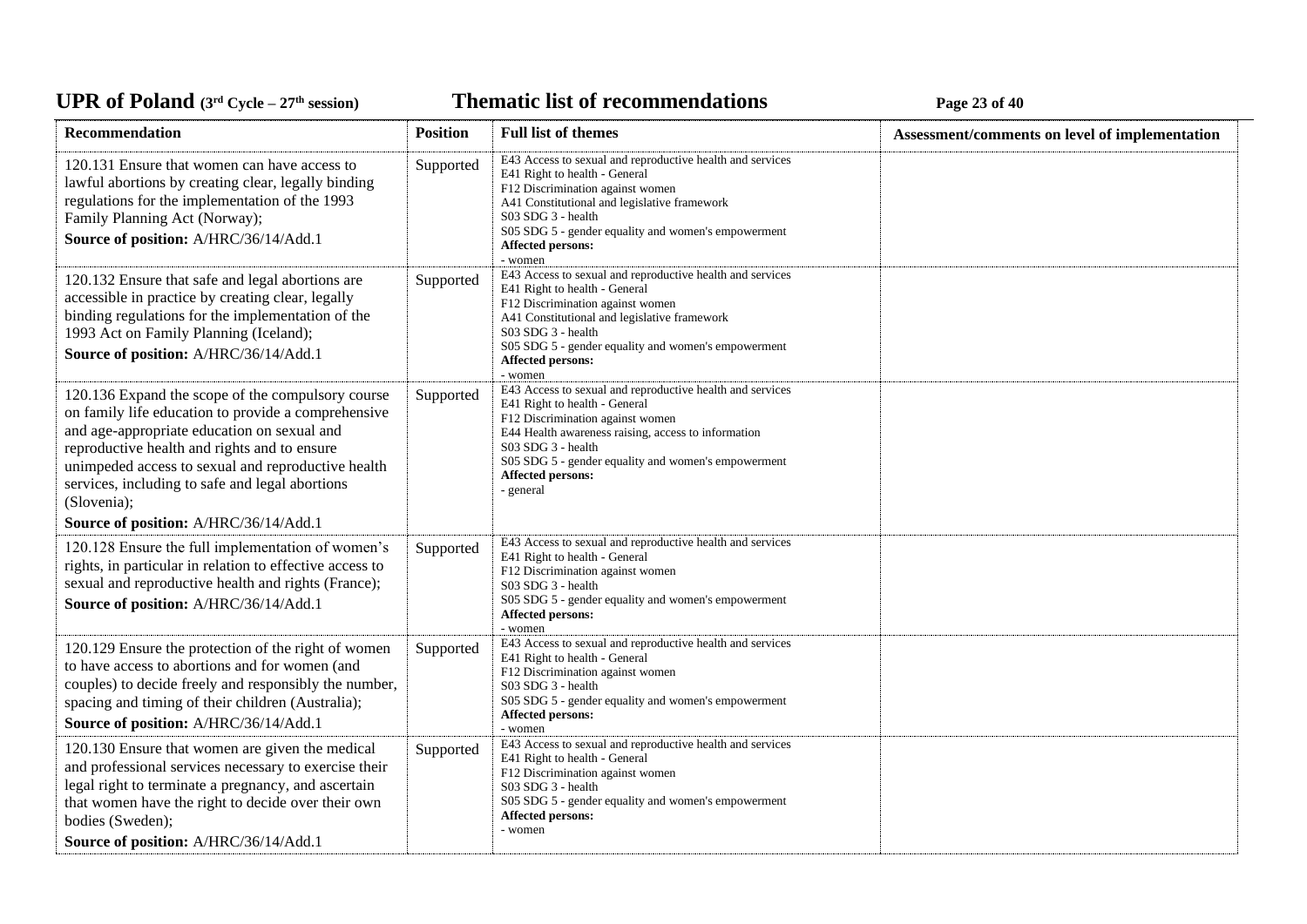**Thematic list of recommendations Page 24** of 40

| Recommendation                                                                                                                                                                                               | <b>Position</b>                                | <b>Full list of themes</b>                                                                                                                                                                                                                                                                       | Assessment/comments on level of implementation |  |  |
|--------------------------------------------------------------------------------------------------------------------------------------------------------------------------------------------------------------|------------------------------------------------|--------------------------------------------------------------------------------------------------------------------------------------------------------------------------------------------------------------------------------------------------------------------------------------------------|------------------------------------------------|--|--|
|                                                                                                                                                                                                              | <b>Theme: E51 Right to education - General</b> |                                                                                                                                                                                                                                                                                                  |                                                |  |  |
| 120.102 Review its educational system so that grades<br>obtained in Islamic religion are recorded on school<br>certificates (Republic of Korea);<br>Source of position: A/HRC/36/14/Add.1                    | Supported                                      | E51 Right to education - General<br>D42 Freedom of thought, conscience and religion<br>S04 SDG 4 - education<br><b>Affected persons:</b><br>- minorities/ racial, ethnic, linguistic, religious or descent-based groups                                                                          |                                                |  |  |
| <b>Theme: F12 Discrimination against women</b>                                                                                                                                                               |                                                |                                                                                                                                                                                                                                                                                                  |                                                |  |  |
| 120.138 Continue its efforts to put in place improved<br>solutions and legislation aimed at eliminating all<br>forms of discrimination against women (Cyprus);<br>Source of position: A/HRC/36/14/Add.1      | Supported                                      | F12 Discrimination against women<br>A41 Constitutional and legislative framework<br>S05 SDG 5 - gender equality and women's empowerment<br>Affected persons:<br>- women                                                                                                                          |                                                |  |  |
| 120.140 Continue its efforts to promote gender<br>equality by focusing on the implementation of the<br>National Action Programme for Equal Treatment<br>(Pakistan);<br>Source of position: A/HRC/36/14/Add.1 | Supported                                      | F12 Discrimination against women<br>A46 National Plans of Action on Human Rights (or specific areas)<br>S05 SDG 5 - gender equality and women's empowerment<br>Affected persons:<br>- women                                                                                                      |                                                |  |  |
| 120.137 Take further steps for the elimination of<br>discrimination against women (Republic of<br>Moldova);                                                                                                  | Supported                                      | F12 Discrimination against women<br>S05 SDG 5 - gender equality and women's empowerment<br>Affected persons:<br>- women                                                                                                                                                                          |                                                |  |  |
| Source of position: A/HRC/36/14/Add.1                                                                                                                                                                        |                                                |                                                                                                                                                                                                                                                                                                  |                                                |  |  |
| 120.139 Undertake further governmental initiatives<br>and projects aimed at comprehensively combating<br>discrimination against women (Romania);<br>Source of position: A/HRC/36/14/Add.1                    | Supported                                      | F12 Discrimination against women<br>S05 SDG 5 - gender equality and women's empowerment<br><b>Affected persons:</b><br>- women                                                                                                                                                                   |                                                |  |  |
| <b>Theme: F13 Violence against women</b>                                                                                                                                                                     |                                                |                                                                                                                                                                                                                                                                                                  |                                                |  |  |
| 120.146 Harmonize its national legislation with the<br>provisions of the Istanbul Convention (Bosnia and<br>Herzegovina);<br>Source of position: A/HRC/36/14/Add.1                                           | Supported                                      | F13 Violence against women<br>D21 Right to life<br>A41 Constitutional and legislative framework<br>A29 Cooperation with regional mechanisms<br>S05 SDG 5 - gender equality and women's empowerment<br>S16 SDG 16 - peace, justice and strong institutions<br><b>Affected persons:</b><br>- women |                                                |  |  |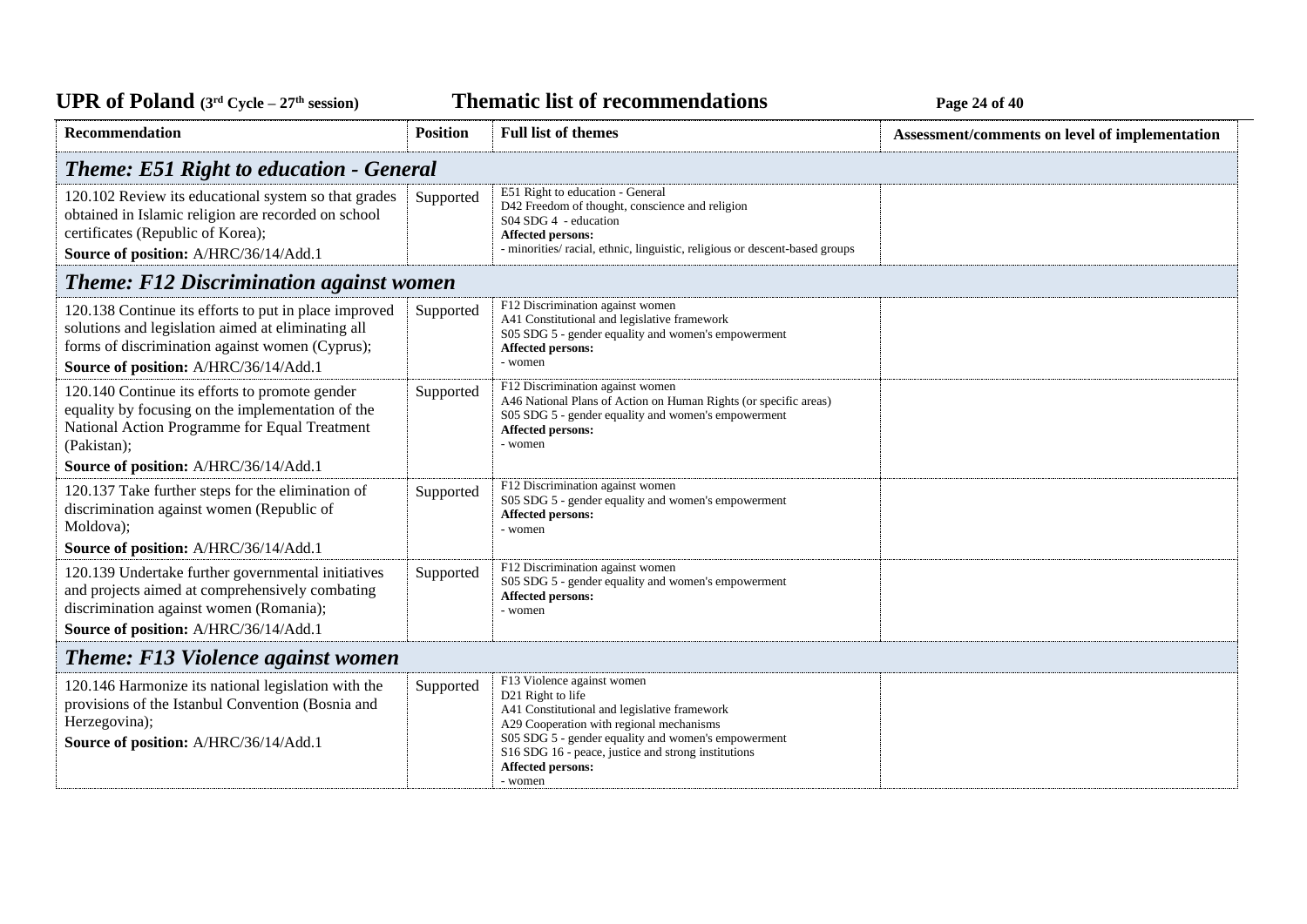**Thematic list of recommendations Page 25** of 40

| Recommendation                                                                                                                                                                                                                                                           | <b>Position</b> | <b>Full list of themes</b>                                                                                                                                                                                                                                                                                | Assessment/comments on level of implementation |
|--------------------------------------------------------------------------------------------------------------------------------------------------------------------------------------------------------------------------------------------------------------------------|-----------------|-----------------------------------------------------------------------------------------------------------------------------------------------------------------------------------------------------------------------------------------------------------------------------------------------------------|------------------------------------------------|
| 120.147 Harmonize its national legislation with the<br>provisions of the Council of Europe Convention on<br>Preventing and Combating Violence against Women<br>and Domestic Violence (Turkey);<br>Source of position: A/HRC/36/14/Add.1                                  | Supported       | F13 Violence against women<br>D <sub>21</sub> Right to life<br>A41 Constitutional and legislative framework<br>A29 Cooperation with regional mechanisms<br>S05 SDG 5 - gender equality and women's empowerment<br>S16 SDG 16 - peace, justice and strong institutions<br>Affected persons:<br>- women     |                                                |
| 120.150 Amend the Criminal Code to criminalize<br>domestic violence clearly and implement a<br>comprehensive strategy to eliminate all forms of<br>violence against women (Sierra Leone);<br>Source of position: A/HRC/36/14/Add.1                                       | Supported       | F13 Violence against women<br>D <sub>21</sub> Right to life<br>A41 Constitutional and legislative framework<br>A42 Institutions & policies - General<br>S05 SDG 5 - gender equality and women's empowerment<br>S16 SDG 16 - peace, justice and strong institutions<br><b>Affected persons:</b><br>- women |                                                |
| 120.149 Strengthen the elimination of all forms of<br>violence against women by criminalizing domestic<br>violence and marital rape (Belgium);<br>Source of position: A/HRC/36/14/Add.1                                                                                  | Supported       | F13 Violence against women<br>D <sub>21</sub> Right to life<br>A41 Constitutional and legislative framework<br>S05 SDG 5 - gender equality and women's empowerment<br>S <sub>16</sub> SDG <sub>16</sub> - peace, justice and strong institutions<br>Affected persons:<br>- women                          |                                                |
| 120.148 Continue its efforts to combat violence,<br>including violence against women, and adopt a<br>comprehensive strategy aimed at preventing and<br>eliminating all forms of violence against women<br>(State of Palestine);<br>Source of position: A/HRC/36/14/Add.1 | Supported       | F13 Violence against women<br>D21 Right to life<br>A42 Institutions & policies - General<br>S05 SDG 5 - gender equality and women's empowerment<br>S16 SDG 16 - peace, justice and strong institutions<br><b>Affected persons:</b><br>- women                                                             |                                                |
| 120.141 Take further effective measures to combat<br>violence against women (China);<br>Source of position: A/HRC/36/14/Add.1                                                                                                                                            | Supported       | F13 Violence against women<br>D21 Right to life<br>S05 SDG 5 - gender equality and women's empowerment<br>S16 SDG 16 - peace, justice and strong institutions<br>Affected persons:<br>- women                                                                                                             |                                                |
| 120.142 Continue its efforts to prevent and eliminate<br>all forms of violence against women (Timor-Leste);<br>Source of position: A/HRC/36/14/Add.1                                                                                                                     | Supported       | F13 Violence against women<br>D <sub>21</sub> Right to life<br>S05 SDG 5 - gender equality and women's empowerment<br>S16 SDG 16 - peace, justice and strong institutions<br>Affected persons:<br>- women                                                                                                 |                                                |
| 120.144 Adopt a comprehensive strategy aimed at<br>preventing and eliminating all forms of violence<br>against women (Republic of Moldova);<br>Source of position: A/HRC/36/14/Add.1                                                                                     | Supported       | F13 Violence against women<br>D21 Right to life<br>S05 SDG 5 - gender equality and women's empowerment<br>S16 SDG 16 - peace, justice and strong institutions<br><b>Affected persons:</b><br>- women                                                                                                      |                                                |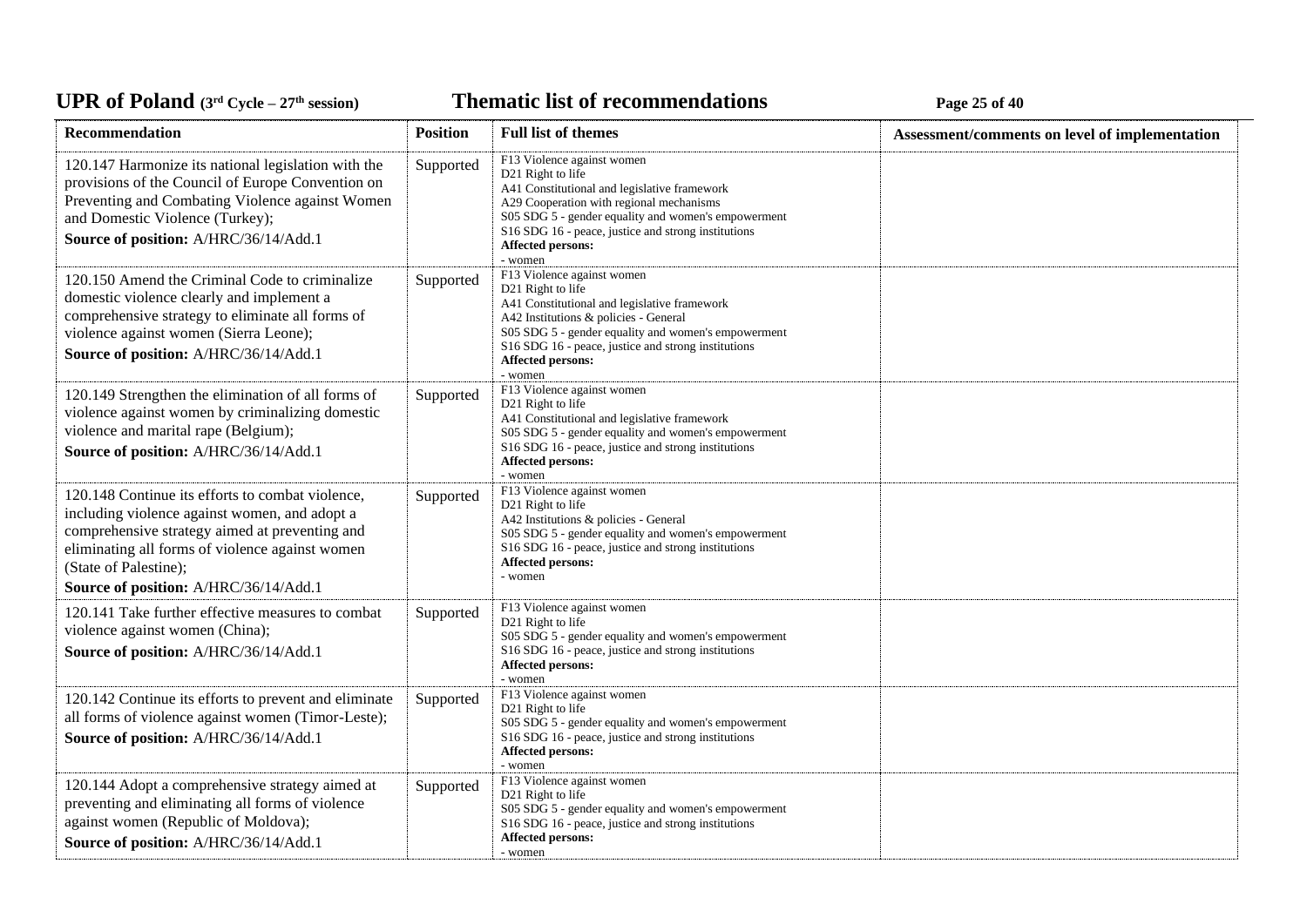**Thematic list of recommendations Page 26** of 40

| Recommendation                                                                                                                                                                                                                                           | <b>Position</b> | <b>Full list of themes</b>                                                                                                                                                                                                                                                                                       | Assessment/comments on level of implementation |  |
|----------------------------------------------------------------------------------------------------------------------------------------------------------------------------------------------------------------------------------------------------------|-----------------|------------------------------------------------------------------------------------------------------------------------------------------------------------------------------------------------------------------------------------------------------------------------------------------------------------------|------------------------------------------------|--|
| 120.157 Strengthen the protection of migrant women<br>from gender-based violence (Islamic Republic of<br>Iran);<br>Source of position: A/HRC/36/14/Add.1                                                                                                 | Supported       | F13 Violence against women<br>D28 Gender-based violence<br>D21 Right to life<br>G4 Migrants<br>S05 SDG 5 - gender equality and women's empowerment<br>S10 SDG 10 - inequality<br>S16 SDG 16 - peace, justice and strong institutions<br>Affected persons:<br>- women<br>- migrants                               |                                                |  |
| 120.145 Continue its efforts to eliminate violence<br>against women, including domestic violence<br>(Philippines);<br>Source of position: A/HRC/36/14/Add.1                                                                                              | Supported       | F13 Violence against women<br>D29 Domestic violence<br>D21 Right to life<br>S05 SDG 5 - gender equality and women's empowerment<br>S16 SDG 16 - peace, justice and strong institutions<br>Affected persons:<br>- women                                                                                           |                                                |  |
| 120.158 Adopt measures to protect women's rights,<br>including by strengthening of laws against sexual<br>violence and ensuring the equal participation of<br>women in political and public affairs (Botswana);<br>Source of position: A/HRC/36/14/Add.1 | Supported       | F13 Violence against women<br>F12 Discrimination against women<br>D21 Right to life<br>A41 Constitutional and legislative framework<br>F14 Participation of women in political and public life<br>S05 SDG 5 - gender equality and women's empowerment<br>S10 SDG 10 - inequality<br>Affected persons:<br>- women |                                                |  |
| 120.143 Intensify its actions to combat violence<br>against women and counter discrimination against<br>women (Sri Lanka);<br>Source of position: A/HRC/36/14/Add.1                                                                                      | Supported       | F13 Violence against women<br>F12 Discrimination against women<br>D21 Right to life<br>S05 SDG 5 - gender equality and women's empowerment<br>S16 SDG 16 - peace, justice and strong institutions<br>Affected persons:<br>- women                                                                                |                                                |  |
| <b>Theme: F14 Participation of women in political and public life</b>                                                                                                                                                                                    |                 |                                                                                                                                                                                                                                                                                                                  |                                                |  |
| 120.159 Continue to promote the participation of<br>women in public and political life of the country<br>(Bosnia and Herzegovina);<br>Source of position: A/HRC/36/14/Add.1                                                                              | Supported       | F14 Participation of women in political and public life<br>F12 Discrimination against women<br>S05 SDG 5 - gender equality and women's empowerment<br>S10 SDG 10 - inequality<br>Affected persons:<br>- women                                                                                                    |                                                |  |
| Theme: F31 Children: definition; general principles; protection                                                                                                                                                                                          |                 |                                                                                                                                                                                                                                                                                                                  |                                                |  |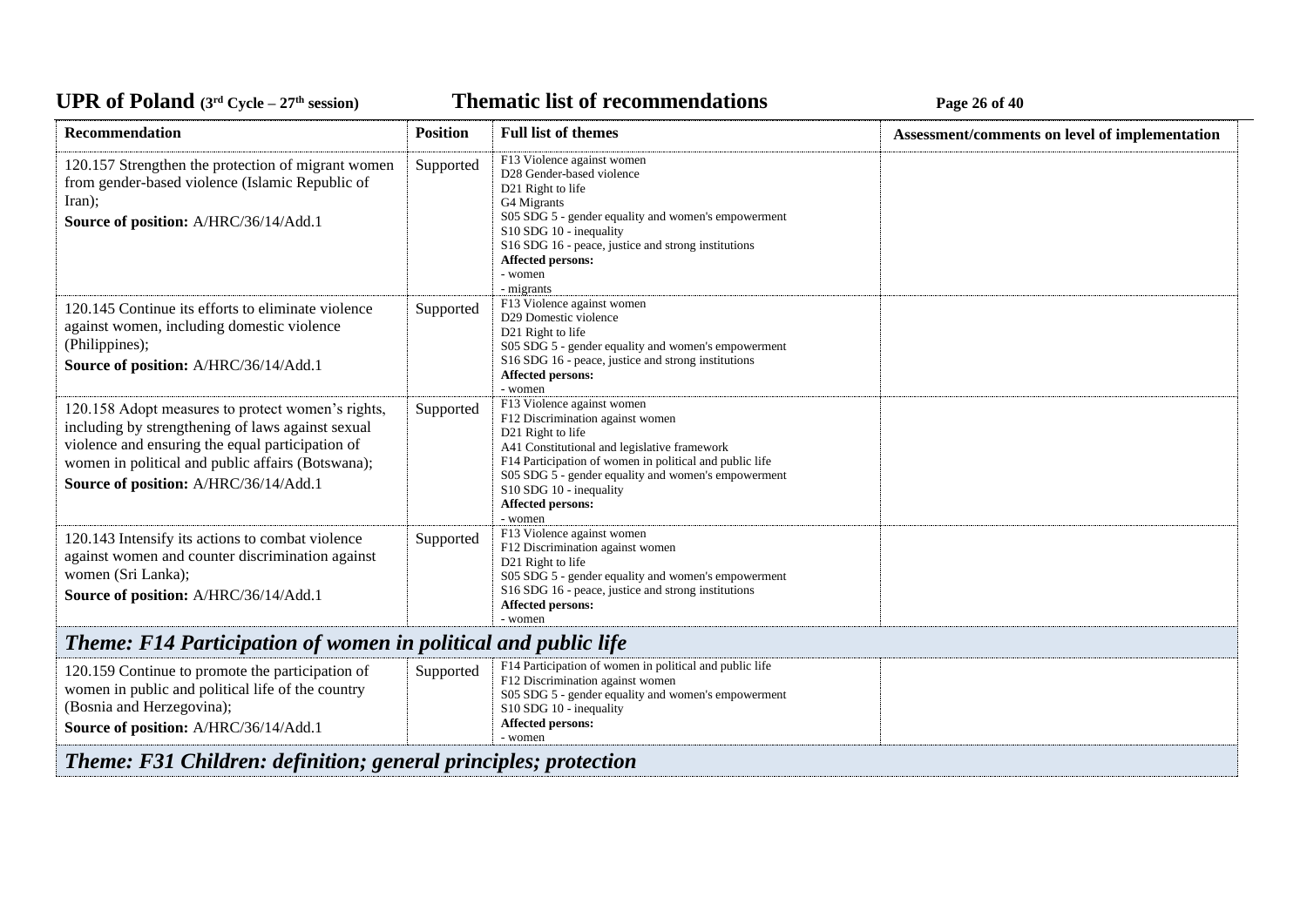**Thematic list of recommendations Page 27** of 40

| Recommendation                                                                                                                                                                                                                                              | <b>Position</b> | <b>Full list of themes</b>                                                                                                                                                                                                                                                                                                           | Assessment/comments on level of implementation |
|-------------------------------------------------------------------------------------------------------------------------------------------------------------------------------------------------------------------------------------------------------------|-----------------|--------------------------------------------------------------------------------------------------------------------------------------------------------------------------------------------------------------------------------------------------------------------------------------------------------------------------------------|------------------------------------------------|
| 120.163 Take steps to ensure the acceptance and<br>general public knowledge of the existing measures<br>for the legal protection of children, in particular with<br>regard to children with disabilities (Sweden);<br>Source of position: A/HRC/36/14/Add.1 | Supported       | F31 Children: definition; general principles; protection<br>F41 Persons with disabilities: definition, general principles<br>A41 Constitutional and legislative framework<br>S10 SDG 10 - inequality<br>S16 SDG 16 - peace, justice and strong institutions<br><b>Affected persons:</b><br>- children<br>- persons with disabilities |                                                |
| 120.161 Continue to reinforce actions aimed at the<br>protection of children against violence and other<br>forms of maltreatment (Bosnia and Herzegovina);<br>Source of position: A/HRC/36/14/Add.1                                                         | Supported       | F31 Children: definition; general principles; protection<br>S16 SDG 16 - peace, justice and strong institutions<br>Affected persons:<br>- children                                                                                                                                                                                   |                                                |
| <b>Theme: F32 Children: family environment and alternative care</b>                                                                                                                                                                                         |                 |                                                                                                                                                                                                                                                                                                                                      |                                                |
| 120.160Take appropriate measures to strengthen the<br>implementation of the 2011 Act on Support for<br>Family and Alternative Care Systems (Pakistan);<br>Source of position: A/HRC/36/14/Add.1                                                             | Supported       | F32 Children: family environment and alternative care<br>A41 Constitutional and legislative framework<br>S <sub>16</sub> SDG <sub>16</sub> - peace, justice and strong institutions<br>Affected persons:<br>- children                                                                                                               |                                                |
| <b>Theme: F33 Children: protection against exploitation</b>                                                                                                                                                                                                 |                 |                                                                                                                                                                                                                                                                                                                                      |                                                |
| 120.162 Ensure that all cases of sexual abuse of<br>children are investigated and perpetrators prosecuted,<br>and that victims are adequately compensated and<br>rehabilitated (South Africa);<br>Source of position: A/HRC/36/14/Add.1                     | Supported       | F33 Children: protection against exploitation<br>F31 Children: definition; general principles; protection<br>B51 Right to an effective remedy<br>B52 Impunity<br>B53 Support to victims and witnesses<br>S16 SDG 16 - peace, justice and strong institutions<br><b>Affected persons:</b><br>- children                               |                                                |
| <b>Theme: F36 Children in street situations</b>                                                                                                                                                                                                             |                 |                                                                                                                                                                                                                                                                                                                                      |                                                |
| 120.127 Strengthen policies to counter the<br>phenomenon of homelessness, especially among<br>children, and put an end to it (Libya);<br>Source of position: A/HRC/36/14/Add.1                                                                              | Supported       | F36 Children in street situations<br>E23 Right to adequate housing<br>F31 Children: definition; general principles; protection<br>S10 SDG 10 - inequality<br>Affected persons:<br>- general<br>- children in street situations                                                                                                       |                                                |
| Theme: F41 Persons with disabilities: definition, general principles                                                                                                                                                                                        |                 |                                                                                                                                                                                                                                                                                                                                      |                                                |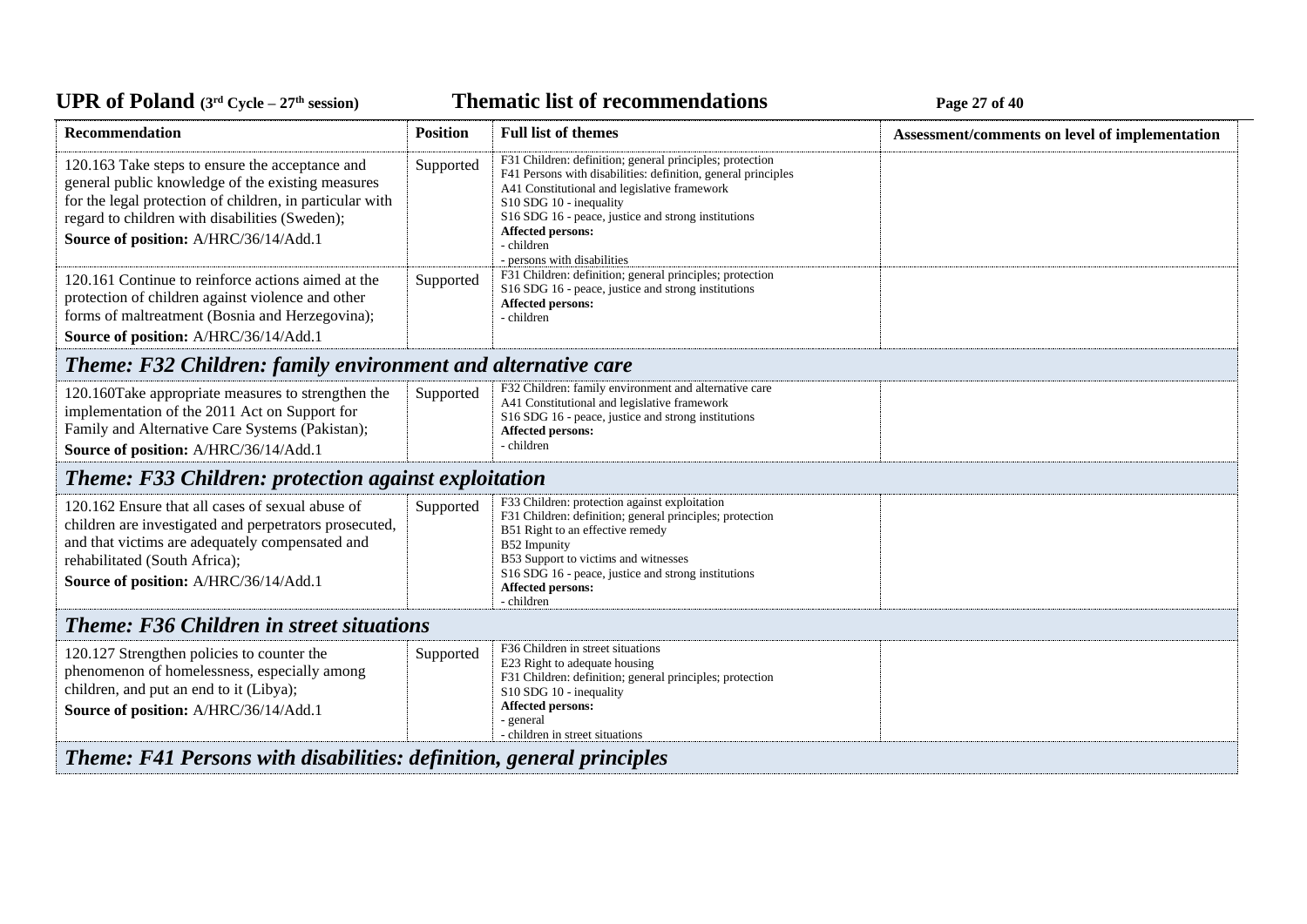### **Thematic list of recommendations Page 28** of 40

| Recommendation                                                                                                                                                                                                                                                                               | <b>Position</b> | <b>Full list of themes</b>                                                                                                                                                                                                                                                                                                                           | Assessment/comments on level of implementation |
|----------------------------------------------------------------------------------------------------------------------------------------------------------------------------------------------------------------------------------------------------------------------------------------------|-----------------|------------------------------------------------------------------------------------------------------------------------------------------------------------------------------------------------------------------------------------------------------------------------------------------------------------------------------------------------------|------------------------------------------------|
| 120.164 Continue to improve the situation of persons<br>with disabilities, including by accelerating the<br>preparation of relevant strategies for 2017-2030, and<br>start implementing them (Libya);                                                                                        | Supported       | F41 Persons with disabilities: definition, general principles<br>F42 Persons with disabilities: accessibility, mobility<br>S10 SDG 10 - inequality<br>Affected persons:<br>- persons with disabilities                                                                                                                                               |                                                |
| Source of position: A/HRC/36/14/Add.1                                                                                                                                                                                                                                                        |                 |                                                                                                                                                                                                                                                                                                                                                      |                                                |
| 120.165 Accelerate the implementation of the<br>Strategy for People with Disabilities for the period<br>2017-2030 to strengthen the task force on the support<br>system for people with disabilities, their families and<br>caretakers (Indonesia);<br>Source of position: A/HRC/36/14/Add.1 | Supported       | F41 Persons with disabilities: definition, general principles<br>F42 Persons with disabilities: accessibility, mobility<br>S10 SDG 10 - inequality<br>Affected persons:<br>- persons with disabilities                                                                                                                                               |                                                |
| <b>Theme: G1 Members of minorities</b>                                                                                                                                                                                                                                                       |                 |                                                                                                                                                                                                                                                                                                                                                      |                                                |
| 120.166 Continue its policies and measures for the<br>promotion and protection of the rights of the national<br>minorities (Armenia);<br>Source of position: A/HRC/36/14/Add.1                                                                                                               | Supported       | G1 Members of minorities<br>B31 Equality & non-discrimination<br>B32 Racial discrimination<br>A41 Constitutional and legislative framework<br>S10 SDG 10 - inequality<br>Affected persons:<br>- minorities/ racial, ethnic, linguistic, religious or descent-based groups                                                                            |                                                |
| 120.167 Guarantee the rights of education, health,<br>housing and employment of Roma and other ethnic<br>minorities (China);<br>Source of position: A/HRC/36/14/Add.1                                                                                                                        | Supported       | G1 Members of minorities<br>B31 Equality & non-discrimination<br>B32 Racial discrimination<br>E51 Right to education - General<br>E41 Right to health - General<br>E23 Right to adequate housing<br>E31 Right to work<br>S10 SDG 10 - inequality<br>Affected persons:<br>- minorities/ racial, ethnic, linguistic, religious or descent-based groups |                                                |
| 120.168 Strengthen the policies and programmes<br>aimed at giving the Roma population equal<br>opportunities in the access to services (Peru);<br>Source of position: A/HRC/36/14/Add.1                                                                                                      | Supported       | G1 Members of minorities<br>B31 Equality & non-discrimination<br>D1 Civil & political rights - general measures of implementation<br>E1 Economic, social & cultural rights - general measures of<br>implementation<br>S10 SDG 10 - inequality<br>Affected persons:<br>- minorities/racial, ethnic, linguistic, religious or descent-based groups     |                                                |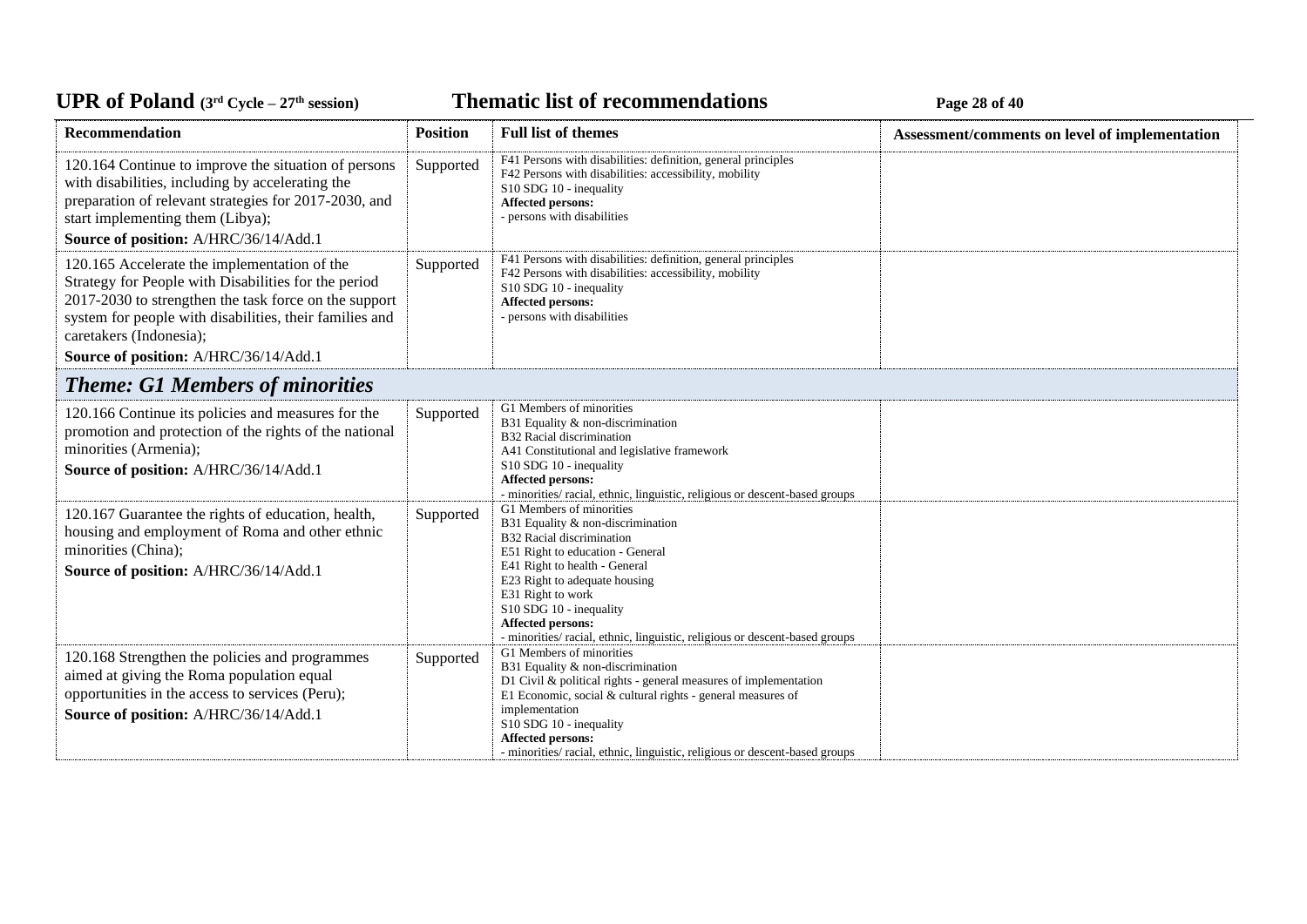**Thematic list of recommendations Page 29** of 40

| Recommendation                                                                                                                                                                                                                                                                                                                                  | <b>Position</b> | <b>Full list of themes</b>                                                                                                                                                                                                                                              | Assessment/comments on level of implementation |
|-------------------------------------------------------------------------------------------------------------------------------------------------------------------------------------------------------------------------------------------------------------------------------------------------------------------------------------------------|-----------------|-------------------------------------------------------------------------------------------------------------------------------------------------------------------------------------------------------------------------------------------------------------------------|------------------------------------------------|
| 120.169 Continue its efforts to better assist children<br>of Roma origin to have access to quality education<br>and therefore advance the integration of Roma<br>(Hungary);<br>Source of position: A/HRC/36/14/Add.1                                                                                                                            | Supported       | G1 Members of minorities<br>E51 Right to education - General<br>B31 Equality & non-discrimination<br>S04 SDG 4 - education<br>S10 SDG 10 - inequality<br>Affected persons:<br>- children<br>- minorities/ racial, ethnic, linguistic, religious or descent-based groups |                                                |
| 120.170 Strengthen efforts to provide preschool<br>education for Roma children as a prerequisite for<br>their equal access to further education without<br>discrimination (Croatia);<br>Source of position: A/HRC/36/14/Add.1                                                                                                                   | Supported       | G1 Members of minorities<br>E51 Right to education - General<br>B31 Equality & non-discrimination<br>S04 SDG 4 - education<br>S10 SDG 10 - inequality<br>Affected persons:<br>- children<br>- minorities/racial, ethnic, linguistic, religious or descent-based groups  |                                                |
| <b>Theme: G4 Migrants</b>                                                                                                                                                                                                                                                                                                                       |                 |                                                                                                                                                                                                                                                                         |                                                |
| 120.172 Adopt the measures necessary to combat de<br>facto and de jure discrimination against migrants in<br>irregular situations (Uruguay);<br>Source of position: A/HRC/36/14/Add.1                                                                                                                                                           | Supported       | G4 Migrants<br>B31 Equality & non-discrimination<br>S10 SDG 10 - inequality<br>Affected persons:<br>- migrants                                                                                                                                                          |                                                |
| 120.174 Guarantee the appropriate treatment of<br>migrants in irregular situations and waiting for<br>deportation from the country, including access to<br>legal remedies (Russian Federation);<br>Source of position: A/HRC/36/14/Add.1                                                                                                        | Supported       | G4 Migrants<br>B51 Right to an effective remedy<br>D31 Liberty and security - general<br>S16 SDG 16 - peace, justice and strong institutions<br>Affected persons:<br>- migrants                                                                                         |                                                |
| 120.175 Continue to make efforts to protect migrant<br>workers from all forms of exploitation and abuse, in<br>particular those from the Democratic People's<br>Republic of Korea, by improving their working<br>condition in accordance with relevant international<br>standards (Republic of Korea);<br>Source of position: A/HRC/36/14/Add.1 | Supported       | G4 Migrants<br>E32 Right to just and favourable conditions of work<br>D31 Liberty and security - general<br>S08 SDG 8 - economic growth, employment, decent work<br>S16 SDG 16 - peace, justice and strong institutions<br>Affected persons:<br>- migrants              |                                                |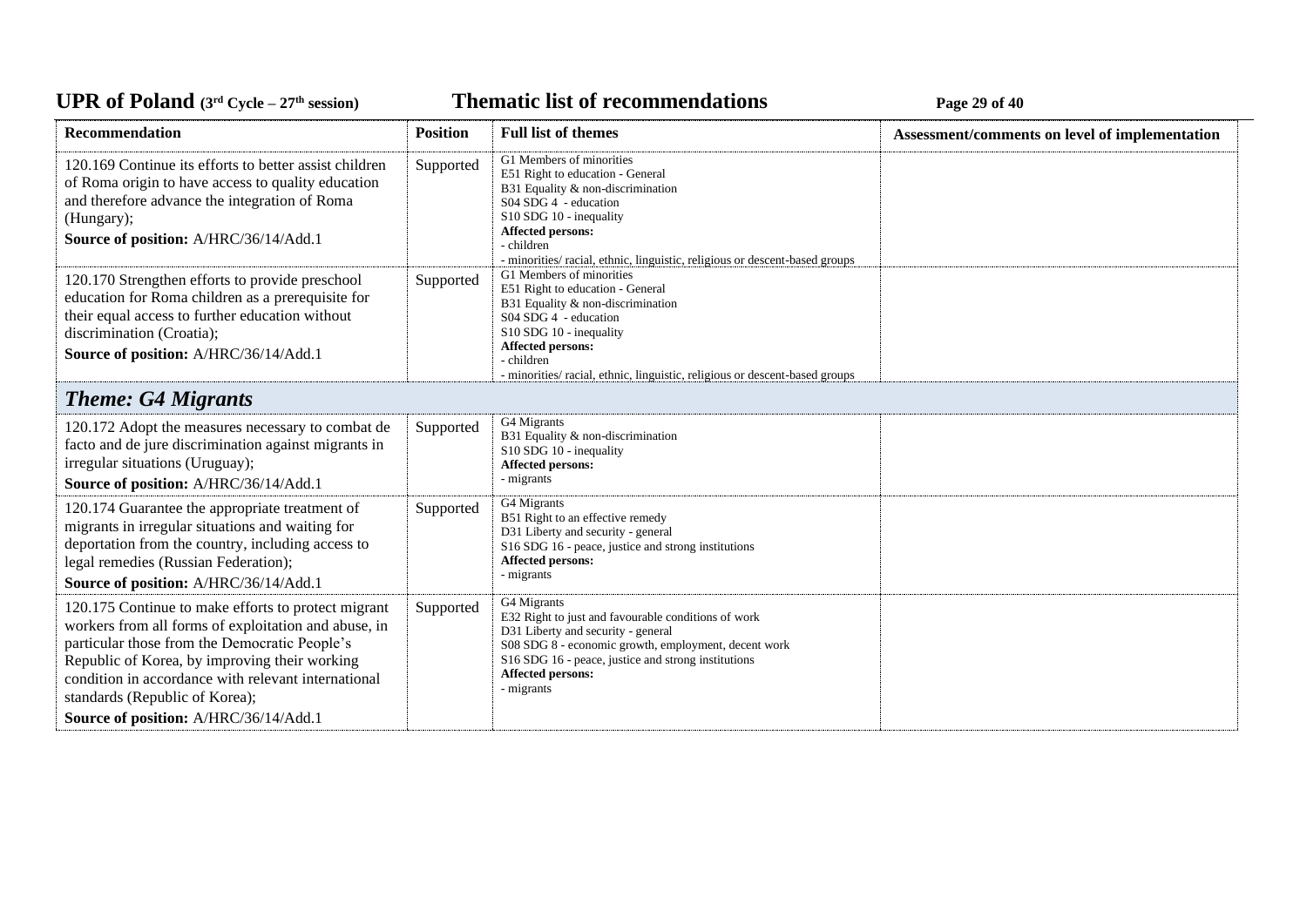**Thematic list of recommendations Page 30** of 40

| Recommendation                                                                                                                                                                                                                                                                             | <b>Position</b> | <b>Full list of themes</b>                                                                                                                                                                                                                                                                     | Assessment/comments on level of implementation |
|--------------------------------------------------------------------------------------------------------------------------------------------------------------------------------------------------------------------------------------------------------------------------------------------|-----------------|------------------------------------------------------------------------------------------------------------------------------------------------------------------------------------------------------------------------------------------------------------------------------------------------|------------------------------------------------|
| 120.176 Guarantee basic services to the children of<br>migrants in irregular situations, in particular in the<br>areas of education and health (Uruguay);<br>Source of position: A/HRC/36/14/Add.1                                                                                         | Supported       | G4 Migrants<br>E41 Right to health - General<br>E51 Right to education - General<br>F31 Children: definition; general principles; protection<br>S03 SDG 3 - health<br>S04 SDG 4 - education<br>S10 SDG 10 - inequality<br><b>Affected persons:</b><br>- children<br>- migrants                 |                                                |
| 120.171 Adopt concrete measures to strengthen the<br>protection of migrants, refugees and asylum seekers<br>(Guatemala);<br>Source of position: A/HRC/36/14/Add.1                                                                                                                          | Supported       | G4 Migrants<br>G5 Refugees & asylum seekers<br>B31 Equality & non-discrimination<br>S10 SDG 10 - inequality<br><b>Affected persons:</b><br>- migrants<br>- refugees & asylum seekers                                                                                                           |                                                |
| 120.173 Take urgent measures to investigate and<br>sanction acts of discrimination against migrants,<br>refugees and minorities, in particular by ensuring the<br>protection necessary to those who report acts of<br>discrimination (Argentina);<br>Source of position: A/HRC/36/14/Add.1 | Supported       | G4 Migrants<br>G5 Refugees & asylum seekers<br>G1 Members of minorities<br>B31 Equality & non-discrimination<br>S10 SDG 10 - inequality<br><b>Affected persons:</b><br>- migrants<br>- minorities/racial, ethnic, linguistic, religious or descent-based groups<br>- refugees & asylum seekers |                                                |
| <b>Theme: G5 Refugees &amp; asylum seekers</b>                                                                                                                                                                                                                                             |                 |                                                                                                                                                                                                                                                                                                |                                                |
| 120.180 Take measures towards respecting fully the<br>principle of non-refoulement when it comes to a<br>foreigner's refugee status (Greece);<br>Source of position: A/HRC/36/14/Add.1                                                                                                     | Supported       | G5 Refugees & asylum seekers<br>D25 Prohibition of torture and cruel, inhuman or degrading treatment<br>D31 Liberty and security - general<br>S16 SDG 16 - peace, justice and strong institutions<br>Affected persons:<br>- refugees & asylum seekers                                          |                                                |
| 120.183 Take measures to guarantee full access to<br>education and health care for the most vulnerable<br>persons, including refugees and asylum seekers<br>(Holy See);<br>Source of position: A/HRC/36/14/Add.1                                                                           | Supported       | G5 Refugees & asylum seekers<br>E41 Right to health - General<br>E51 Right to education - General<br>S03 SDG 3 - health<br>S04 SDG 4 - education<br><b>Affected persons:</b><br>- refugees & asylum seekers<br>- vulnerable persons/groups                                                     |                                                |
| 120.177 Increase attention to the integration process<br>for refugees (Islamic Republic of Iran);<br>Source of position: A/HRC/36/14/Add.1                                                                                                                                                 | Supported       | G5 Refugees & asylum seekers<br>S10 SDG 10 - inequality<br>Affected persons:<br>- refugees & asylum seekers                                                                                                                                                                                    |                                                |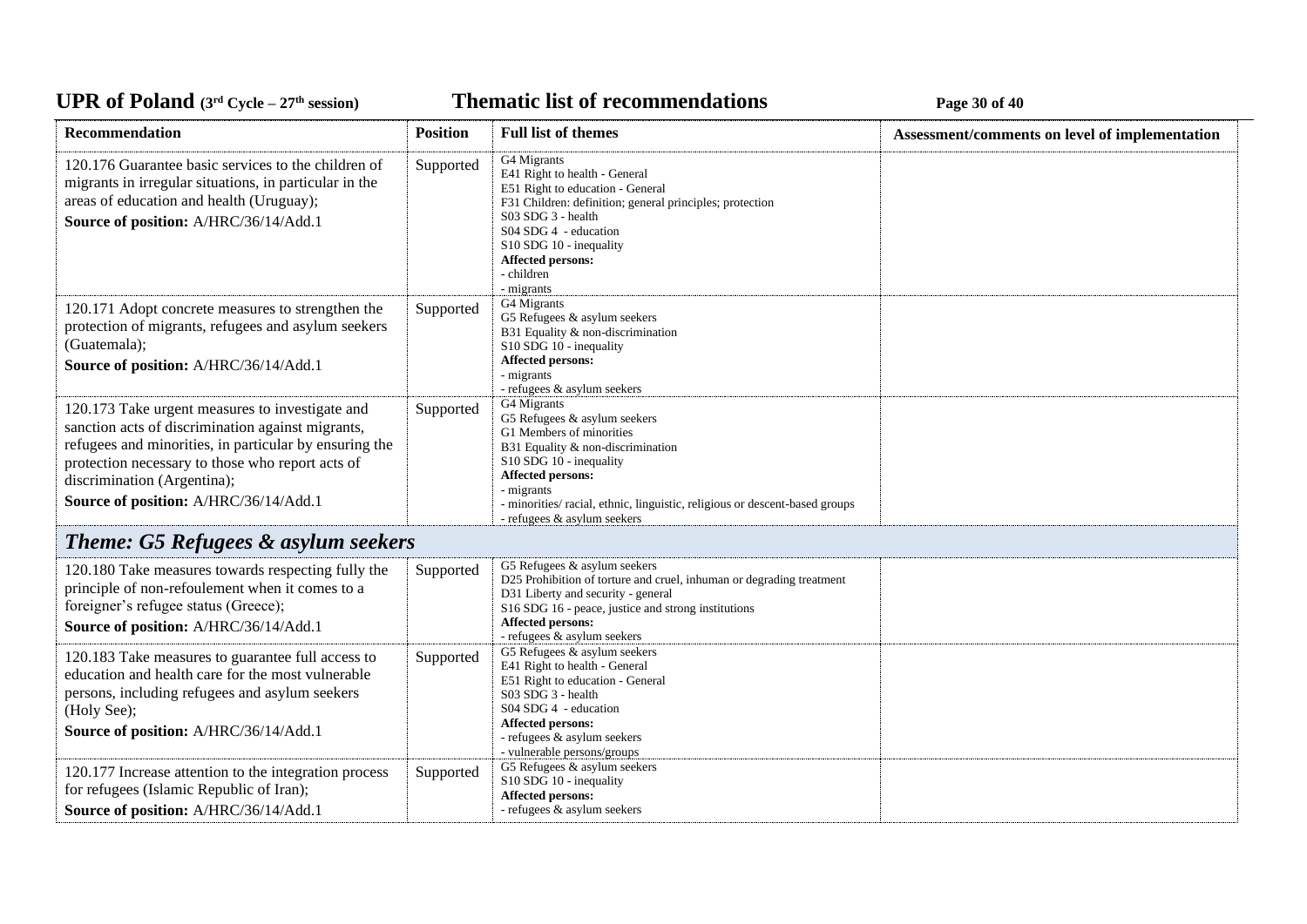*C***ELE <b>EXECUTE: CYCLE 2020 EXECUTE: Page 31** of 40

| Recommendation                                                                                                                                                                                                                                                                                                                                                                                  | <b>Position</b>     | <b>Full list of themes</b>                                                                                                                                                                                                                                                                                                                                                                                                                                                                                                                                                                                                                                                                                                                                                                                                                       | Assessment/comments on level of implementation |
|-------------------------------------------------------------------------------------------------------------------------------------------------------------------------------------------------------------------------------------------------------------------------------------------------------------------------------------------------------------------------------------------------|---------------------|--------------------------------------------------------------------------------------------------------------------------------------------------------------------------------------------------------------------------------------------------------------------------------------------------------------------------------------------------------------------------------------------------------------------------------------------------------------------------------------------------------------------------------------------------------------------------------------------------------------------------------------------------------------------------------------------------------------------------------------------------------------------------------------------------------------------------------------------------|------------------------------------------------|
| 120.179 Consider issues related to the access of<br>asylum seekers, taking into account obligations under<br>the international treaties (Belarus);<br>Source of position: A/HRC/36/14/Add.1                                                                                                                                                                                                     | Supported           | G5 Refugees & asylum seekers<br>S16 SDG 16 - peace, justice and strong institutions<br>Affected persons:<br>- refugees & asylum seekers                                                                                                                                                                                                                                                                                                                                                                                                                                                                                                                                                                                                                                                                                                          |                                                |
| <b>Theme: A12 Acceptance of</b>                                                                                                                                                                                                                                                                                                                                                                 |                     |                                                                                                                                                                                                                                                                                                                                                                                                                                                                                                                                                                                                                                                                                                                                                                                                                                                  |                                                |
| <i>international norms</i>                                                                                                                                                                                                                                                                                                                                                                      |                     |                                                                                                                                                                                                                                                                                                                                                                                                                                                                                                                                                                                                                                                                                                                                                                                                                                                  |                                                |
| 120.7 Intensify measures and initiatives to support<br>persons with disabilities and ratify the Optional<br>Protocol to the Convention on the Rights of the Child<br>on a communications procedure, which was signed in<br>2013 (Mongolia);<br>Source of position: A/HRC/36/14/Add.1 & Annex<br>to A/HRC/36/Add.1                                                                               | Supported/<br>Noted | A12 Acceptance of international norms<br>F31 Children: definition; general principles; protection<br>F41 Persons with disabilities: definition, general principles<br><b>Affected persons:</b><br>- children<br>- persons with disabilities                                                                                                                                                                                                                                                                                                                                                                                                                                                                                                                                                                                                      |                                                |
| Theme: B31 Equality & non-<br>discrimination                                                                                                                                                                                                                                                                                                                                                    |                     |                                                                                                                                                                                                                                                                                                                                                                                                                                                                                                                                                                                                                                                                                                                                                                                                                                                  |                                                |
| 120.49 Amend the Act on Equal Treatment in order<br>to prohibit discrimination, in a comprehensive<br>manner, including on the basis of sexual orientation<br>and gender identity, in all areas and sectors, in<br>particular taking into account access to education,<br>health, social protection and housing (Mexico);<br>Source of position: A/HRC/36/14/Add.1 & Annex<br>to A/HRC/36/Add.1 | Supported/<br>Noted | B31 Equality & non-discrimination<br>B32 Racial discrimination<br>F12 Discrimination against women<br>F31 Children: definition; general principles; protection<br>F41 Persons with disabilities: definition, general principles<br>G1 Members of minorities<br>G4 Migrants<br>G5 Refugees & asylum seekers<br>G8 Non-citizens<br>E23 Right to adequate housing<br>E41 Right to health - General<br>E51 Right to education - General<br>S05 SDG 5 - gender equality and women's empowerment<br>S10 SDG 10 - inequality<br><b>Affected persons:</b><br>- women<br>- children<br>- migrants<br>- minorities/ racial, ethnic, linguistic, religious or descent-based groups<br>- lesbian, gay, bisexual, transgender and intersex persons (LGBTI)<br>- persons with disabilities<br>- refugees & asylum seekers<br>- non-citizens<br>- older persons |                                                |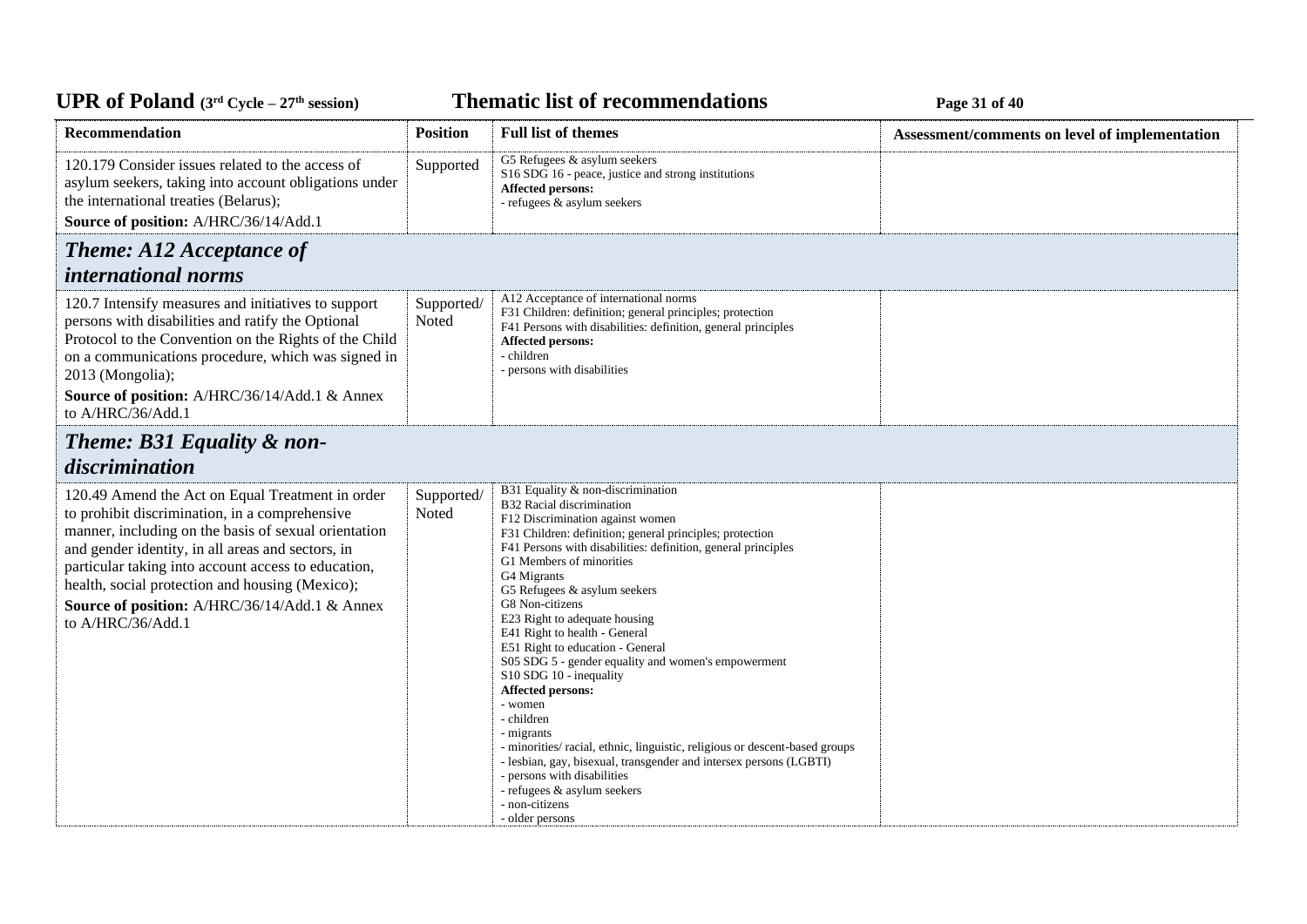### *C***ELE <b>EXECUTE: CYCLE 27E CYCLE 27E <b>EXECUTE: Page 32** of 40

| Recommendation                                                                                                                                                                                                                                                                                                                                                                                                                                                                                                                                                                                                   | <b>Position</b>     | <b>Full list of themes</b>                                                                                                                                                                                                                                                                                                                                                                                                                                                                                                                                                                                                                                                                                                                 | Assessment/comments on level of implementation |
|------------------------------------------------------------------------------------------------------------------------------------------------------------------------------------------------------------------------------------------------------------------------------------------------------------------------------------------------------------------------------------------------------------------------------------------------------------------------------------------------------------------------------------------------------------------------------------------------------------------|---------------------|--------------------------------------------------------------------------------------------------------------------------------------------------------------------------------------------------------------------------------------------------------------------------------------------------------------------------------------------------------------------------------------------------------------------------------------------------------------------------------------------------------------------------------------------------------------------------------------------------------------------------------------------------------------------------------------------------------------------------------------------|------------------------------------------------|
| 120.50 Extend its anti-discrimination laws and hate<br>crime legislation to ensure equal treatment and broad<br>protection for all from discrimination, regardless of<br>sexual orientation and gender identity (United<br>Kingdom of Great Britain and Northern Ireland);<br>Source of position: A/HRC/36/14/Add.1 & Annex<br>to A/HRC/36/Add.1                                                                                                                                                                                                                                                                 | Supported/<br>Noted | B31 Equality & non-discrimination<br>B32 Racial discrimination<br>F12 Discrimination against women<br>F31 Children: definition; general principles; protection<br>F41 Persons with disabilities: definition, general principles<br>G1 Members of minorities<br>G4 Migrants<br>G5 Refugees & asylum seekers<br>G8 Non-citizens<br>S05 SDG 5 - gender equality and women's empowerment<br>S10 SDG 10 - inequality<br><b>Affected persons:</b><br>- women<br>- children<br>- migrants<br>- minorities/ racial, ethnic, linguistic, religious or descent-based groups<br>- lesbian, gay, bisexual, transgender and intersex persons (LGBTI)<br>- persons with disabilities<br>- refugees & asylum seekers<br>- non-citizens<br>- older persons |                                                |
| 120.76 Strengthen the protection of individuals<br>against discrimination, including based on sexual<br>orientation or gender identity, inter alia, by allowing<br>the legal status of same-sex couples, and in that<br>regard pass a law on civil union or registered<br>partnership (Czechia);<br>Source of position: A/HRC/36/14/Add.1 & Annex<br>to A/HRC/36/Add.1                                                                                                                                                                                                                                           | Supported/<br>Noted | B31 Equality & non-discrimination<br>D46 Right to private life, privacy<br>D8 Rights related to marriage & family<br>S10 SDG 10 - inequality<br><b>Affected persons:</b><br>- lesbian, gay, bisexual, transgender and intersex persons (LGBTI)                                                                                                                                                                                                                                                                                                                                                                                                                                                                                             |                                                |
| 120.77 Strengthen efforts to protect lesbian, gay,<br>bisexual, transgender and intersex persons against<br>violence and discrimination, including by including<br>sexual orientation and gender identity in hate speech<br>provisions, by making provisions in law for same-sex<br>civil partnership or marriage, and by making<br>arrangements for the relevant Polish authorities to<br>provide Polish citizens wishing to marry or otherwise<br>register a same-sex relationship abroad with all<br>necessary documentation (Ireland);<br>Source of position: A/HRC/36/14/Add.1 & Annex<br>to A/HRC/36/Add.1 | Supported/<br>Noted | B31 Equality & non-discrimination<br>D46 Right to private life, privacy<br>D8 Rights related to marriage & family<br>S10 SDG 10 - inequality<br>Affected persons:<br>- lesbian, gay, bisexual, transgender and intersex persons (LGBTI)                                                                                                                                                                                                                                                                                                                                                                                                                                                                                                    |                                                |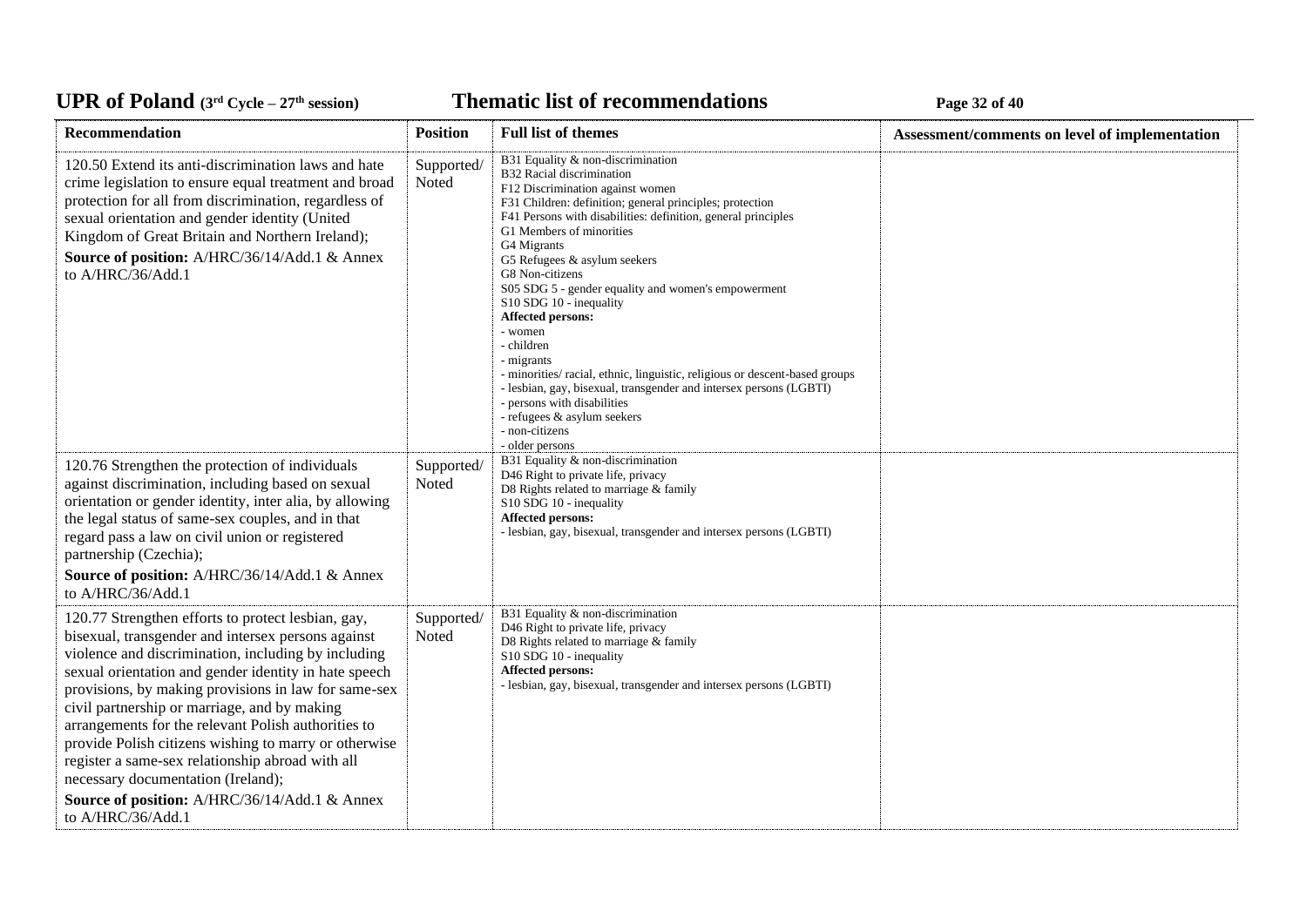*C***ELE <b>EXECUTE: CYCLE 23 Page 33** of 40

| <b>Position</b>                                        | <b>Full list of themes</b>                                                                                                                                                                                                                                                       | Assessment/comments on level of implementation |
|--------------------------------------------------------|----------------------------------------------------------------------------------------------------------------------------------------------------------------------------------------------------------------------------------------------------------------------------------|------------------------------------------------|
|                                                        |                                                                                                                                                                                                                                                                                  |                                                |
| Supported/<br>Noted                                    | B8 Human rights & counter-terrorism<br>D46 Right to private life, privacy<br>A41 Constitutional and legislative framework<br>S16 SDG 16 - peace, justice and strong institutions<br>Affected persons:<br>- general                                                               |                                                |
|                                                        |                                                                                                                                                                                                                                                                                  |                                                |
|                                                        |                                                                                                                                                                                                                                                                                  |                                                |
| Supported/<br>Noted                                    | D43 Freedom of opinion and expression<br>A41 Constitutional and legislative framework<br>B8 Human rights & counter-terrorism<br>D46 Right to private life, privacy<br>S <sub>16</sub> SDG <sub>16</sub> - peace, justice and strong institutions<br>Affected persons:<br>- media |                                                |
|                                                        |                                                                                                                                                                                                                                                                                  |                                                |
|                                                        |                                                                                                                                                                                                                                                                                  |                                                |
| Supported/<br>Noted                                    | D46 Right to private life, privacy<br>A41 Constitutional and legislative framework<br>S16 SDG 16 - peace, justice and strong institutions<br>Affected persons:<br>- general                                                                                                      |                                                |
| Supported/<br>Noted                                    | D46 Right to private life, privacy<br>S16 SDG 16 - peace, justice and strong institutions<br><b>Affected persons:</b><br>- general                                                                                                                                               |                                                |
| human rights standards, especially with the principles |                                                                                                                                                                                                                                                                                  |                                                |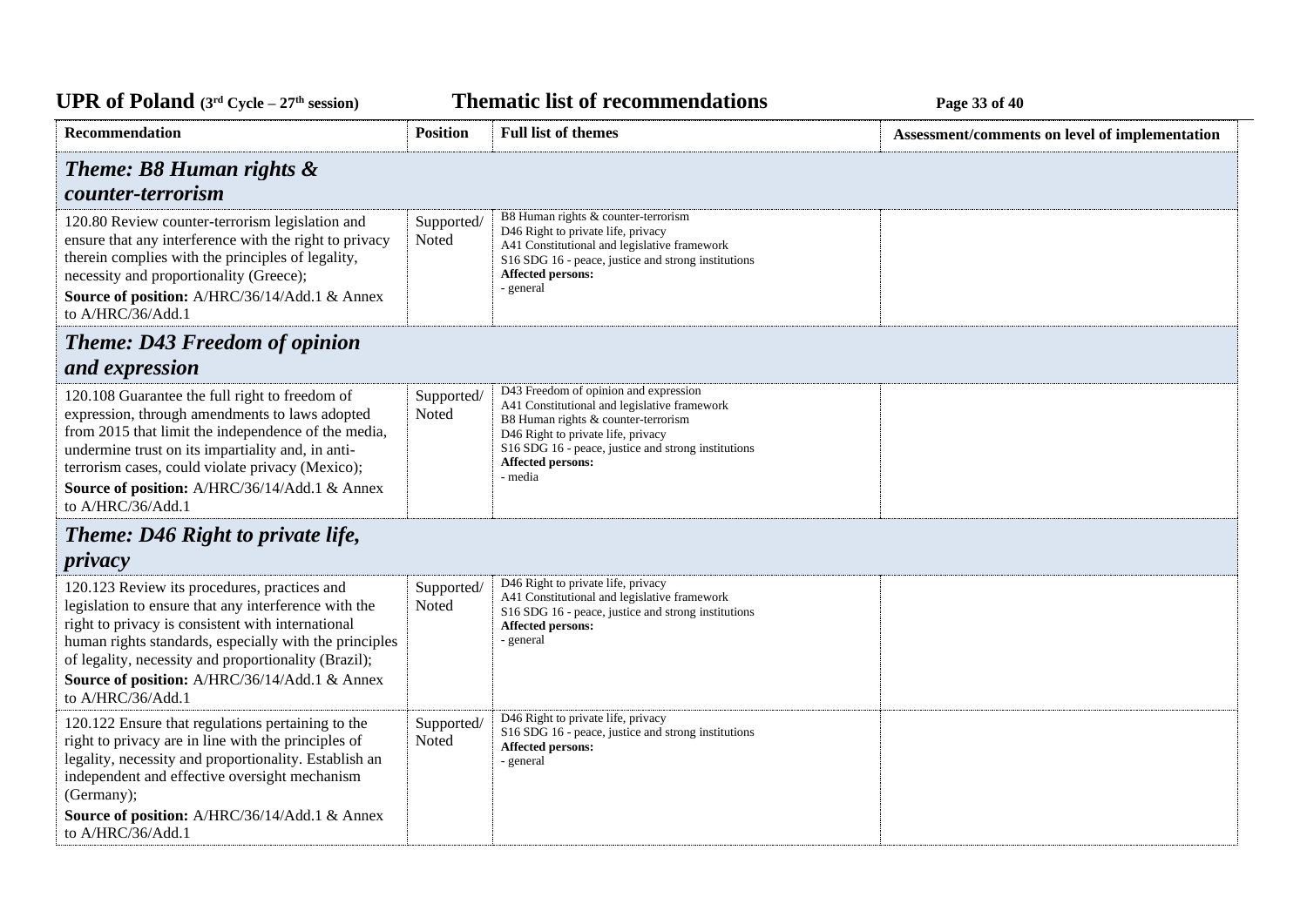*C***ELE <b>EXECUTE: CYCLE 24 CYCLE 24 Page 34** of 40

| Recommendation                                                                                                                                                                                                                                                                                                                                         | <b>Position</b>     | <b>Full list of themes</b>                                                                                                                                                                                                                                                                                                                                                                          | Assessment/comments on level of implementation |
|--------------------------------------------------------------------------------------------------------------------------------------------------------------------------------------------------------------------------------------------------------------------------------------------------------------------------------------------------------|---------------------|-----------------------------------------------------------------------------------------------------------------------------------------------------------------------------------------------------------------------------------------------------------------------------------------------------------------------------------------------------------------------------------------------------|------------------------------------------------|
| <b>Theme: G5 Refugees &amp; asylum</b><br>seekers                                                                                                                                                                                                                                                                                                      |                     |                                                                                                                                                                                                                                                                                                                                                                                                     |                                                |
| 120.181 Prepare a draft amendment to the Foreigners<br>Act prohibiting the detention of families with minors<br>and unaccompanied minors for the purposes of return<br>and asylum proceedings (Kyrgyzstan);<br>Source of position: A/HRC/36/14/Add.1 & Annex<br>to A/HRC/36/Add.1                                                                      | Supported/<br>Noted | G5 Refugees & asylum seekers<br>D <sub>26</sub> Conditions of detention<br>F31 Children: definition; general principles; protection<br>F32 Children: family environment and alternative care<br>A41 Constitutional and legislative framework<br>S <sub>16</sub> SDG <sub>16</sub> - peace, justice and strong institutions<br><b>Affected persons:</b><br>- children<br>- refugees & asylum seekers |                                                |
| <b>Theme: A12 Acceptance of international norms</b>                                                                                                                                                                                                                                                                                                    |                     |                                                                                                                                                                                                                                                                                                                                                                                                     |                                                |
| 120.20 Consider acceding to the Convention relating<br>to the Status of Stateless Persons (Bulgaria);<br>Source of position: A/HRC/36/14/Add.1                                                                                                                                                                                                         | Noted               | A12 Acceptance of international norms<br>D6 Rights related to name, identity, nationality<br>G7 Stateless persons<br><b>Affected persons:</b><br>- stateless persons                                                                                                                                                                                                                                |                                                |
| 120.21 Accede to the 1954 Convention relating to the<br>Status of Stateless Persons and the 1961 Convention<br>on the Reduction of Statelessness (Australia) (Côte<br>d'Ivoire);                                                                                                                                                                       | Noted               | A12 Acceptance of international norms<br>D6 Rights related to name, identity, nationality<br>G7 Stateless persons<br>Affected persons:<br>- stateless persons                                                                                                                                                                                                                                       |                                                |
| Source of position: A/HRC/36/14/Add.1                                                                                                                                                                                                                                                                                                                  |                     |                                                                                                                                                                                                                                                                                                                                                                                                     |                                                |
| 120.22 Accede to and fully implement the 1954<br>Convention relating to the Status of Stateless Persons<br>and the 1961 Convention on the Reduction of<br>Statelessness in order to secure the basic rights of<br>stateless persons and introduce a formal procedure to<br>determine statelessness (Hungary);<br>Source of position: A/HRC/36/14/Add.1 | Noted               | A12 Acceptance of international norms<br>D6 Rights related to name, identity, nationality<br>G7 Stateless persons<br><b>Affected persons:</b><br>- stateless persons                                                                                                                                                                                                                                |                                                |
| 120.1 Ratify the Optional Protocol to the<br>International Covenant on Economic, Social and<br>Cultural Rights (Montenegro) (Spain);<br>Source of position: A/HRC/36/14/Add.1                                                                                                                                                                          | Noted               | A12 Acceptance of international norms<br>E1 Economic, social & cultural rights - general measures of<br>implementation<br><b>Affected persons:</b><br>- general                                                                                                                                                                                                                                     |                                                |
| 120.2 Sign and ratify the Optional Protocol to the<br>International Covenant on Economic, Social and<br>Cultural Rights (Italy) (Philippines);<br>Source of position: A/HRC/36/14/Add.1                                                                                                                                                                | Noted               | A12 Acceptance of international norms<br>E1 Economic, social & cultural rights - general measures of<br>implementation<br>Affected persons:<br>- general                                                                                                                                                                                                                                            |                                                |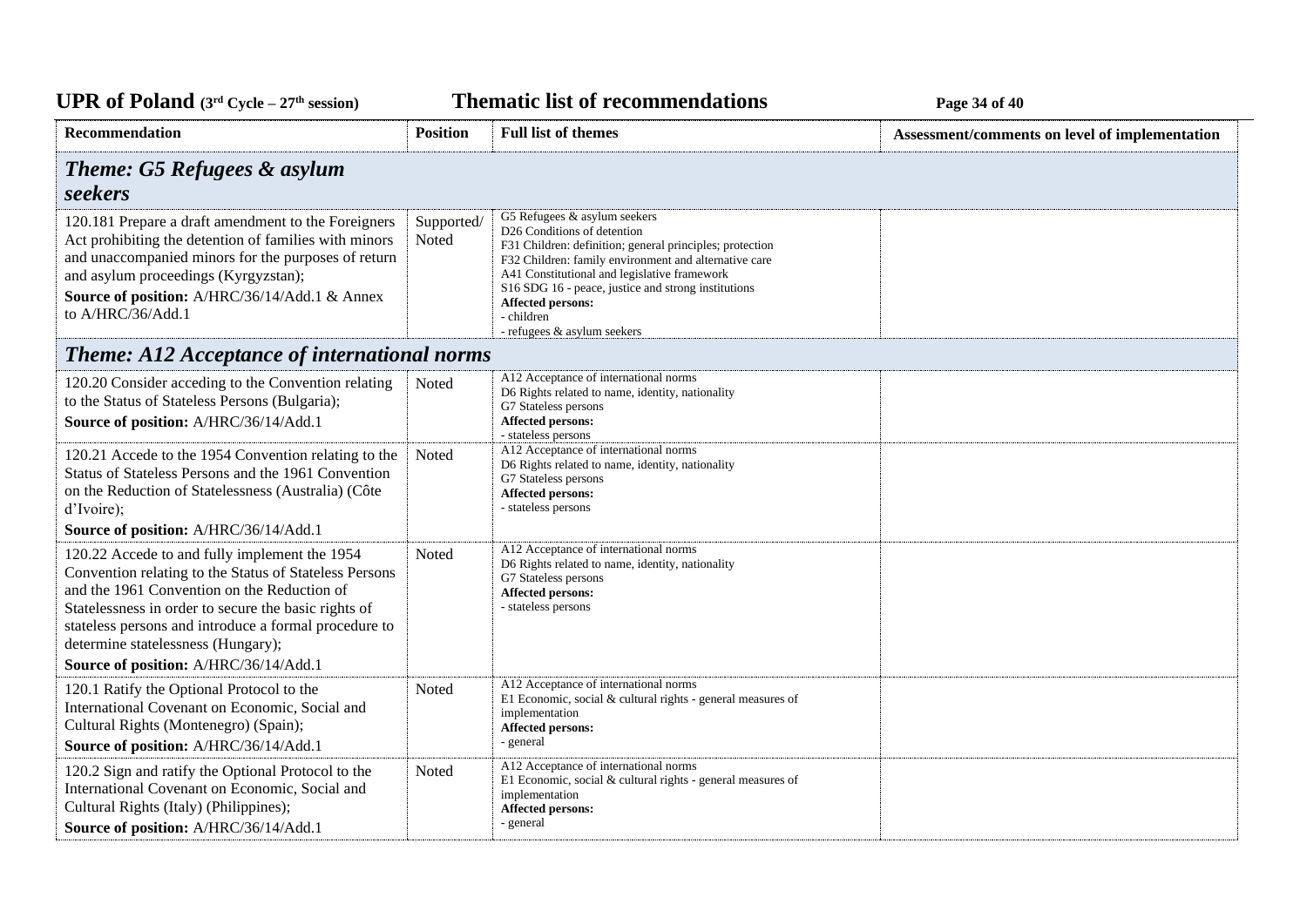*C***ELE <b>EXECUTE: CYCLE 27E** *C***ELE <b>EXECUTE: Page 35** of 40

| Recommendation                                                                                                                                                                              | <b>Position</b> | <b>Full list of themes</b>                                                                                                                                        | Assessment/comments on level of implementation |
|---------------------------------------------------------------------------------------------------------------------------------------------------------------------------------------------|-----------------|-------------------------------------------------------------------------------------------------------------------------------------------------------------------|------------------------------------------------|
| 120.3 Sign and ratify the Optional Protocol to the<br>Convention on the Rights of the Child on a<br>communications procedure (Philippines);<br>Source of position: A/HRC/36/14/Add.1        | Noted           | A12 Acceptance of international norms<br>F31 Children: definition; general principles; protection<br><b>Affected persons:</b><br>- children                       |                                                |
| 120.4 Conduct further steps towards the ratification<br>of the Optional Protocol to the Convention on the<br>Rights of the Child on a communications procedure<br>(Georgia);                | Noted           | A12 Acceptance of international norms<br>F31 Children: definition; general principles; protection<br><b>Affected persons:</b><br>- children                       |                                                |
| Source of position: A/HRC/36/14/Add.1                                                                                                                                                       |                 |                                                                                                                                                                   |                                                |
| 120.5 Continue efforts to ratify the Optional Protocol<br>to the Convention on the Rights of the Child on a<br>communications procedure (Andorra);<br>Source of position: A/HRC/36/14/Add.1 | Noted           | A12 Acceptance of international norms<br>F31 Children: definition; general principles; protection<br><b>Affected persons:</b><br>- children                       |                                                |
| 120.6 Ratify, before the next review cycle, the<br>Optional Protocol to the Convention on the Rights of<br>the Child on a communications procedure (Czechia);                               | Noted           | A12 Acceptance of international norms<br>F31 Children: definition; general principles; protection<br><b>Affected persons:</b><br>- children                       |                                                |
| Source of position: A/HRC/36/14/Add.1                                                                                                                                                       |                 |                                                                                                                                                                   |                                                |
| 120.16 Ratify the Optional Protocol to the<br>Convention on the Rights of Persons with<br>Disabilities (Estonia) (Slovenia);<br>Source of position: A/HRC/36/14/Add.1                       | Noted           | A12 Acceptance of international norms<br>F41 Persons with disabilities: definition, general principles<br><b>Affected persons:</b><br>- persons with disabilities |                                                |
| 120.17 Sign and ratify the Optional Protocol to the<br>Convention on the Rights of Persons with<br>Disabilities (Italy) (Philippines);<br>Source of position: A/HRC/36/14/Add.1             | Noted           | A12 Acceptance of international norms<br>F41 Persons with disabilities: definition, general principles<br><b>Affected persons:</b><br>- persons with disabilities |                                                |
| 120.18 Promptly ratify the Optional Protocol to the<br>Convention on the Rights of Persons with<br>Disabilities (Guatemala);                                                                | Noted           | A12 Acceptance of international norms<br>F41 Persons with disabilities: definition, general principles<br><b>Affected persons:</b><br>- persons with disabilities |                                                |
| Source of position: A/HRC/36/14/Add.1                                                                                                                                                       |                 |                                                                                                                                                                   |                                                |
| 120.19 Consider acceding to the Optional Protocol to<br>the Convention on the Rights of Persons with<br>Disabilities (Andorra);                                                             | Noted           | A12 Acceptance of international norms<br>F41 Persons with disabilities: definition, general principles<br><b>Affected persons:</b><br>- persons with disabilities |                                                |
| Source of position: A/HRC/36/14/Add.1                                                                                                                                                       |                 |                                                                                                                                                                   |                                                |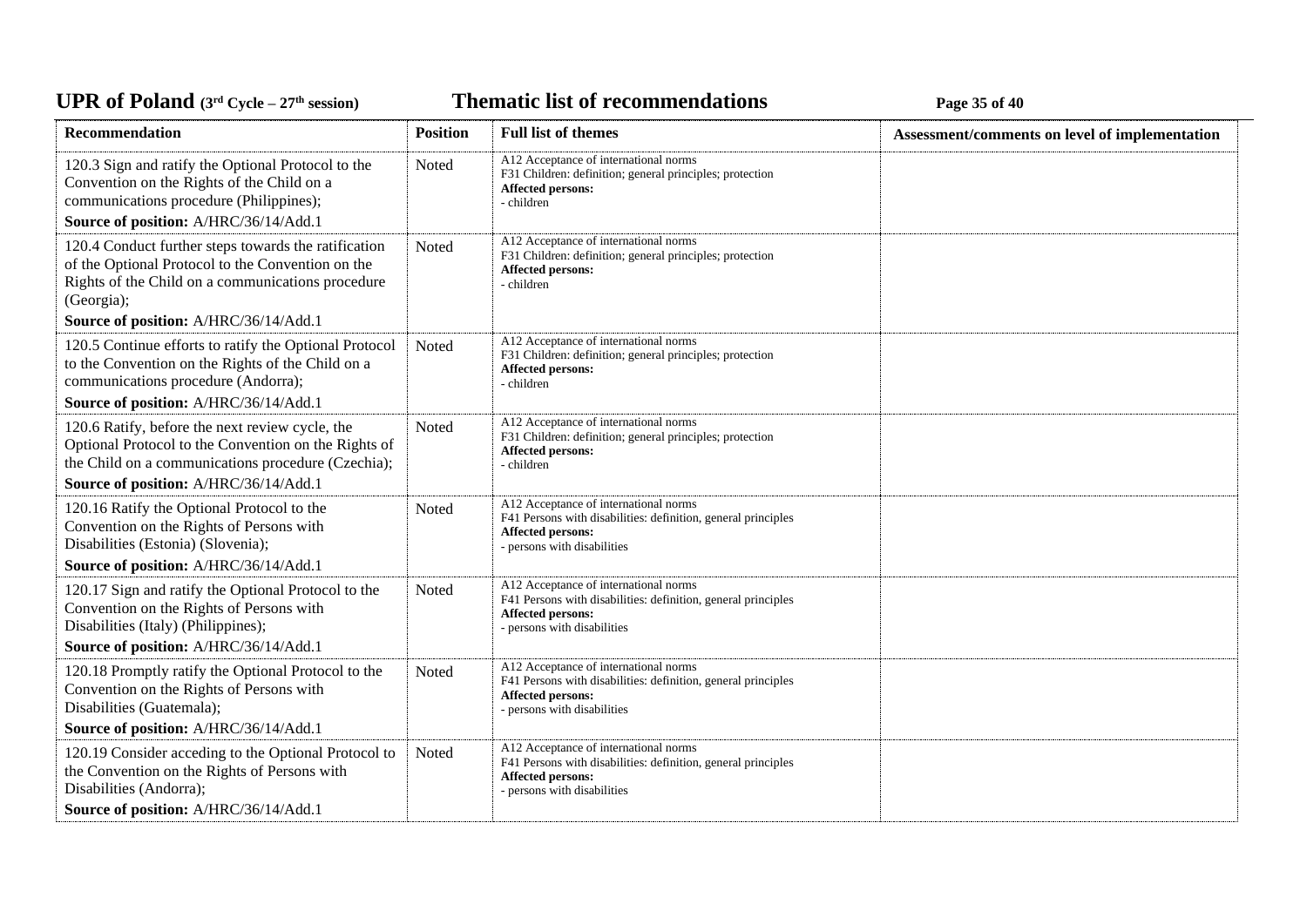**Thematic list of recommendations Page 36** of 40

| <b>Recommendation</b>                                                                                                                                                                                                                                              | <b>Position</b> | <b>Full list of themes</b>                                                                                                                                                                                                              | Assessment/comments on level of implementation |  |
|--------------------------------------------------------------------------------------------------------------------------------------------------------------------------------------------------------------------------------------------------------------------|-----------------|-----------------------------------------------------------------------------------------------------------------------------------------------------------------------------------------------------------------------------------------|------------------------------------------------|--|
| 120.23 Promptly ratify the International Labour<br>Organization Indigenous and Tribal Peoples<br>Convention, 1989 (No. 169) (Guatemala);<br>Source of position: A/HRC/36/14/Add.1                                                                                  | Noted           | A12 Acceptance of international norms<br>G3 Indigenous peoples<br>Affected persons:<br>- Indigenous peoples                                                                                                                             |                                                |  |
| 120.8 Ratify the International Convention on the<br>Protection of the Rights of All Migrant Workers and<br>Members of their Families (Albania) (Algeria)<br>(Angola) (Bangladesh) (Honduras) (Kyrgyzstan) (Sri<br>Lanka);<br>Source of position: A/HRC/36/14/Add.1 | Noted           | A12 Acceptance of international norms<br>G4 Migrants<br><b>Affected persons:</b><br>- migrants                                                                                                                                          |                                                |  |
| 120.9 Sign and ratify the International Convention on<br>the Protection of the Rights of All Migrants Workers<br>and Members of Their Families (Philippines);                                                                                                      | Noted           | A12 Acceptance of international norms<br>G4 Migrants<br>Affected persons:<br>- migrants                                                                                                                                                 |                                                |  |
| Source of position: A/HRC/36/14/Add.1                                                                                                                                                                                                                              |                 |                                                                                                                                                                                                                                         |                                                |  |
| 120.10 Promptly ratify the International Convention<br>on the Protection of the Rights of All Migrant<br>Workers and Members of Their Families<br>(Guatemala);<br>Source of position: A/HRC/36/14/Add.1                                                            | Noted           | A12 Acceptance of international norms<br>G4 Migrants<br>Affected persons:<br>- migrants                                                                                                                                                 |                                                |  |
| 120.11 Consider ways forward for the ratification of<br>the International Convention on the Protection of the<br>Rights of All Migrant Workers and Members of<br>Their Families (Indonesia);<br>Source of position: A/HRC/36/14/Add.1                              | Noted           | A12 Acceptance of international norms<br>G4 Migrants<br><b>Affected persons:</b><br>- migrants                                                                                                                                          |                                                |  |
| <b>Theme: B31 Equality &amp; non-discrimination</b>                                                                                                                                                                                                                |                 |                                                                                                                                                                                                                                         |                                                |  |
| 120.75 Recognize civil unions between same-sex<br>persons (Spain);<br>Source of position: A/HRC/36/14/Add.1                                                                                                                                                        | <b>Noted</b>    | B31 Equality & non-discrimination<br>D46 Right to private life, privacy<br>D8 Rights related to marriage & family<br>S10 SDG 10 - inequality<br>Affected persons:<br>- lesbian, gay, bisexual, transgender and intersex persons (LGBTI) |                                                |  |
| <b>Theme: B32 Racial discrimination</b>                                                                                                                                                                                                                            |                 |                                                                                                                                                                                                                                         |                                                |  |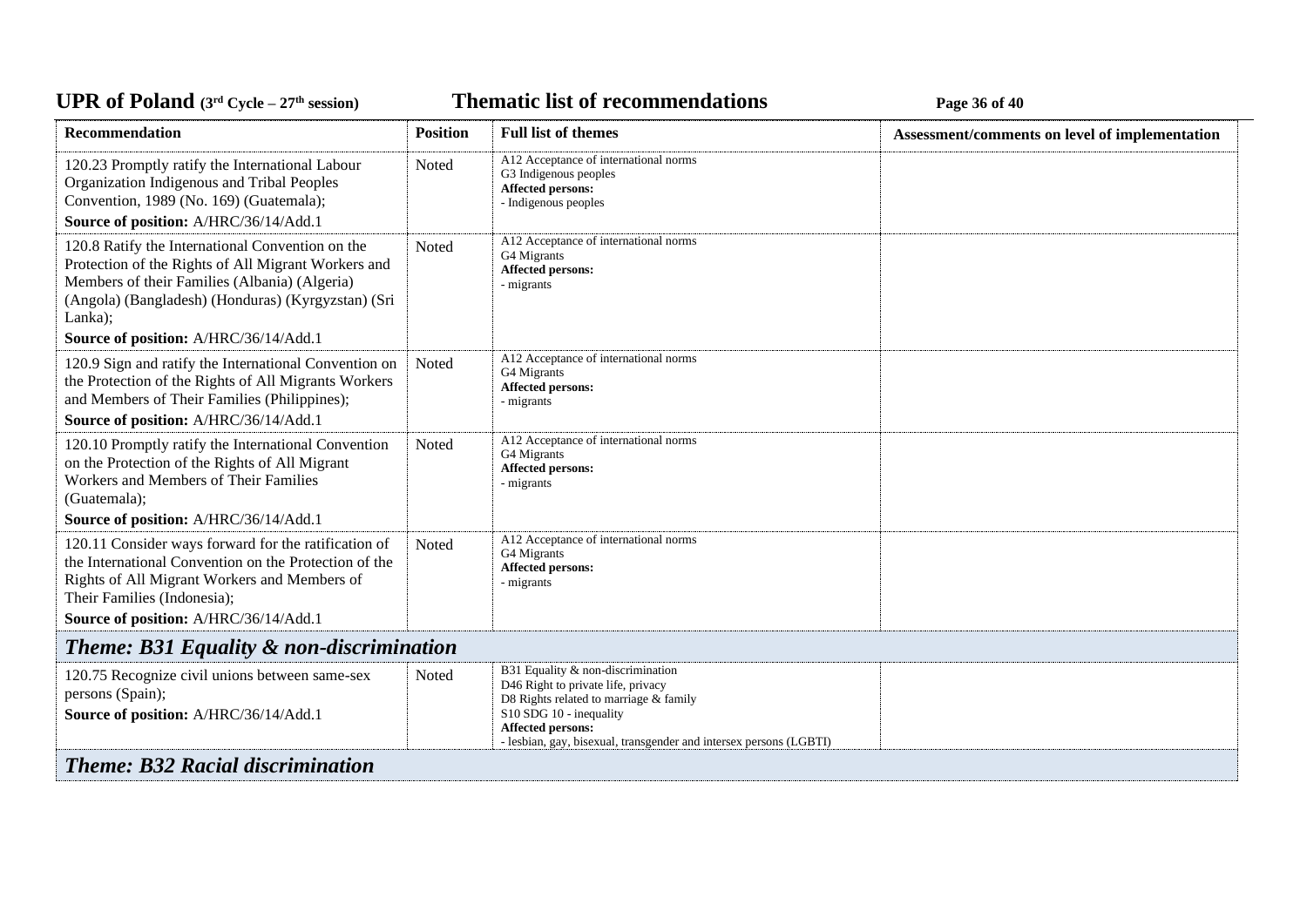*C***ELE <b>EXECUTE: CYCLE 27 Page 37** of 40

| Recommendation                                                                                                                                                                                                                                       | <b>Position</b> | <b>Full list of themes</b>                                                                                                                                                                                                                                                                                                                                                                                                                                                                       | Assessment/comments on level of implementation |
|------------------------------------------------------------------------------------------------------------------------------------------------------------------------------------------------------------------------------------------------------|-----------------|--------------------------------------------------------------------------------------------------------------------------------------------------------------------------------------------------------------------------------------------------------------------------------------------------------------------------------------------------------------------------------------------------------------------------------------------------------------------------------------------------|------------------------------------------------|
| 120.34 Reinforce institutional and administrative<br>measures, including the reestablishment of the<br>Council for the Prevention of Racial Discrimination,<br>Xenophobia and Related Intolerance (Mexico);<br>Source of position: A/HRC/36/14/Add.1 | Noted           | B32 Racial discrimination<br>B31 Equality & non-discrimination<br>A44 Structure of the national human rights machinery<br>G1 Members of minorities<br>G4 Migrants<br>G5 Refugees & asylum seekers<br>G8 Non-citizens<br>S10 SDG 10 - inequality<br>S <sub>16</sub> SDG <sub>16</sub> - peace, justice and strong institutions<br>Affected persons:<br>- migrants<br>- minorities/ racial, ethnic, linguistic, religious or descent-based groups<br>- refugees & asylum seekers<br>- non-citizens |                                                |
| 120.35 Consider the reestablishment of the Council<br>for the Prevention of Racial Discrimination,<br>Xenophobia and Related Intolerance (Peru);<br>Source of position: A/HRC/36/14/Add.1                                                            | Noted           | B32 Racial discrimination<br>B31 Equality & non-discrimination<br>A44 Structure of the national human rights machinery<br>G1 Members of minorities<br>G4 Migrants<br>G5 Refugees & asylum seekers<br>G8 Non-citizens<br>S10 SDG 10 - inequality<br>S <sub>16</sub> SDG <sub>16</sub> - peace, justice and strong institutions<br>Affected persons:<br>- migrants<br>- minorities/ racial, ethnic, linguistic, religious or descent-based groups<br>- refugees & asylum seekers<br>- non-citizens |                                                |
| 120.36 Reinstate the Council for the Prevention of<br>Racial Discrimination, Xenophobia and Related<br>Intolerance, dissolved in April 2016 (Chile);<br>Source of position: A/HRC/36/14/Add.1                                                        | Noted           | B32 Racial discrimination<br>B31 Equality & non-discrimination<br>A44 Structure of the national human rights machinery<br>G1 Members of minorities<br>G4 Migrants<br>G5 Refugees & asylum seekers<br>G8 Non-citizens<br>S10 SDG 10 - inequality<br>S <sub>16</sub> SDG <sub>16</sub> - peace, justice and strong institutions<br>Affected persons:<br>- migrants<br>- minorities/ racial, ethnic, linguistic, religious or descent-based groups<br>- refugees & asylum seekers<br>- non-citizens |                                                |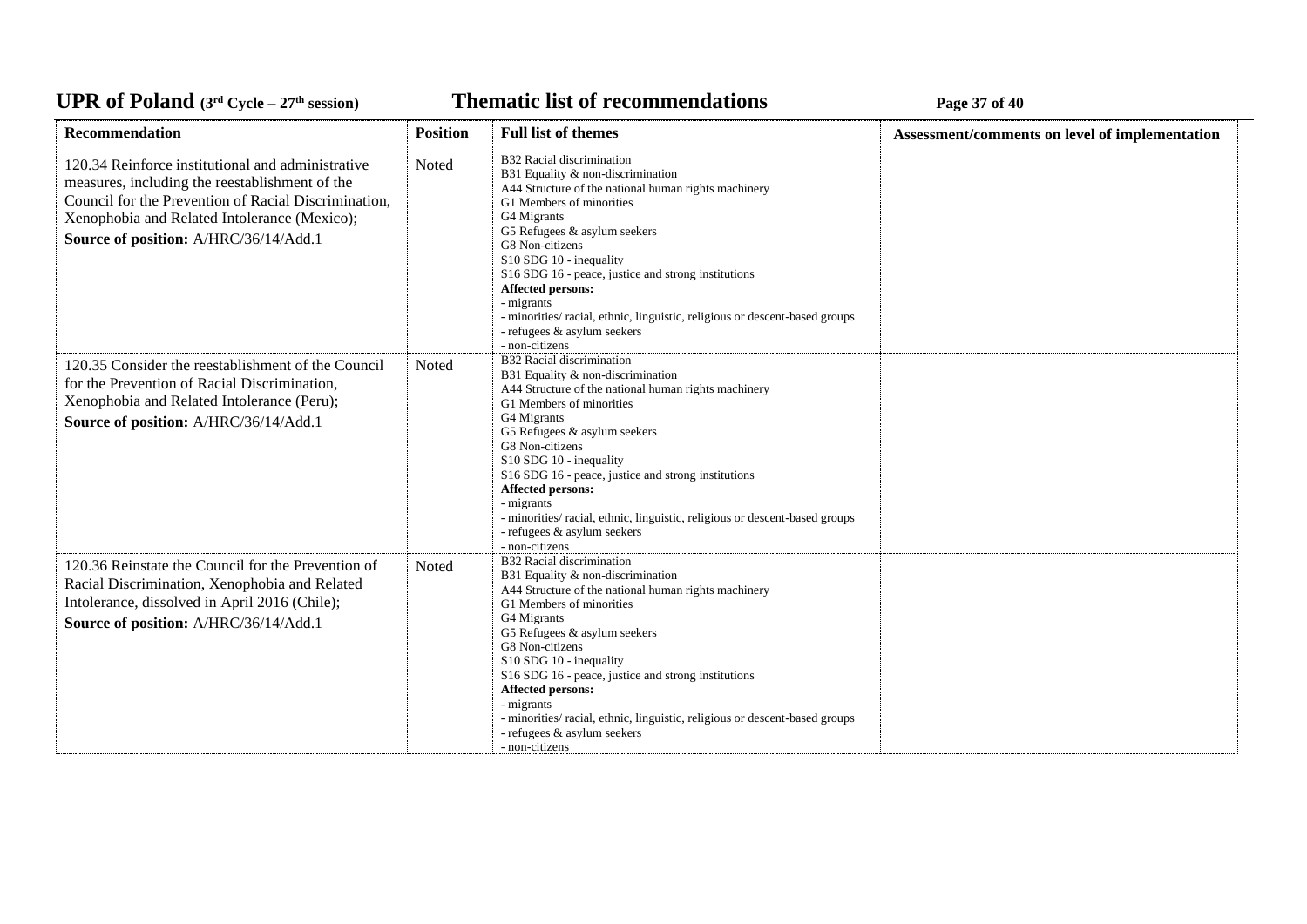*C***ELE <b>EXECUTE: CYCLE 27E 27E 27E 27E 27E 27E** 28*E* **28E** 28*E* 28*E* 28**E** 28**E** 

| Recommendation                                                                                                                                                                                                                                                                                                                  | <b>Position</b> | <b>Full list of themes</b>                                                                                                                                                                                                                                                                                                                                                                                                                                                       | Assessment/comments on level of implementation |
|---------------------------------------------------------------------------------------------------------------------------------------------------------------------------------------------------------------------------------------------------------------------------------------------------------------------------------|-----------------|----------------------------------------------------------------------------------------------------------------------------------------------------------------------------------------------------------------------------------------------------------------------------------------------------------------------------------------------------------------------------------------------------------------------------------------------------------------------------------|------------------------------------------------|
| 120.37 Reinstate the Council for the Prevention of<br>Racial Discrimination, Xenophobia and Related<br>Intolerance, or establish an alternative multi-<br>stakeholder institution with the objective of further<br>preventing discrimination and intolerance (Greece);<br>Source of position: A/HRC/36/14/Add.1                 | Noted           | B32 Racial discrimination<br>B31 Equality & non-discrimination<br>A44 Structure of the national human rights machinery<br>G1 Members of minorities<br>G4 Migrants<br>G5 Refugees & asylum seekers<br>G8 Non-citizens<br>S10 SDG 10 - inequality<br>S16 SDG 16 - peace, justice and strong institutions<br><b>Affected persons:</b><br>- migrants<br>- minorities/ racial, ethnic, linguistic, religious or descent-based groups<br>- refugees & asylum seekers<br>- non-citizens |                                                |
| 120.38 Reinstate the Council for the Prevention of<br>Racial Discrimination, Xenophobia and Related<br>Intolerance or create an alternative multi-stakeholder<br>institution with the objective of preventing<br>discrimination and intolerance, in all its aspects<br>(Sierra Leone);<br>Source of position: A/HRC/36/14/Add.1 | Noted           | B32 Racial discrimination<br>B31 Equality & non-discrimination<br>A44 Structure of the national human rights machinery<br>G1 Members of minorities<br>G4 Migrants<br>G5 Refugees & asylum seekers<br>G8 Non-citizens<br>S10 SDG 10 - inequality<br>S16 SDG 16 - peace, justice and strong institutions<br>Affected persons:<br>- migrants<br>- minorities/ racial, ethnic, linguistic, religious or descent-based groups<br>- refugees & asylum seekers<br>- non-citizens        |                                                |
| 120.39 Consider either reinstating the Council for the<br>Prevention of Racial Discrimination, Xenophobia<br>and Related Intolerance, or establishing an alternative<br>multi-stakeholder institution with the objective of<br>preventing discrimination and intolerance (Albania);<br>Source of position: A/HRC/36/14/Add.1    | Noted           | B32 Racial discrimination<br>B31 Equality & non-discrimination<br>A44 Structure of the national human rights machinery<br>G1 Members of minorities<br>G4 Migrants<br>G5 Refugees & asylum seekers<br>G8 Non-citizens<br>S10 SDG 10 - inequality<br>S16 SDG 16 - peace, justice and strong institutions<br><b>Affected persons:</b><br>- migrants<br>- minorities/ racial, ethnic, linguistic, religious or descent-based groups<br>- refugees & asylum seekers<br>- non-citizens |                                                |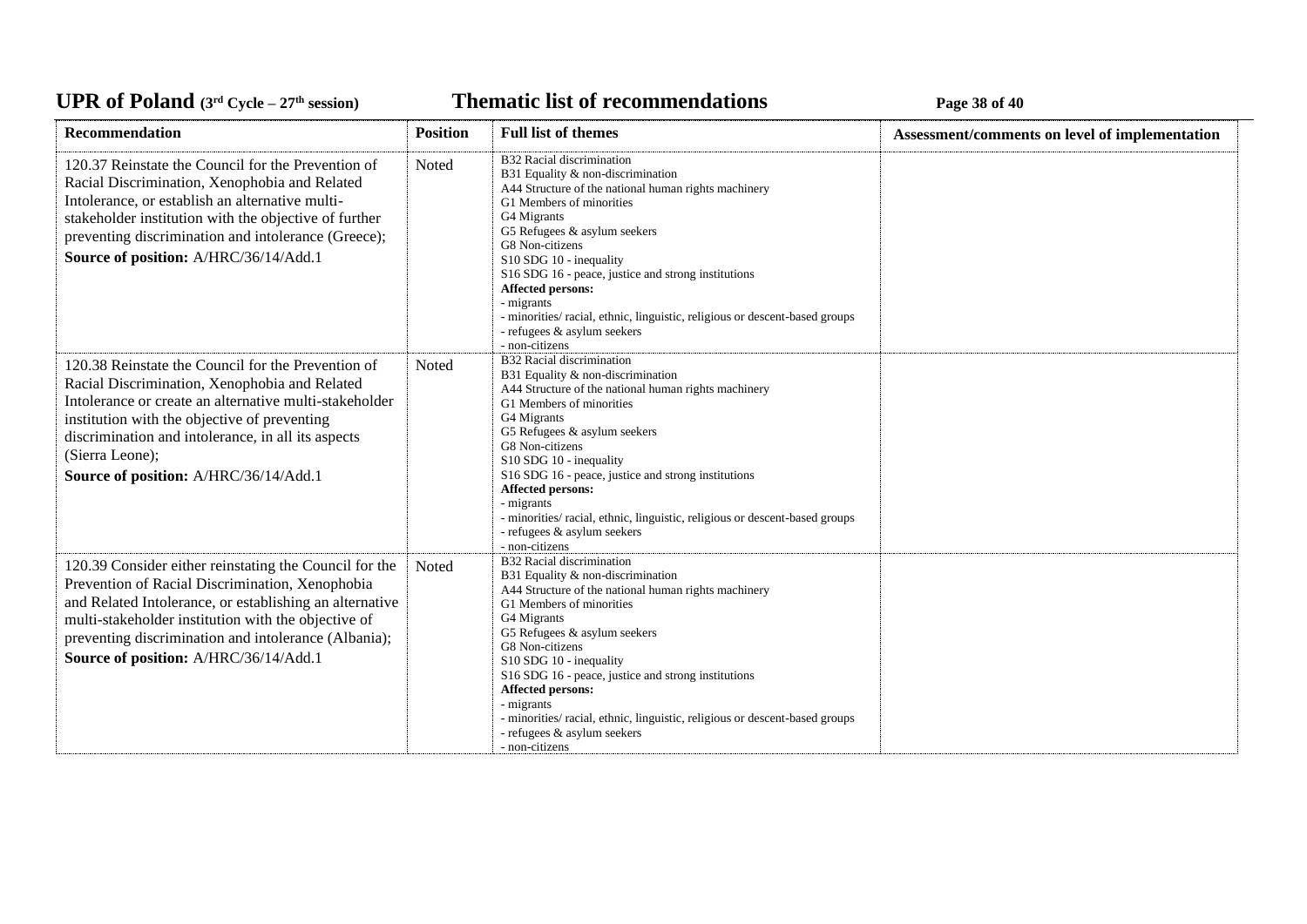*C***ELE <b>EXECUTE: CYCLE 27E** *C***ELE <b>EXECUTE: Page 39** of 40

| <b>Recommendation</b>                                                                                                                                                                                                                                                                                                                                                                                                                                                                                                                                        | <b>Position</b> | <b>Full list of themes</b>                                                                                                                                                                                                                                                                                                                                                                                                                                                | Assessment/comments on level of implementation |  |
|--------------------------------------------------------------------------------------------------------------------------------------------------------------------------------------------------------------------------------------------------------------------------------------------------------------------------------------------------------------------------------------------------------------------------------------------------------------------------------------------------------------------------------------------------------------|-----------------|---------------------------------------------------------------------------------------------------------------------------------------------------------------------------------------------------------------------------------------------------------------------------------------------------------------------------------------------------------------------------------------------------------------------------------------------------------------------------|------------------------------------------------|--|
| 120.40 As a follow-up to the recommendations made<br>in paragraphs 90.45, 90.46, 90.47, 90.48, 90.49,<br>90.57 and 90.60 of the report of the Working Group<br>on the second review cycle of Poland<br>(A/HRC/21/14), reinstate the Council for the<br>Prevention of Racial Discrimination, Xenophobia<br>and Related Intolerance, with a view to addressing<br>racism in sport to demonstrate the authorities'<br>seriousness in combating such prejudices, in full<br>consultation with key stakeholders (Haiti);<br>Source of position: A/HRC/36/14/Add.1 | Noted           | B32 Racial discrimination<br>B31 Equality & non-discrimination<br>A44 Structure of the national human rights machinery<br>G1 Members of minorities<br>G4 Migrants<br>G5 Refugees & asylum seekers<br>G8 Non-citizens<br>S10 SDG 10 - inequality<br>S16 SDG 16 - peace, justice and strong institutions<br>Affected persons:<br>- migrants<br>- minorities/ racial, ethnic, linguistic, religious or descent-based groups<br>- refugees & asylum seekers<br>- non-citizens |                                                |  |
| <b>Theme: D44 Right to peaceful assembly</b>                                                                                                                                                                                                                                                                                                                                                                                                                                                                                                                 |                 |                                                                                                                                                                                                                                                                                                                                                                                                                                                                           |                                                |  |
| 120.110 Repeal the restrictive amendments on the<br>Law on Assemblies to restore full freedom of<br>peaceful assembly, in keeping with Poland's<br>international obligations (Canada);<br>Source of position: A/HRC/36/14/Add.1                                                                                                                                                                                                                                                                                                                              | Noted           | D44 Right to peaceful assembly<br>A41 Constitutional and legislative framework<br>S16 SDG 16 - peace, justice and strong institutions<br>Affected persons:<br>- general                                                                                                                                                                                                                                                                                                   |                                                |  |
| <b>Theme: D51 Administration of justice &amp; fair trial</b>                                                                                                                                                                                                                                                                                                                                                                                                                                                                                                 |                 |                                                                                                                                                                                                                                                                                                                                                                                                                                                                           |                                                |  |
| 120.99 Review and reform the Prosecution Office<br>with a view to separating clearly the function of the<br>Minister of Justice and Prosecutor General, in full<br>consultation with key stakeholders (Haiti);<br>Source of position: A/HRC/36/14/Add.1                                                                                                                                                                                                                                                                                                      | <b>Noted</b>    | D51 Administration of justice & fair trial<br>S16 SDG 16 - peace, justice and strong institutions<br>Affected persons:<br>- judges, lawyers and prosecutors                                                                                                                                                                                                                                                                                                               |                                                |  |
| 120.100 Restructure the Office of the Attorney<br>General in order to separate the functions of the<br>Ministry of Justice and the Attorney General with a<br>view to further guaranteeing the independence of the<br>Attorney General (Spain);<br>Source of position: A/HRC/36/14/Add.1                                                                                                                                                                                                                                                                     | Noted           | D51 Administration of justice & fair trial<br>S16 SDG 16 - peace, justice and strong institutions<br>Affected persons:<br>- judges, lawyers and prosecutors                                                                                                                                                                                                                                                                                                               |                                                |  |
| <b>Theme: G5 Refugees &amp; asylum seekers</b>                                                                                                                                                                                                                                                                                                                                                                                                                                                                                                               |                 |                                                                                                                                                                                                                                                                                                                                                                                                                                                                           |                                                |  |